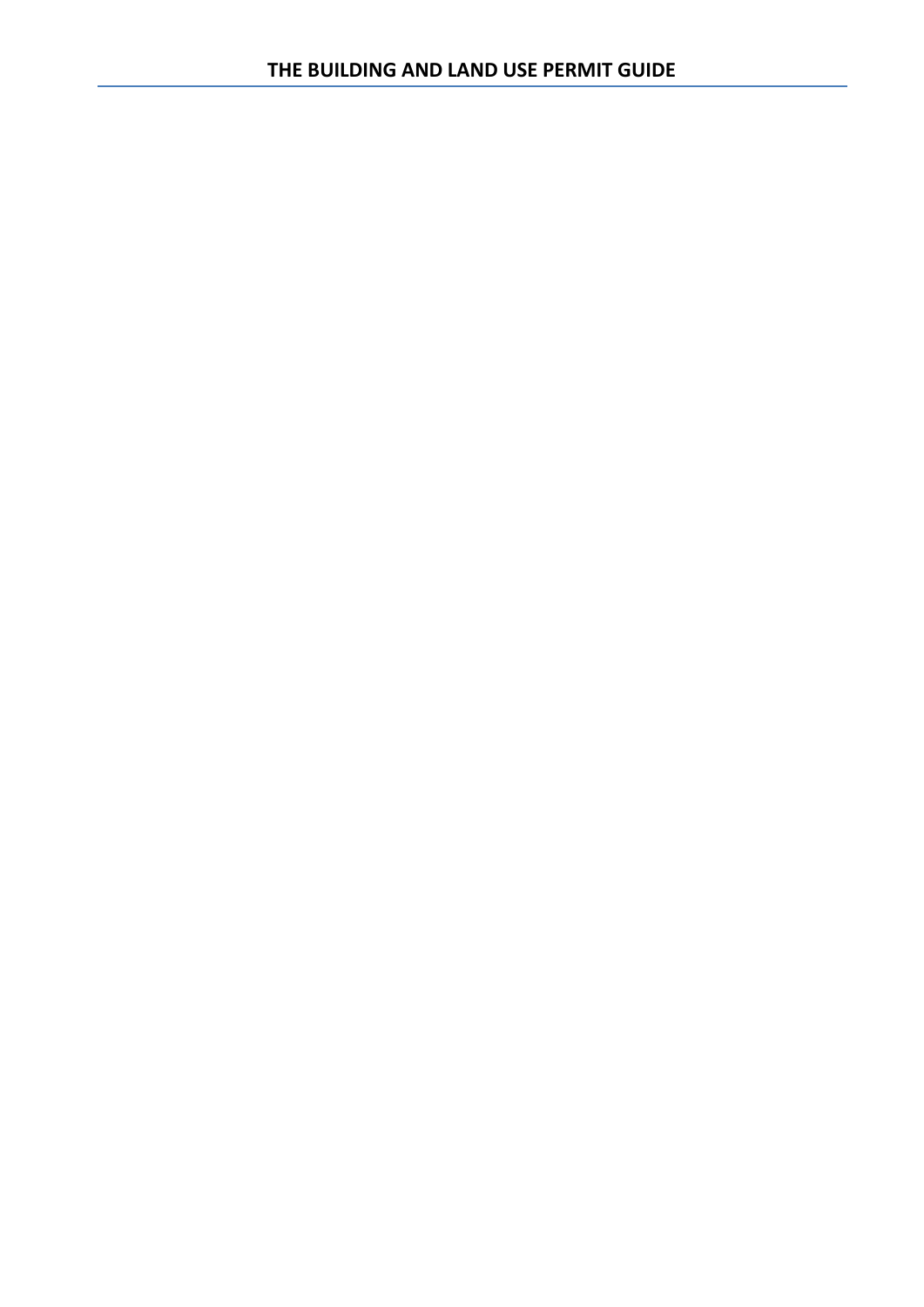# TABLE OF CONTENT

| 12. Step-by-step guide through procedures followed to determine an application for a    |
|-----------------------------------------------------------------------------------------|
| Building and land use permit (other than that of a small enterprise) 24                 |
| 13 Step-by step guide through procedures followed to determine an application for micro |
|                                                                                         |
|                                                                                         |
|                                                                                         |
|                                                                                         |
| 16 What happens if your application is not determined by the due date?30                |
|                                                                                         |
|                                                                                         |
|                                                                                         |
| 20. Guidelines for development found in commercial & service clusters 40                |
|                                                                                         |
|                                                                                         |
| 23. Guidelines for application for excision of land/subdivision among heirs 50          |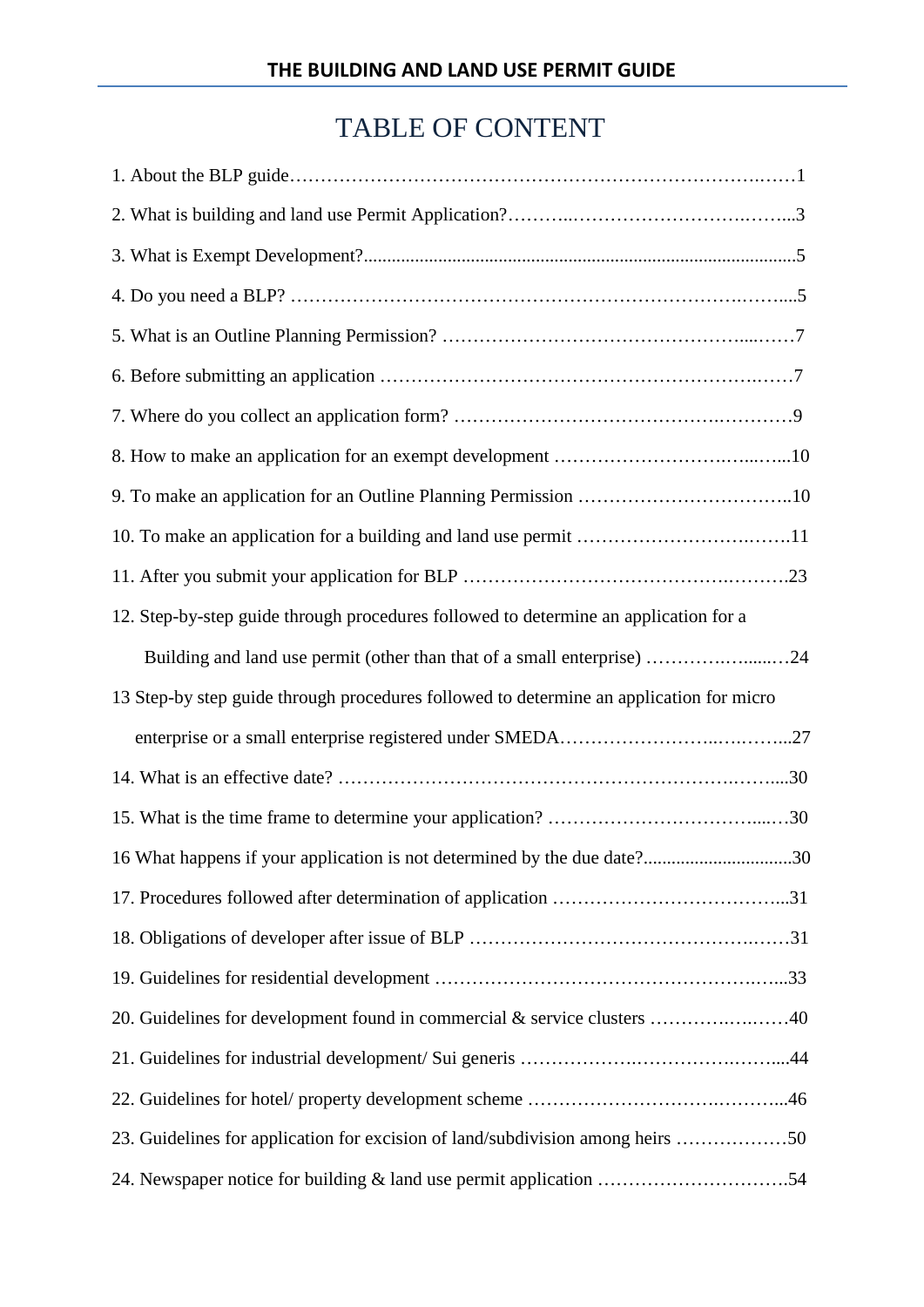### **THE BUILDING AND LAND USE PERMIT GUIDE**

| 28. Declaration made by applicant for the purpose of section 17, 18 & 19 of the Building |  |
|------------------------------------------------------------------------------------------|--|
|                                                                                          |  |
|                                                                                          |  |
|                                                                                          |  |
|                                                                                          |  |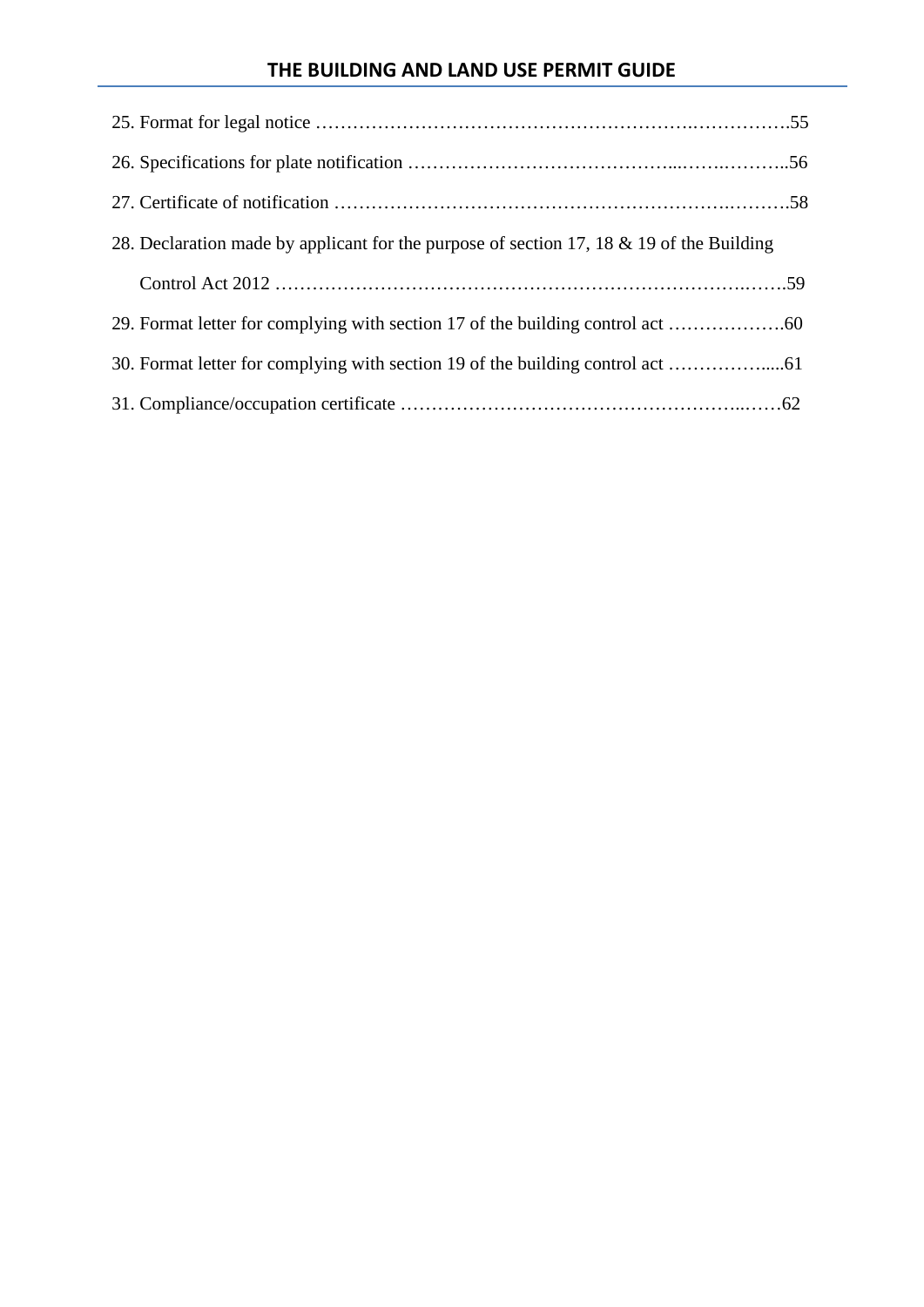#### **1. ABOUT THE BLP GUIDE**

The Building and Land Use Permit Guide explains how to prepare and submit an application and the procedures involved in determining the application. It provides a simple, step by step guide to applicants, persons involved in preparation of plans/projects for development and to officers of Local Authorities involved in the processing of applications.

You can use this Guide as a check list for completing your plans and other supporting documentation. If your application contains all the required information, documents and particulars, the Local Authority can determine it without delay.

You are strongly advised to apply for your Building & Land Use Permit (BLP) online. The online application system has been upgraded with some new functionality and features. You will need to register first to be able to apply online on the local government portal at: - http://la.govmu.org

#### **Any questions?**

If you need more information or advice, come and speak to the trained staff in the Land Use and Planning Department of your Local Authority.

# **We strongly recommend that you discuss your proposal during normal office hours with planners of the Local Authority before submitting your application.**

The Local Government Act, the Building Control Act, the Town and Country Planning Act and the Environment Protection Act as well as guidelines prepared under these Act, provide the basis of self-adherence to planning and building legislation, regulation, norms and guidelines.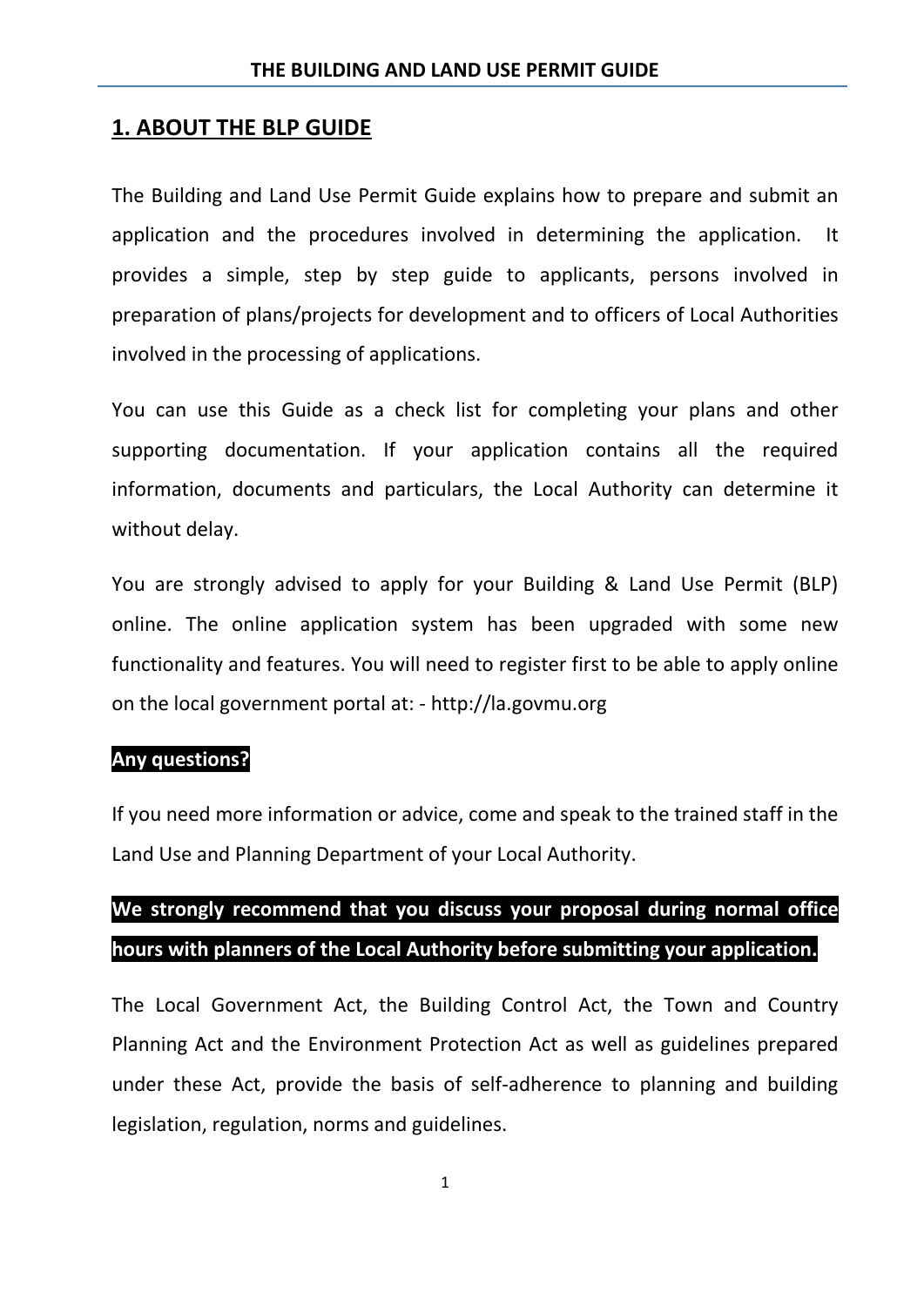#### **NOTE FOR APPLICANTS**

Every person who intends to:

- a) Commence the construction or demolition of a building, or effect extensive alterations, additions or repairs to an existing building;
- b) Carry out development of land; or
- c) Carry out development, including demolition of a building in the buffer zones

Shall apply to the local authority for a building and land use permit (BLP), an outline planning permission, where appropriate, or seek confirmation if the development is exempt development

### **WHICH APPLICATION FORMS?**

There are 5 types of forms:

- $\triangleright$  Form BLP1 Residential Development not exceeding G + 3 levels,
- $\triangleright$  Form BLP2– Excision of 1 lot for sale or donation/ excision of lots exceeding 5 hectares/ subdivision of land among heirs
- Form BLP3- Economic Activities/Microenterprise/Small Enterprise, Residential Development above G + 3 levels, Telecommunication structures/facilities, Places of public worship
- Form OPP Application for Outline Planning Permission
- ▶ Request Form for Exempt Development: Exempt Development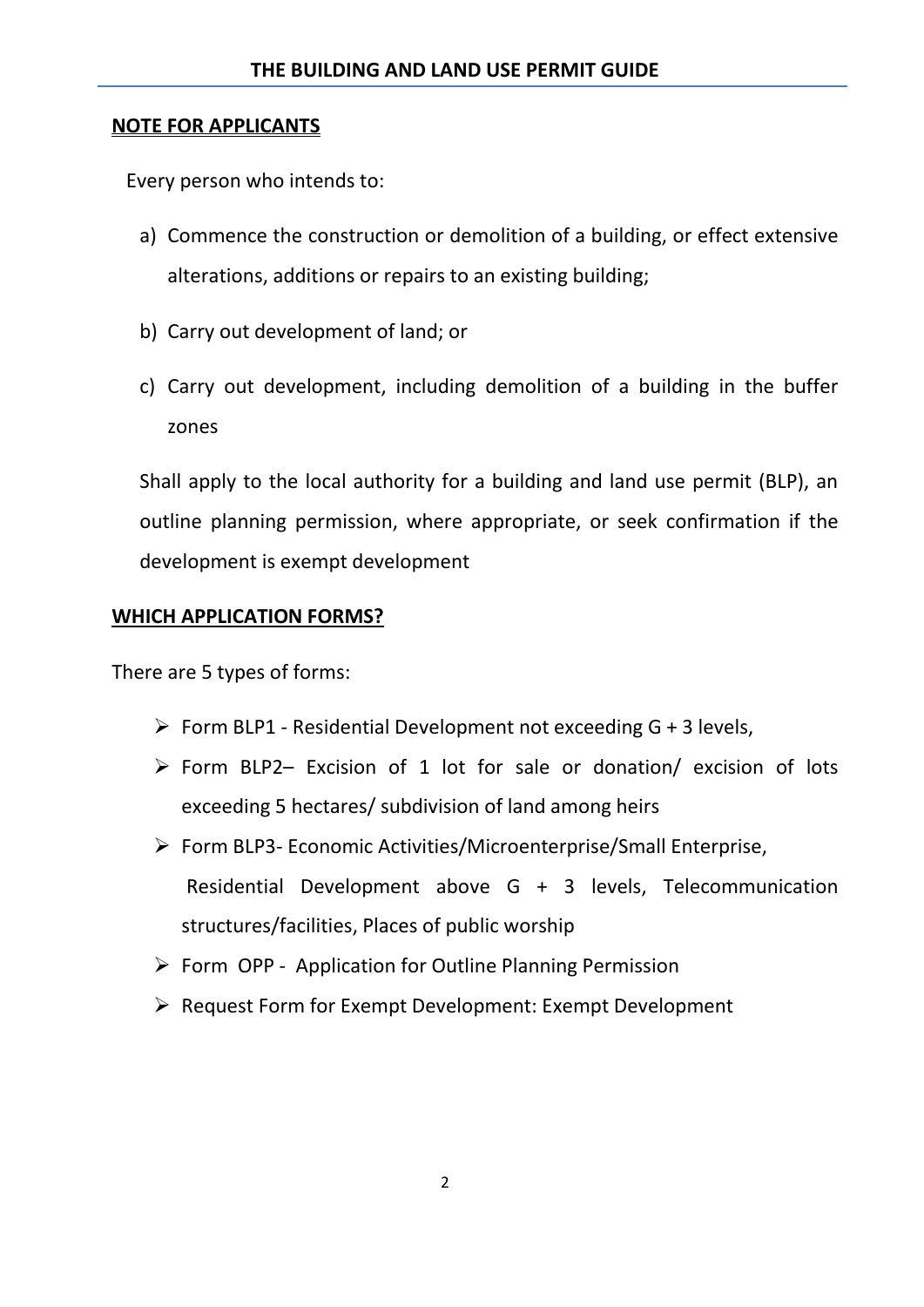### **2. WHAT IS A BUILDING AND LAND USE PERMIT APPLICATION?**

A Building and Land Use Application is a formal request for permission to carry out a proposed development/building construction.

Development in relation to any land –

(a) Means the carrying out of any building, engineering, mining, or other works or operations in, on, under or over land, or the making of any material change to the use of land or to any building or morcellement;

(b) Includes:

- $\checkmark$  Use of land;
- $\checkmark$  Morcellement:
- $\checkmark$  The erection of a building;
- $\checkmark$  The carrying out of a work;
- $\checkmark$  The demolition of a building or work;
- $\checkmark$  Any other act, matter or thing that is controlled by a planning instrument.

### **Building** includes:

- $\checkmark$  A manufactured home, a movable dwelling or other movable structure;
- $\checkmark$  A permanent or temporary structure erected or made on, in or under any land;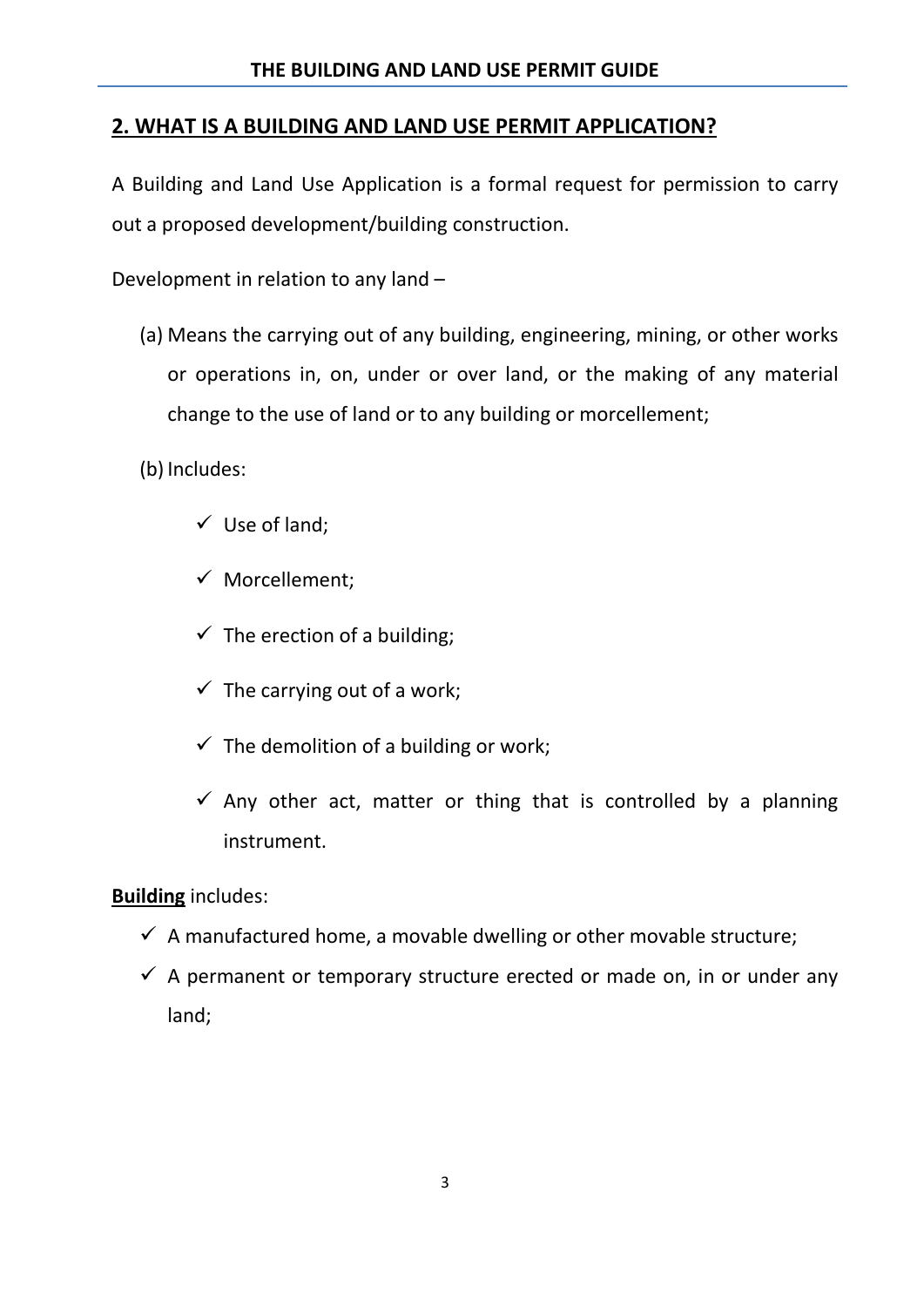### "**Building work**"-

(a) Means construction works involving a permanent or temporary structure, and

(b) Includes:

- (i) The erection, extension, alteration or demolition of a building;
- (ii) The alteration of, or repair to, a building.
- (iii) the provision, extension or alteration of permanent services and equipment in or in connection with a building such as air-conditioning services, or ventilating, electrical, plumbing or telecommunication systems;
- (iv) the alteration of existing interior spaces or the design of new interior spaces, including the demolition of non-load bearing wall partitioning or interior features within the interior space;
- (v) Any site preparation works or excavation works carried out for the purpose of subparagraph (i), (ii), (iii), or (iv), including urban landscaping works.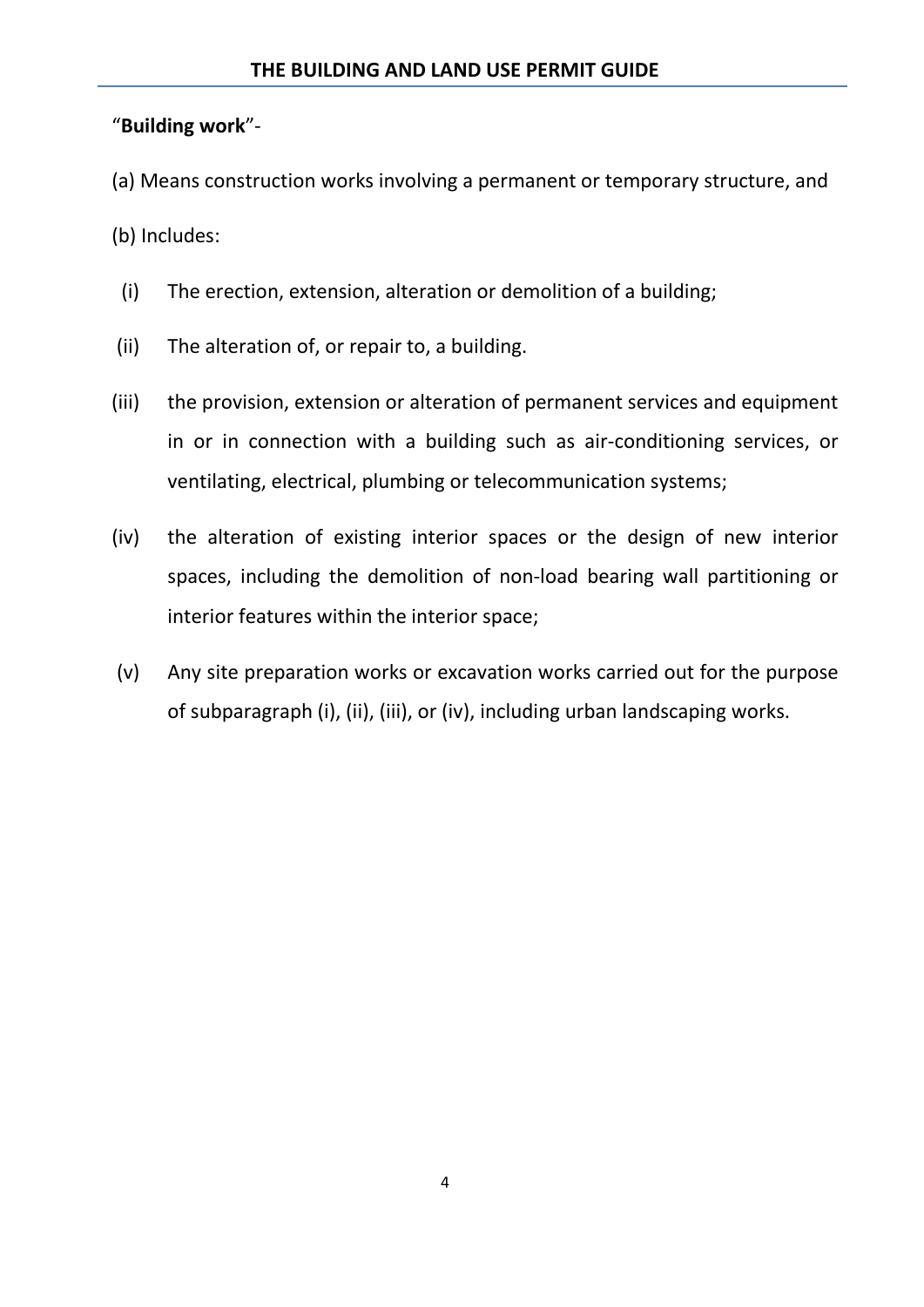### **3. WHAT IS EXEMPT DEVELOPMENT?**

Exempt development is a development that does not require a BLP:-

(A) Small scale enterprise/office activity that is carried out in the home without modification of the dwelling is exempt development that does not require a BLP provided the following criteria are satisfied –

- Daily vehicle movements associated with the enterprise are limited ( less than 8 vehicles movements in total, to and from the site);
- There would be no adverse external nuisance such as noise, dust, fumes, vibration etc.;
- Loading and unloading are not disruptive to the amenity of the surrounding residential neighborhood;
- Operator of enterprise should normally reside on the premises and the number of staff employed on site is small (typically less than 3 in total)
- Adequate parking is available for staff and visitors;
- All materials can be safely stored on site and stored materials are not unduly visible or intrusive in the street scene.
- (B) For the setting up of a greenhouse for crop cultivation in agricultural land.
- (C) Regulations made uinderSec162 of the Local Govt Act.

### **4. DO YOU NEED A BLP?**

- (A) Under Section 117(2) of the Local Government Act 2011 "every person who intends to
	- (i) Commence the construction or demolition of a building or effect Extensive alterations, additions or repairs to an existing building: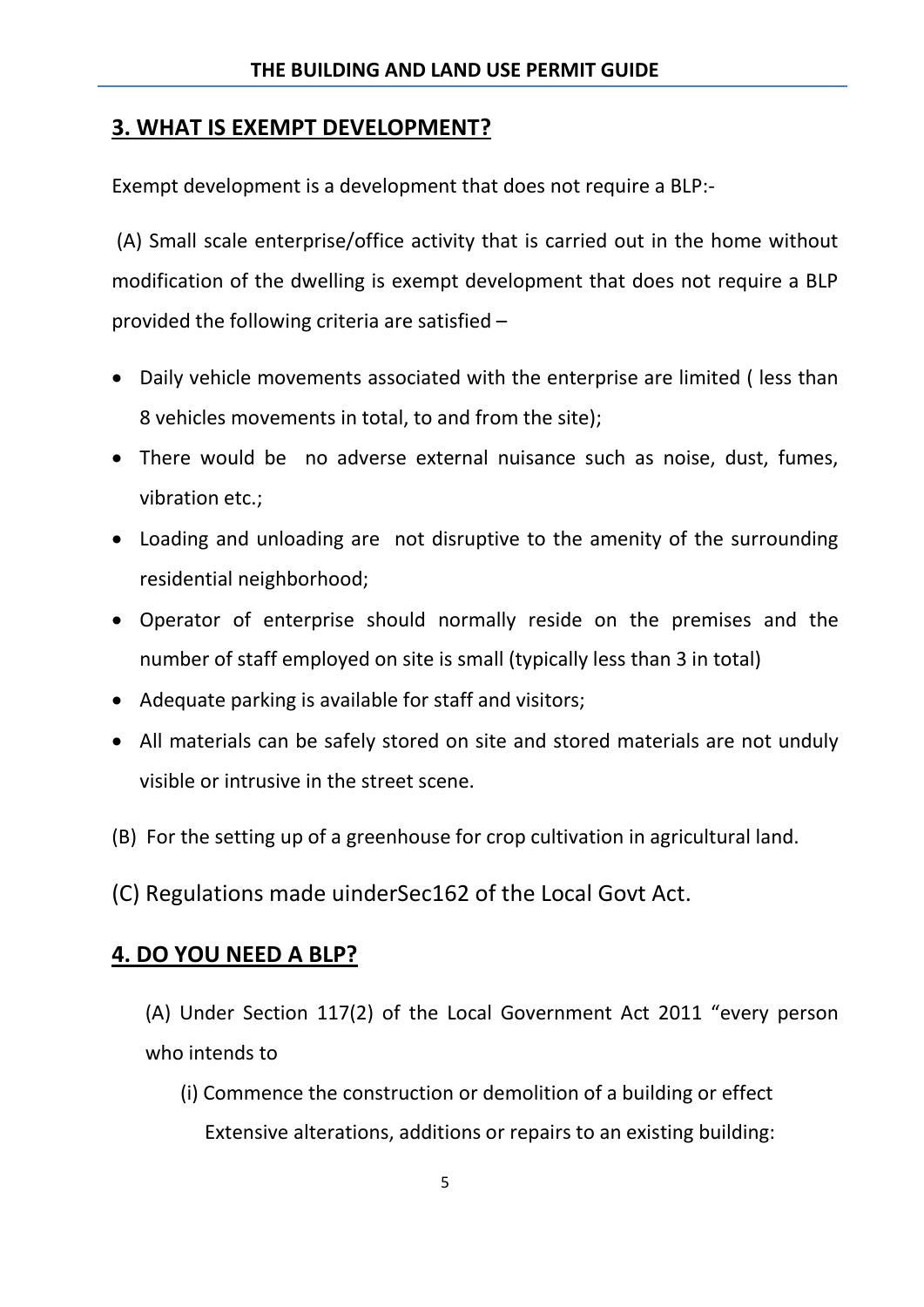- (i)Carry out development of land;
- (ii) Carry out development, including demolition of a building in the Buffer Zones,

Shall apply to the Municipal City Council, Municipal town Council or District Council, as the case may be, for an Outline Planning permission or a Building and Land Use Permit"

 (B) A change in Cluster as per the Eleventh Schedule of the Local Government Act 2011 would require a Building and Land Use Permit.

*Important Note:- Industrial uses such as metal workshops, panel beating and spray painting, manufacture furniture and vehicles are not normally acceptable uses within residential area* 

### **You would not require a BLP if you satisfy the following criteria:**

- You are carrying out an Exempt Development as defined above. If you change the use of a building within the same cluster except *Sui Generis.* and your change of economic activity within the same cluster does not result in:–
- (i) direct or indirect dangerous or congested traffic conditions on any nearby street or road;
- (ii) adverse external nuisance such as noise, dust, smell, fumes, soot, ash, vibration or any other similar nuisance;
- (iii) loading and unloading causing disruption to the amenity of the surrounding neighborhood;
- (iv) inadequate parking on site for staff and visitors; or
- (v) Unsafe storage of materials.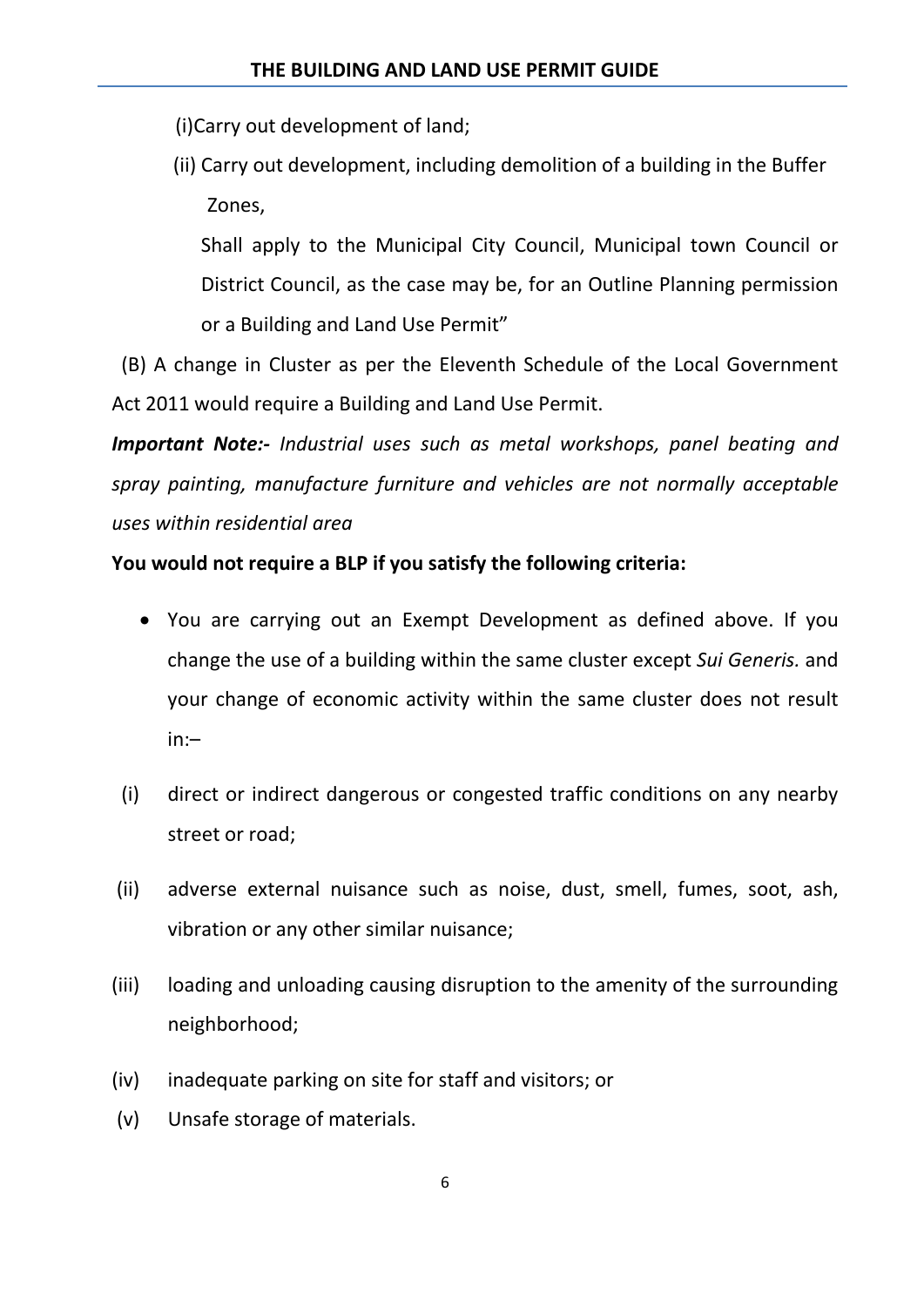#### **5. WHAT IS AN OUTLINE PLANNING PERMISSION (OPP)?**

As per the Town & Country Planning Act (as amended) "an Outline Planning Permission is a permission for the development of land sought from a local authority at an early stage and irrespective of whether a Building and Land Use Permit is to be granted or not and before any substantial costs are incurred in relation to the development of the land."

An application for an OPP is generally made to find out at an early stage, whether or not a proposal is likely to be approved by a LA, before any substantial cost are incurred ( e.g. cost of services of an architect ,engineer etc., acquisition of the site or land conversion). An OPP application allows fewer details about the proposal to be submitted. When granting an OPP, the LA will normally specify the "reserved matters" which will be submitted at the BLP application stage.

It is a good idea to talk to the LA about how much information might need to be included before you submit your OPP application.

An OPP does not authorize the holder to start work on the land to which the application relates until and unless a BLP is issued for the reserved matters.

#### **6. BEFORE SUBMITTING AN APPLICATION**

Check with the Land Use and Planning Department of the relevant Local Authority: –

(a) Whether a permit is required

#### **If yes, then check**

**(i) the applicable guidelines and procedures**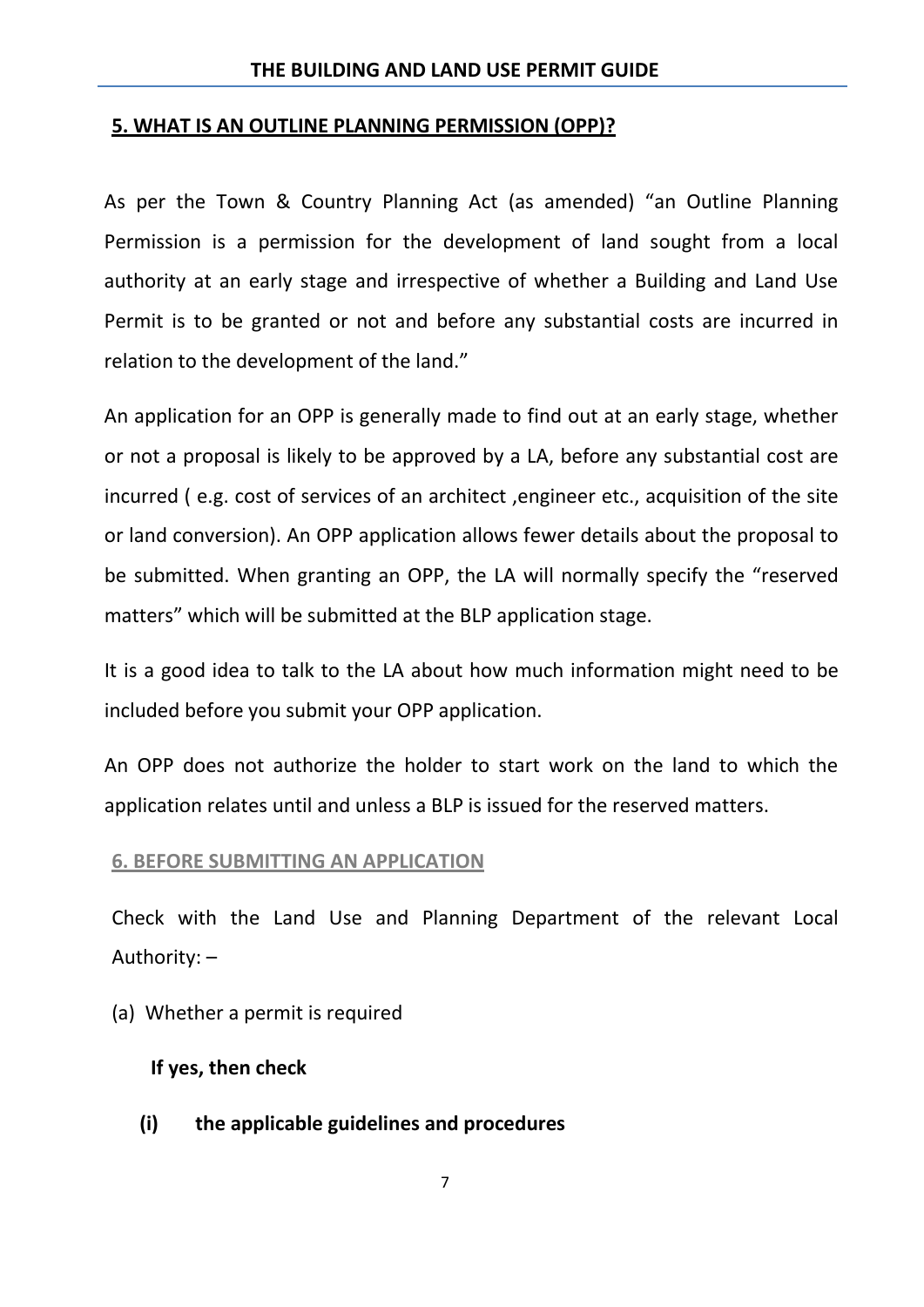**(ii) the zoning and policies applicable to your site as per the provisions of the Outline Planning Scheme and the relevant Planning Policy Guidance**

 **If no:**

**(i) you will have to fill in a request form for Exempt Development**

# **(b) Whether it is advisable to apply for an Outline Planning Permission in the first instance**

You may wish to contact the relevant local authority in writing or via email on the following email addresses for any request for information, clarifications or queries:

| <b>MUNICIPAL/DISTRICT COUNCIL</b>            | <b>EMAIL ADDRESSES</b>       |
|----------------------------------------------|------------------------------|
| <b>Municipal Council of Port Louis</b>       | mpl.ce@intnet.mu             |
| <b>Municipal Council of Beau Bassin-Rose</b> | mubbrh@intnet.mu             |
| Hill                                         |                              |
| <b>Municipal Council of Quatre-Bornes</b>    | mcqb@intnet.mu               |
| <b>Municipal Council of Vacoas-Phoenix</b>   | mcvp@mail.la.gov.org         |
| <b>Municipal Council of Curepipe</b>         | curpip@intnet.mu             |
| District Council of Riviere du Rempart       | ceordr@mail.la.govmu.org     |
| <b>District Council of Pamplemousses</b>     |                              |
|                                              | Chiefexecutive.dcp@gmail.com |
| District Council of Flacq                    | ceofdc@mail.la.govmu.org     |
| <b>District Council of Moka</b>              | ceomfdc@intnet.mu            |
| <b>District Council of Grand Port</b>        | dcgp@mail.la.gov.org         |
| <b>District Council of Savanne</b>           | dcgp@mail.la.govmu.          |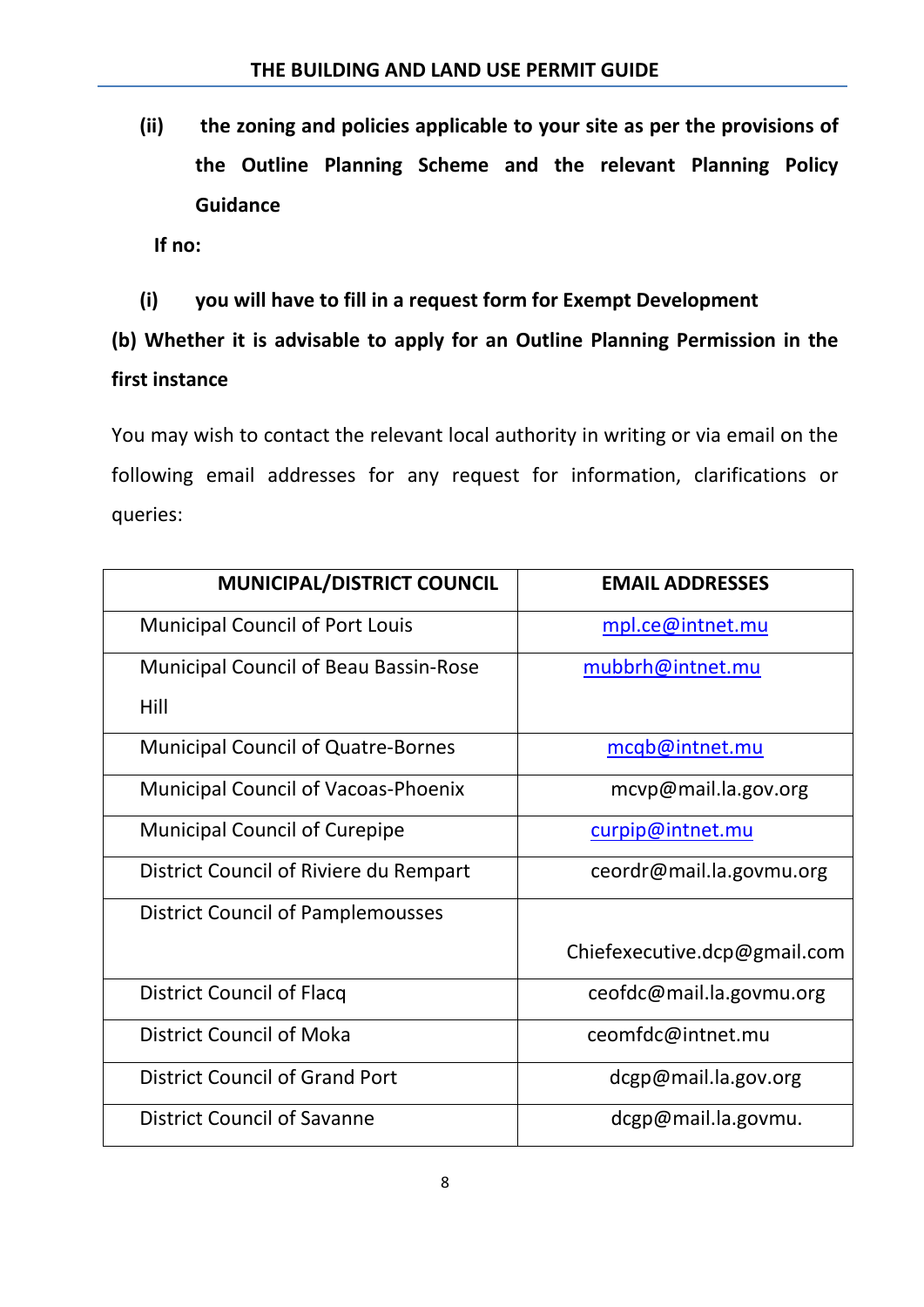### **THE BUILDING AND LAND USE PERMIT GUIDE**

District Council of Black River **broken broken broken broken and have broken and have broken and have broken** 

### **7. WHERE DO YOU COLLECT AN APPLICATION FORM?**

You may collect the application form from the Land Use and Planning Department of any local authority, or you may download from the following websites.

- http://www.investmauritius.com
- [http://www.smeda.org](http://www.smeda.org/)
- http://localgovernment.gov.org
- $\triangleright$  www.mccpl.mu
- http://bbrh.org
- $\triangleright$  www.qb.mu
- $\triangleright$  www.municipal-curepipe.org
- $\triangleright$  brdc.mu
- [http://www.dcrempart.mu](http://www.dcrempart.mu/)
- $\triangleright$  dcsavanne.mu
- [http://www.mokadc.mu](http://www.mokadc.mu/)
- $\triangleright$  www.flacq.mu
- $\triangleright$  dcp.mu
- [http://www.dcgp.mu](http://www.dcgp.mu/)
- $\triangleright$  www.vacoasphoenix.org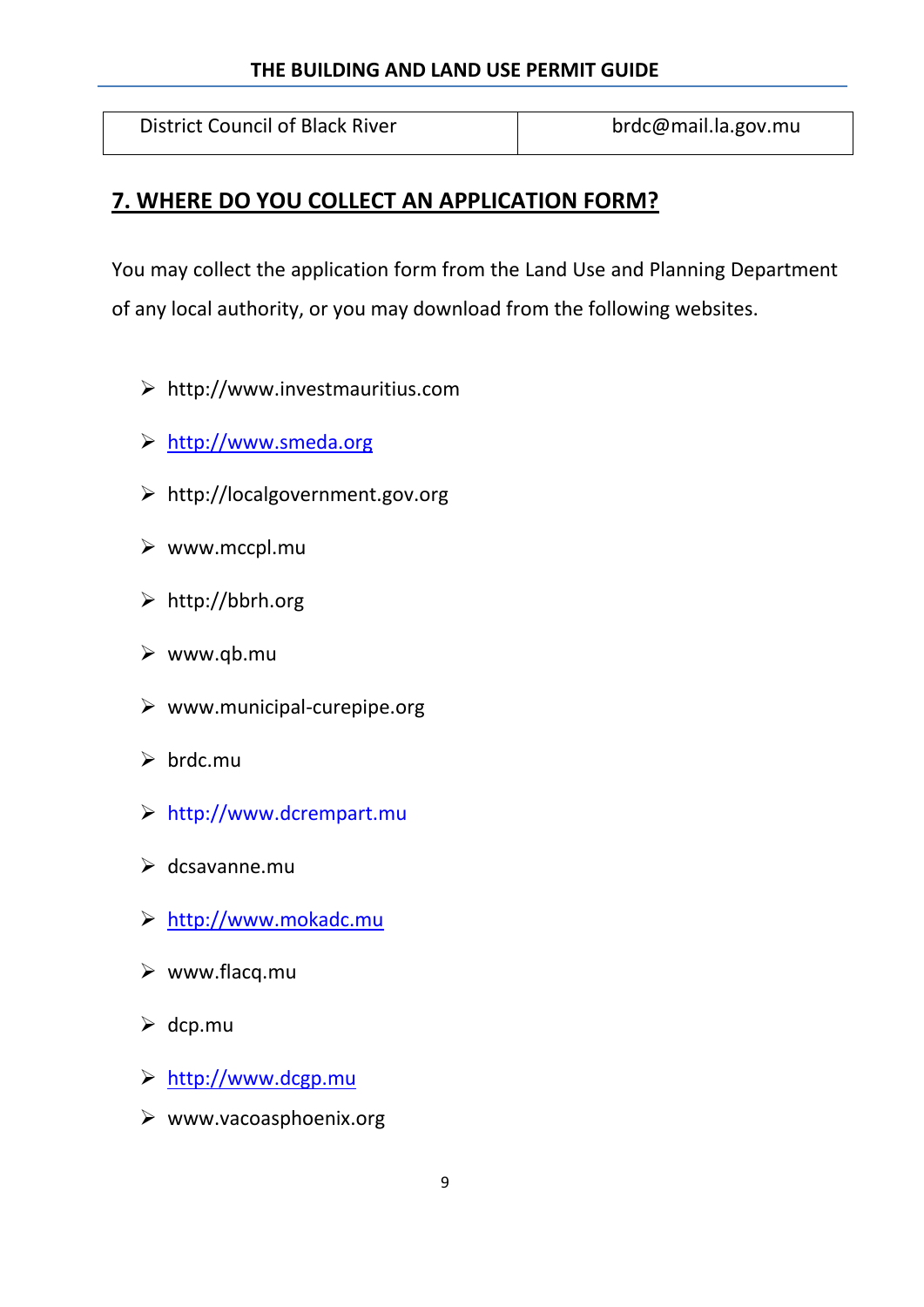### **8. TO MAKE AN APPLICATION FOR EXEMPT DEVELOPMENT**

- (1) Collect/download the request form for Exempt Development
- (2) Call at the Land Use& Planning Department with all three documents specified in the form
- (3) Once the officer is satisfied that the economic activity is exempted from a BLP, the applicant may call at the Public Health Department to pay the trade fee if it is a scheduled activity

### **9. HOW TO MAKE AN APPLICATION FOR AN OUTLINE PLANNING PERMISSION**

- **(i) Fill in Application Form OPP**
- **(ii) Submit the following documents if available:**
- $\checkmark$  Copy of title deeds
- $\checkmark$  Survey plan
- $\checkmark$  ID card number of applicant
- $\checkmark$  Owner's consent if applicant is not the owner with ID Card number of owner
- $\checkmark$  A precise location plan to the scale of 1:25,000
- $\checkmark$  Where relevant, a context plan to the scale of 1:25,000 showing all uses within a radius of 500m
- $\checkmark$  Documentary evidence of compliance with notification procedures, where applicable;
- $\checkmark$  Where relevant, a contour plan of the site
- $\checkmark$  A site plan to the scale of 1:100 showing existing uses, indicative layout with setbacks, indicative parking layout and indicative vehicular access points.
- $\checkmark$  Development brief including plot coverage, indicative floor area and indicative building heights.
- $\checkmark$
- **(iii) Pay a processing fee.**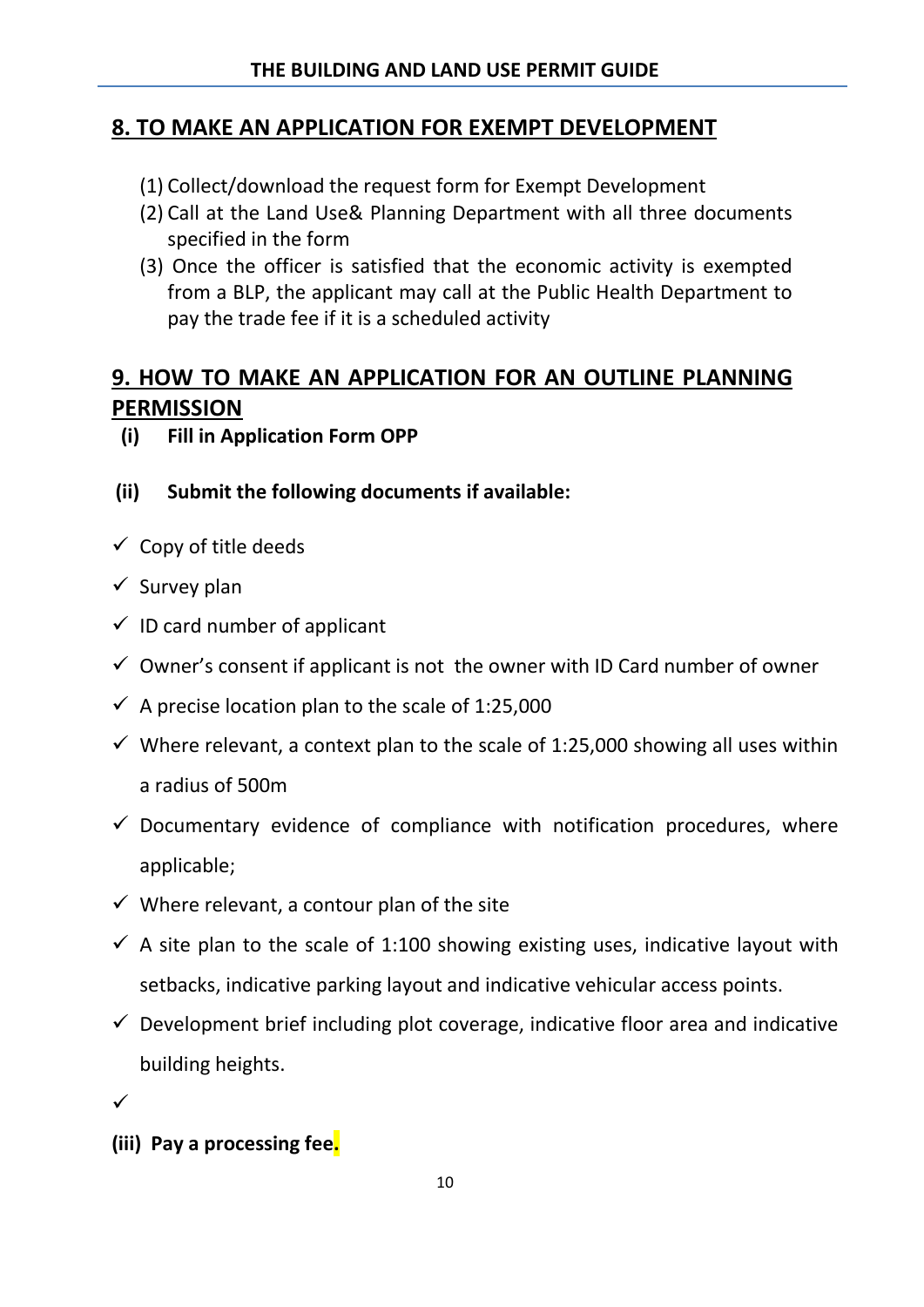### **10. TO MAKE AN APPLICATION FOR A BUILDING & LAND USE PERMIT**

*Follow these 5 steps:*

*(a) Check the PPG Guideline applicable to your proposed development*

*(b) Prepare plans and drawings as per specifications given to you in the BLP guide & gather all necessary documents*

 *(c) Fill in Parts A and B of the application form as follows:*

*Part A needs to be filled in and signed by the applicant and the owner of the site (if applicant is not the owner). You need to give accurate information on the exact nature of your proposed development to help the LA deal promptly with the application.*

*(d) Comply with notification procedures where required and submit proof thereof.*

*(e) Submit your application form with all necessary information, documents and particulars.*

Note that in accordance with section 117 of the Local Government Act 2011, every application for a BLP has to be in accordance with:

- a) the Building Control Act 2012;
- b) the Town and Country Planning Act;
- c) the Planning and Development Act 2004;
- d) the Environment Protection Act; and,
- e) the Mauritius Fire and Rescue Service Act
- f) Any guidelines issued under the above Acts.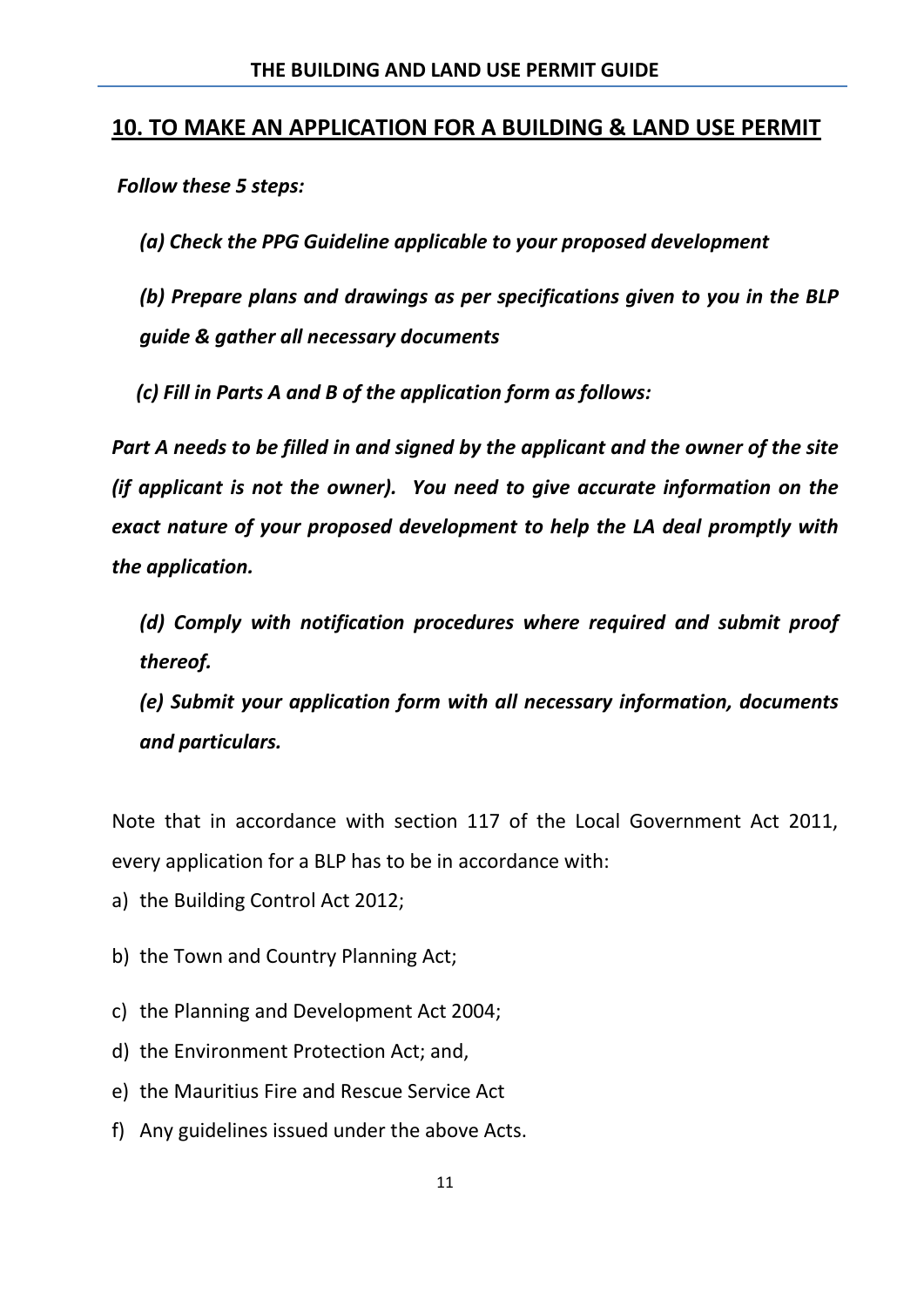### **The above five steps are detailed hereunder:**

### **Step 1**

The first step in preparing a BLP application is to find out about the policies and guidelines, which apply to your specific development which could fall under the following categories–

- (i) Residential including residential apartments/tall buildings
- (ii) Commercial/services
- (iii) Microenterprises/Small Enterprises
- (iv) Industrial/Sui Generis
- (v) Excision/Subdivision of land among heirs

Please refer to the relevant guidelines in this document before preparing your plans.

### **Step 2: Prepare plans and drawings**

### **(A) Which plans?**

The following is a general guide to the type of plans you will need to prepare.

### **(i) Location / Context Plan**

Required for all applications and with specific details for commercial, industrial, services and small enterprise projects as specified in the checklist below.

### **(ii) Site Analysis Plan**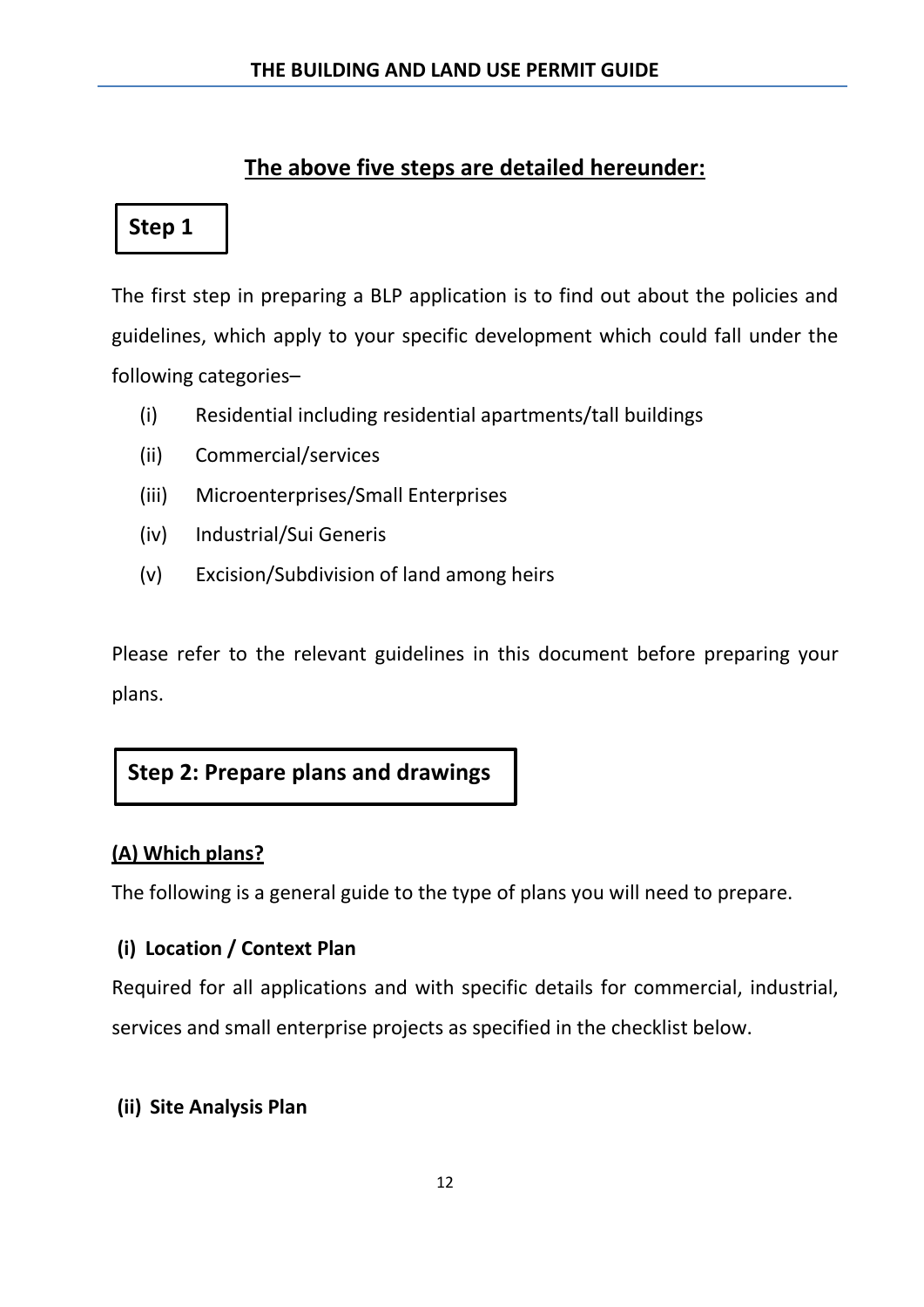Required for all applications which involve construction/development/change of use.

### **(iii) Scaled Plans and elevations**

Required for all applications which involve construction and preferably on A4 or A3 size.

### **(iv) Survey Plan and Subdivision Plan as per Cadastral Survey Act**

Required for applications for excision of land/subdivision among heirs.

### **(v) Section and Evacuation Plans**

Required for all applications which involve construction.

### **(vi) Structural plans and structural details as per the Building Control Act**

Required for all applications which involve construction.

### **(B) Design Process**

The design of a development layout involves consideration of the following issues:

- $\triangleright$  Analyzing the site context
- $\triangleright$  Determining the appropriate intensity of development
- $\triangleright$  Establishing the broad framework, including consideration of connectivity and cohesiveness
- $\triangleright$  Establishing development types and plot sizes
- $\triangleright$  Determining the requirements for community facilities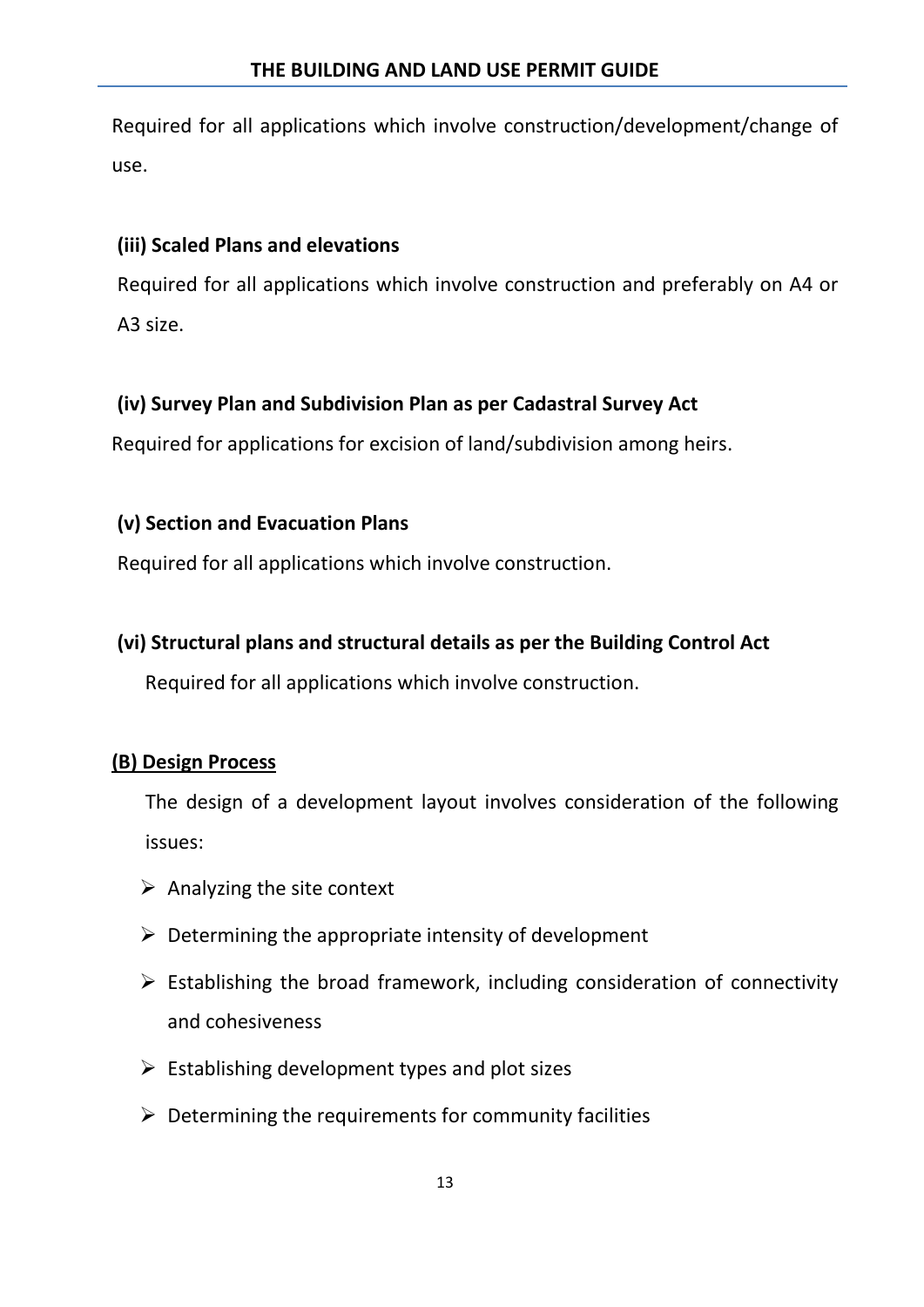- $\triangleright$  Incorporating traffic management systems
- $\triangleright$  Planning for visual and acoustic privacy

#### **(C) How do you calculate plot coverage?**

When calculating coverage, all enclosed spaces on the ground floor shall be taken as 100% of their area on plan, measured to the external face of the external walls. In the case of verandahs, porches, car parks and similar uses, they should be included within coverage if they are covered by a roof.

Where the verandah, porch, car park is backed by no more than one wall, the area should be included as 50% of its plan area in the coverage calculation. If backed or enclosed by two or more walls the whole area shall be included in the coverage calculation.

#### **(D) Checklist**

The following checklist will guide you on what information is required on your plans. Be sure you show all the details that are relevant to your proposal.

#### **(i) Title Block**

You must include a title block on every plan showing:

- $\checkmark$  Name and signature of service provider/s. (surveyor, architect, engineer, draughtsman, planner)
- $\checkmark$  Plan number, plan description, scale and date.
- $\checkmark$  Name of applicant.
- $\checkmark$  Amendment number and date (if relevant).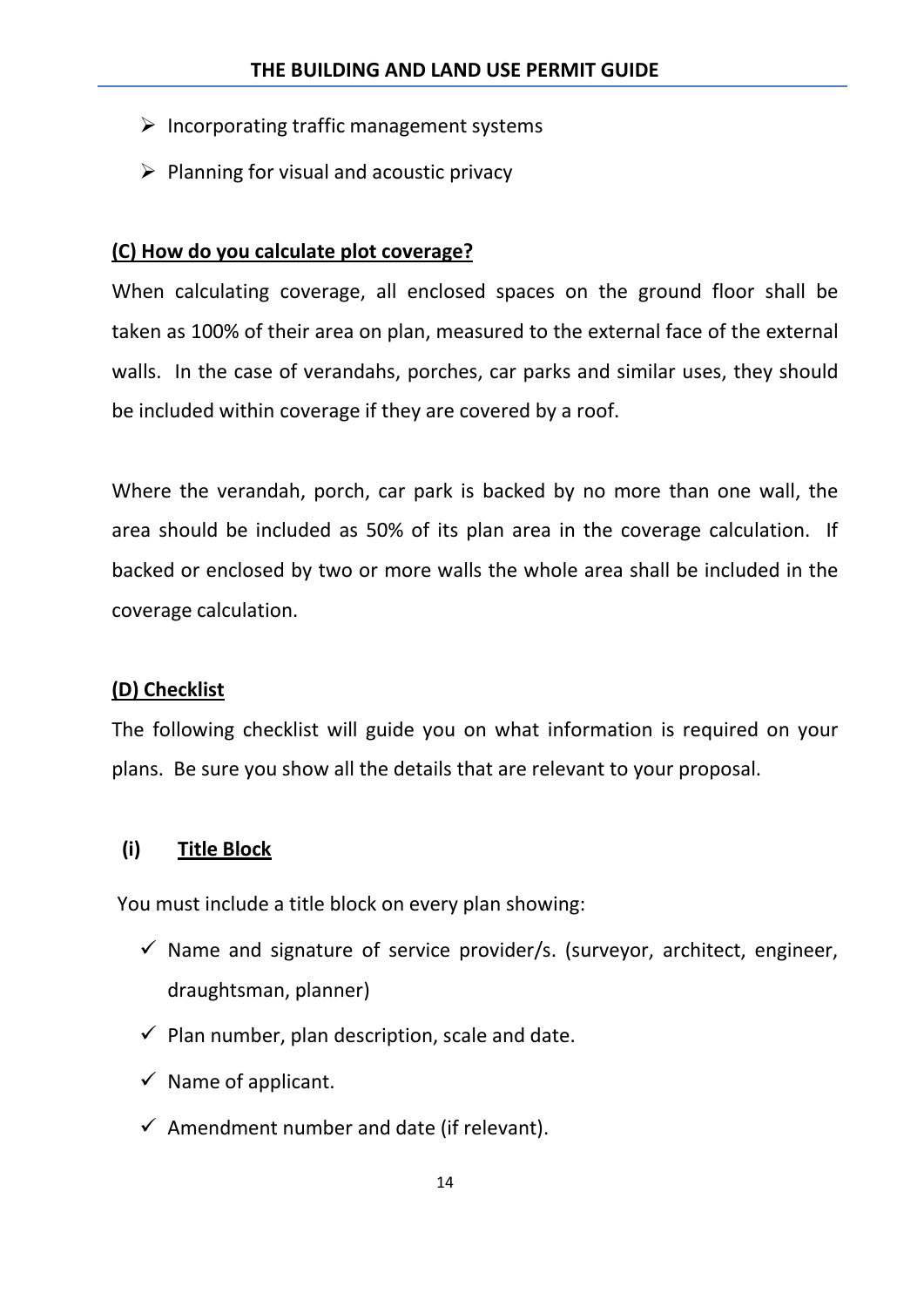- $\checkmark$  Location and description of property.
- $\checkmark$  Description of project

#### **(ii) Orientation**

Include a north point on every plan. This will help us relate your plans to the site.

#### **(iii) Scale**

Show the scale as specified in the application form on every plan and ensure all plans are drawn to standard metric scale.

#### **(iv) Layout Plans**

Show uses of all rooms.

#### **(v) Levels**

Your plans and elevations must show relevant information including contours (where applicable), ground levels, and roof levels.

#### **(vi) Location Plan**

Accurate location plan, showing distance of site from specific or prominent landmarks to be submitted. For COMM/INDU/SE/SERV Projects, location plans should show all existing buildings/development in the immediate vicinity of the site (on side, rear boundaries and on opposite side) with details on the height, setbacks and character of buildings in that area. This will help the Authorities to determine whether flexibility to guidelines in the PPG can be applied.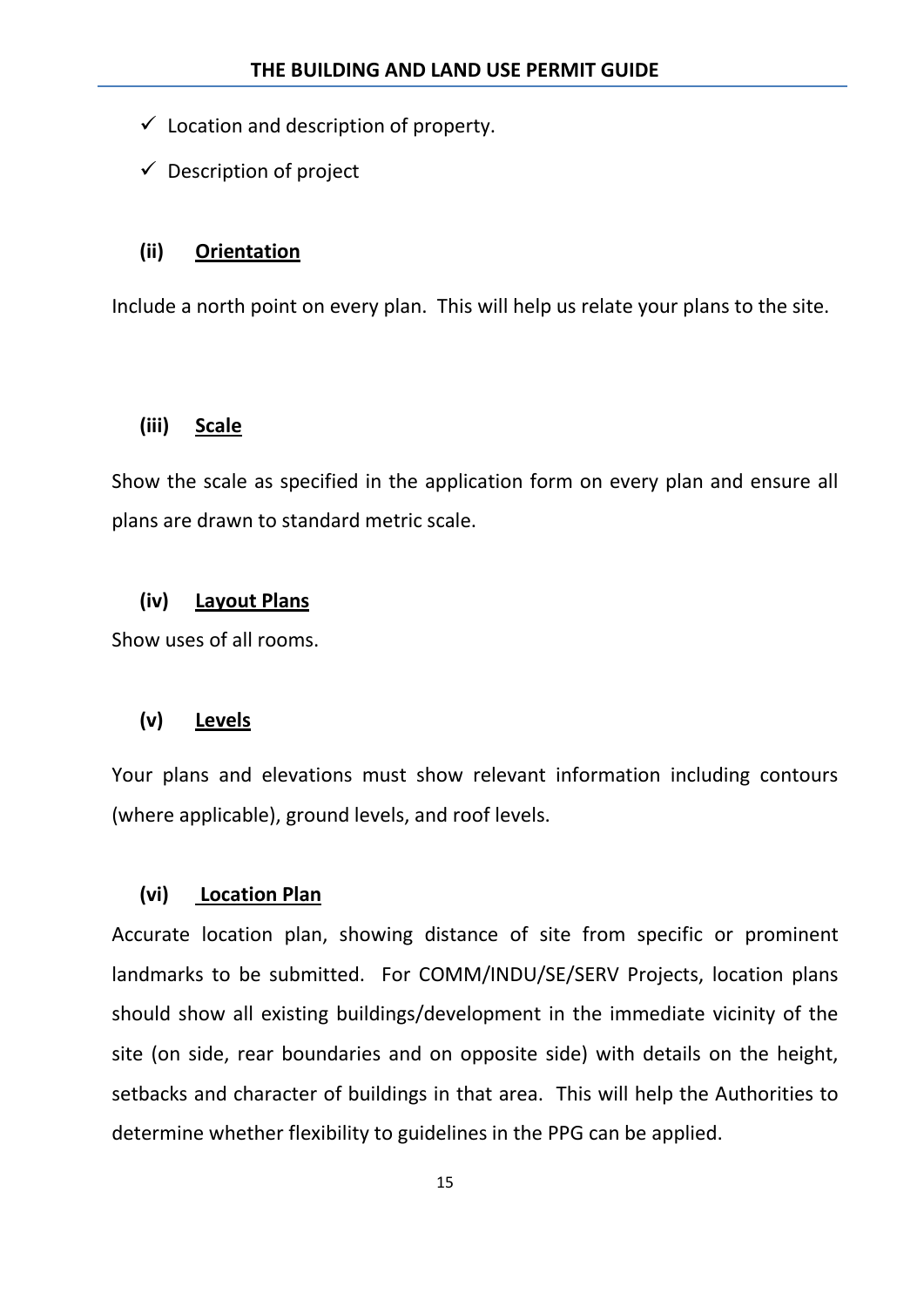### **(vii) Site Plan**

Must show -

- $\checkmark$  Existing and proposed buildings on the site, including setbacks (in metres) from boundaries, front and rear entrances and current uses.
- $\checkmark$  Outline of buildings to be shown (not roof plan).
- $\checkmark$  Fences, walls, swimming pools.
- $\checkmark$  Street frontage features poles, trees, kerbs, crossings, handrails, drains, etc...
- $\checkmark$  Vehicular access to site in a safe location where visibility is good and visibility splays provided.
- $\checkmark$  Provision for on-site parking and no reversing onto A or B road.

## **(viii) How do you calculate Floor Area Ratio (FAR) applicable to commercial buildings in major centres?**

FAR is a factor that relates the sum of the gross enclosed area of all the floors of the development, to the area of the site. A FAR value therefore dictates the total development bulk permitted on a site.

For calculating FAR, the following areas are excluded -

 Building services, sited in basements, on purely 'service' floors, or on roof tops; Basement car parks; and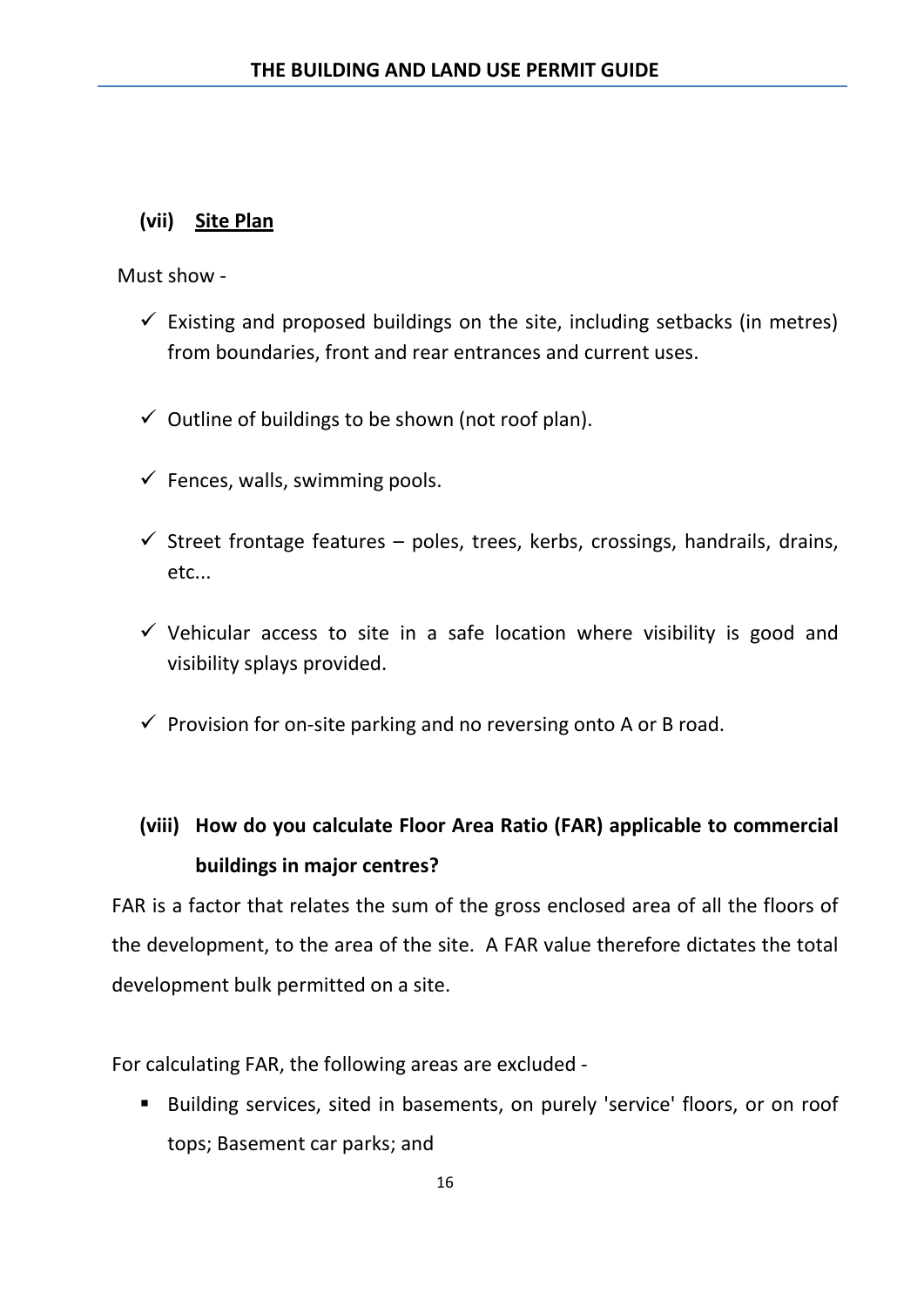- **E** Light weight balconies (whether covered by a roof or not).
- The well of an internal atrium is to be taken at half the plan area for each floor, but any surrounding corridors are to be calculated at full area.

### **Step 3: Filling the application form**

### **PART A**

The following on the application form require particular attention:

### **1. Owner's consent/signature**

You must obtain the consent of the land owner if you are not the owner. If there is more than one landowner, signatures of all owners are required. If the application form is not signed by the landowners and by you as the applicant, **the application will not be accepted.**

#### **2. Proposed development**

You must describe the proposed development in detail. Tell us exactly what you propose to do. If you cannot fully describe your proposal in the space provided on the application form, you will need to include a full description on a separate sheet, which needs to be properly signed and dated by you.

### **PART B**

Part B of the form will have to be filled in by the Service Provider- and this will enable you to know the amount of BLP fees payable on collection of your permit.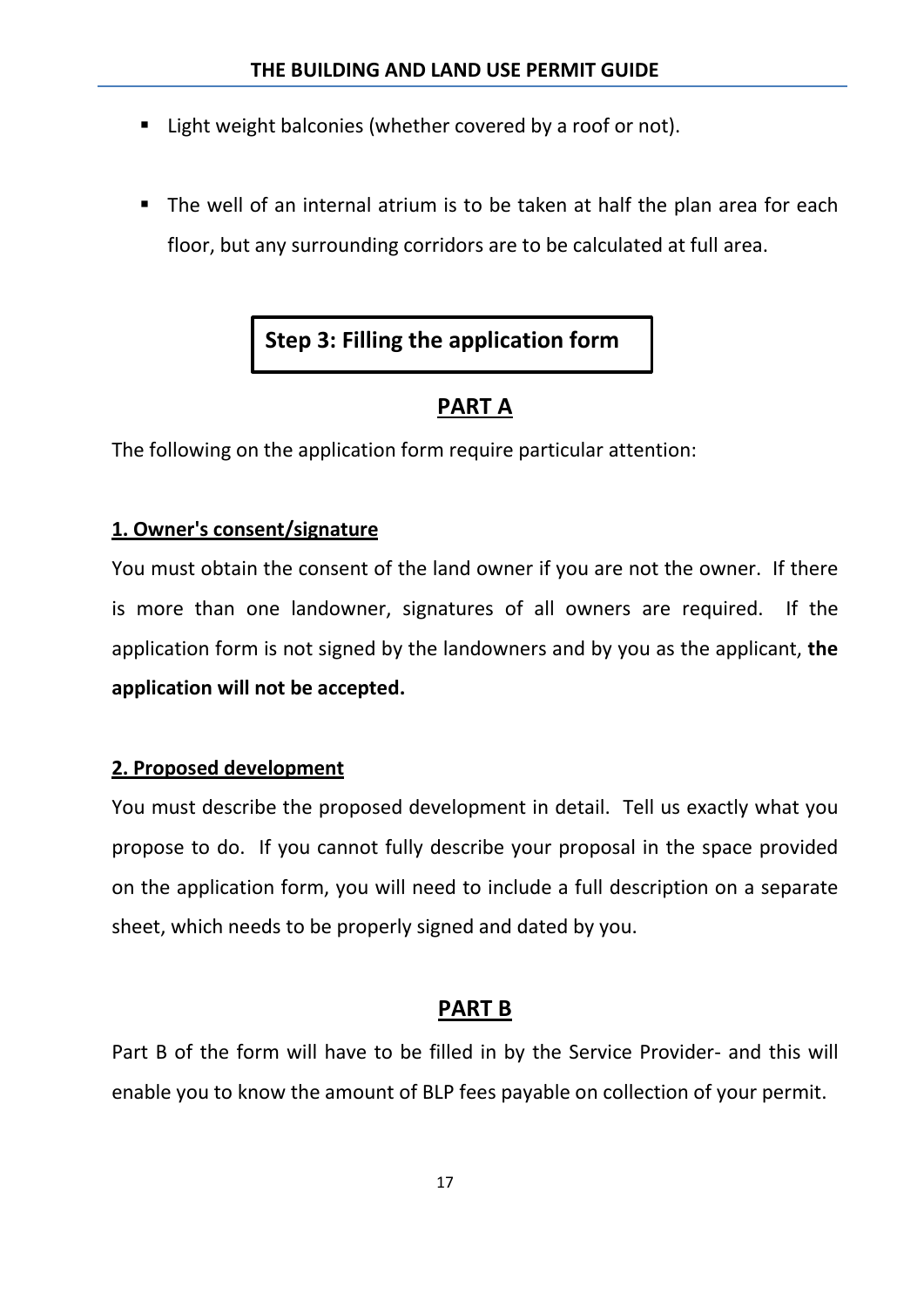### **Step 4: Notification procedures**

### **1. Notification procedures are required for applications relating to -**

(a) Commercial/Industrial, services, Small Enterprises & Handicraft Enterprise and Sui Generis proposed within residential areas;

(b) Industrial development in residential areas, established commercial centres and Central Business Districts (CBD);

- (c) Residential apartments above G + 3 levels;
- (d) Construction of a building or conversion of a building to be used as a theatre, cinema hall or other place of public entertainment;
- (e) Installation of industrial engines;
- (f) Construction of a building or conversion of a building to be used as a Place of Public Worship as required under PPG 3.
- (g) Construction of building/structures for telecommunication purposes as required under PPG 7.
- **2. For the following types of development notification procedures as outlined below should be adopted:**
- **(a) Places of Public Entertainment:**
	- (i) Site Notification as per format on Page 57 should be put up along all access roads bordering the site, 15 days before submission of application to the Local Authority.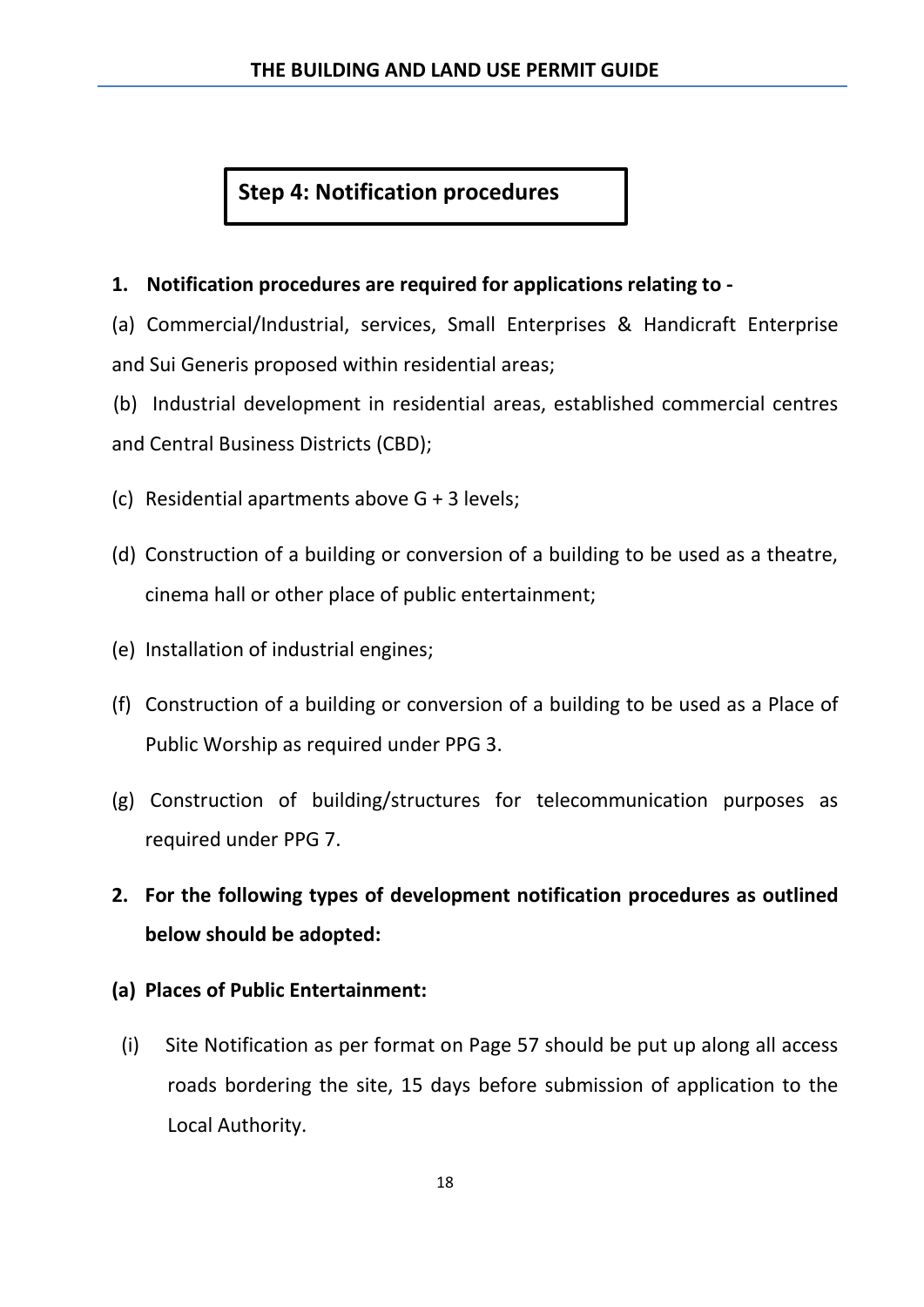- (ii) A notification certificate as specified on Page 58 should be submitted to the Land Use and Planning Department at the time of submission of application.
- (iii) Legal notice should be served on all contiguous owners 15 days prior to submission of application as per format on Page 55.
- (iv) Publications should be effected in 2 dailies on 3 successive occasions 15 days prior to submission of application as per format for newspaper notice for public entertainment on Page 54.

#### **(b) For installation of Industrial Engines:**

- (i) Site Notification as per format on Page 57 should be put up along all access roads bordering the site, 15 days before submission of application to the Local Authority.
- (ii) A notification certificate as specified on Page 58 should be submitted to the Land Use and Planning Department at the time of submission of application.
- (iii) Legal notice should be served on all contiguous owners 15 days prior to submission of application as per format on Page 55.
- (iii) Publications in 2 dailies 15 days prior to submission of application as per format on Page 54.

#### **(c) For Places of Public Worship:**

- (i) Site Notification as per format on Page 57 should be put up along all access roads bordering the site, 15 days before submission of application to the Local Authority.
- (ii) A notification certificate as specified on Page 58 should be submitted to the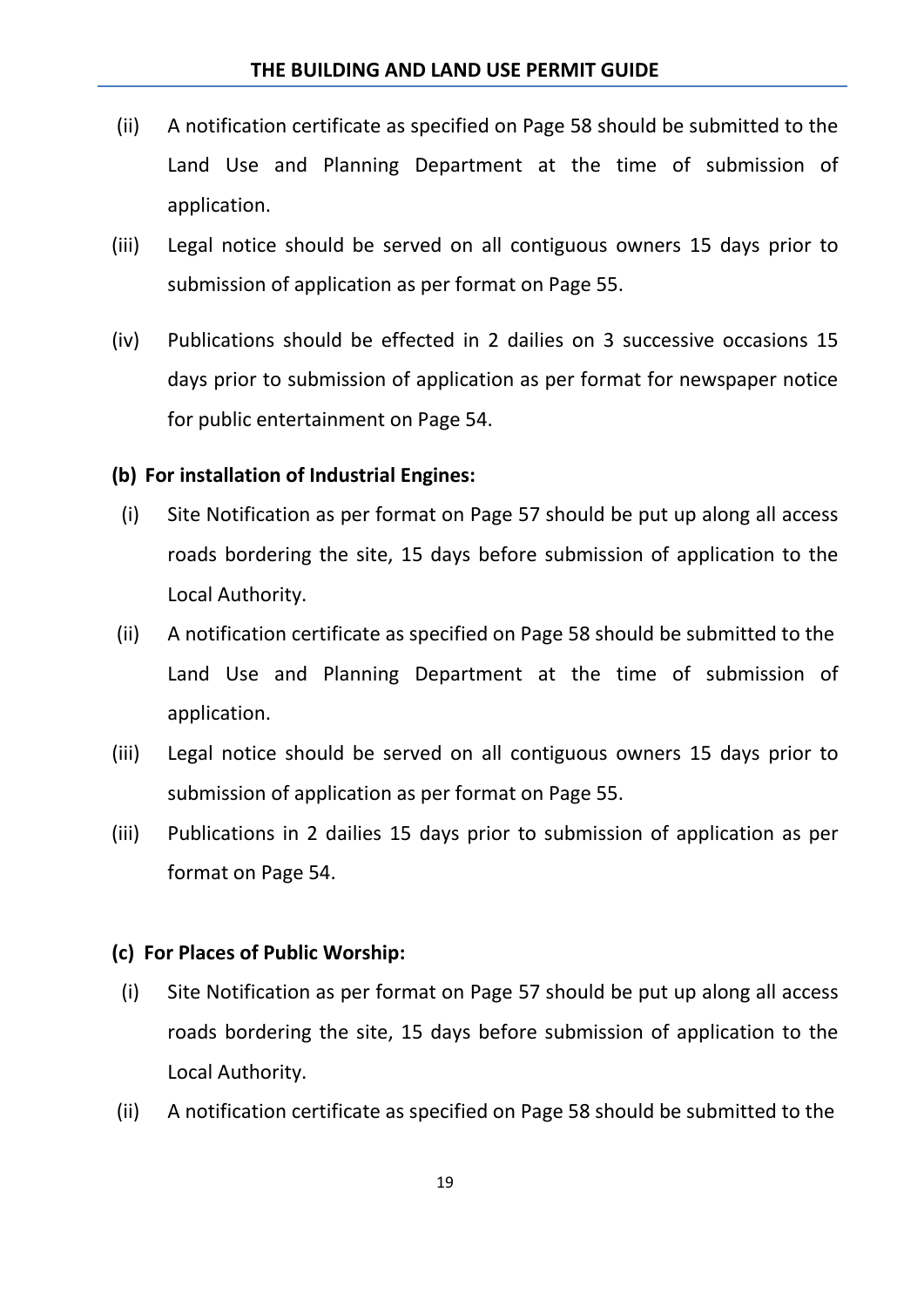#### **THE BUILDING AND LAND USE PERMIT GUIDE**

Land Use and Planning Department at the time of submission of application.

- (iii) Publications in 2 dailies on three successive occasions 15 days prior to submission of application as per format on Page 54.
- (iv) In predominantly residential areas, a legal notice on all contiguous owners & property owners across the road 15 days prior to submission of application as per format on Page 55.

#### **(d) For siting and design of Radio Telecommunication Equipment**

- (i) Site Notification as per format on Page 57 should be put up along all access roads bordering the site, 15 days before submission of application to the Local Authority.
- (ii) A notification certificate as specified on page 58 should be submitted to the Land Use and Planning Department at the time of submission of application.
- (iii) Publications in 2 dailies on three successive occasions 15 days prior to submission of application as per format on Page 54.
- (iv) Legal notice should be served on all contiguous owners 15 days prior to submission of application as per format on Page 55

### **3. In all other cases the following notification procedures should be adopted:**

(a) Site notification as per format on Page 57 should be put up along all access roads bordering the site, 15 days before submission of application to the Local Authority.

(b) A notification certificate as specified on Page 58 should be submitted to the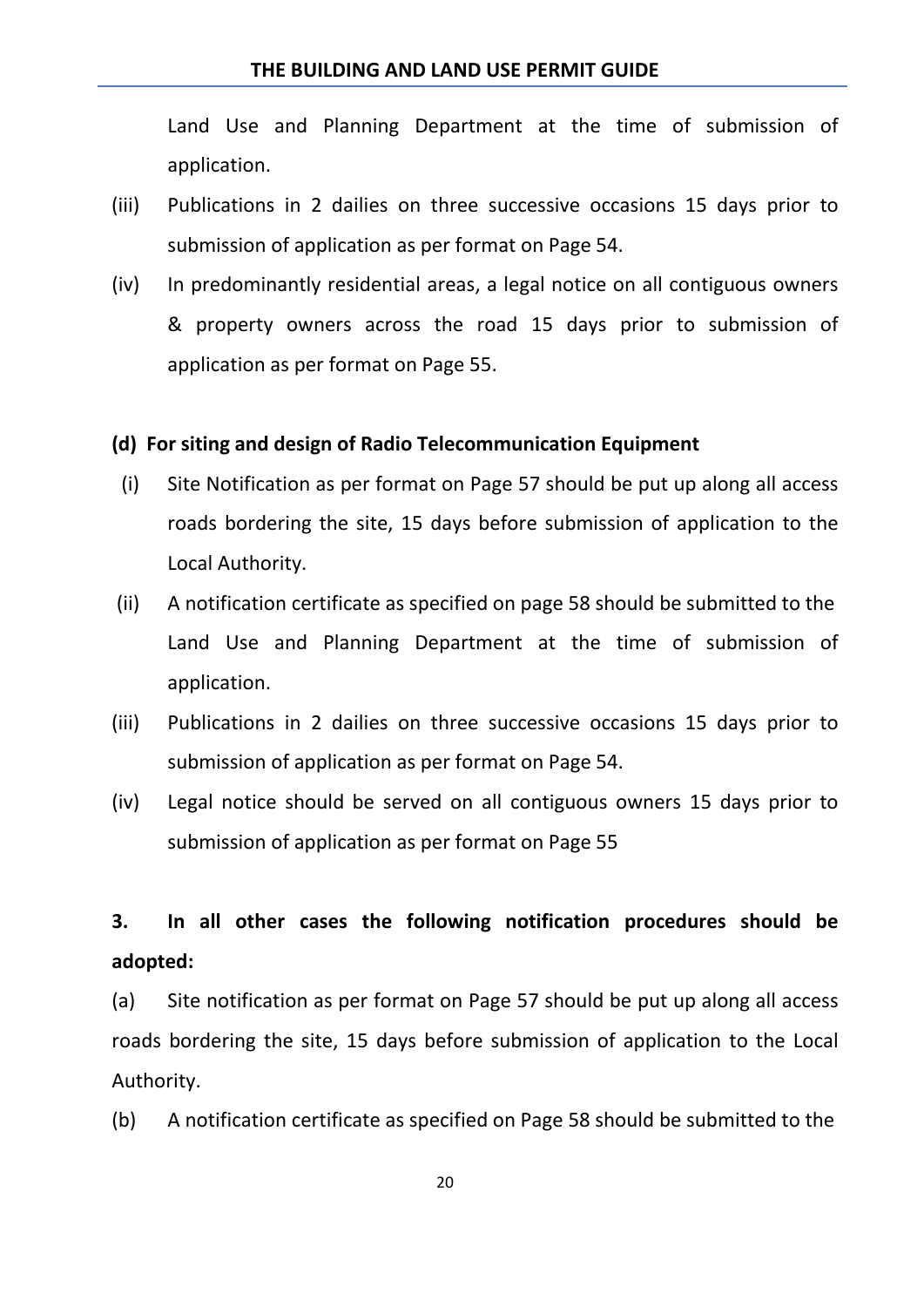Land Use and Planning Department at the time of submission of application.

(c) Publications should be effected in 2 dailies, as per format on Page 54. Public notification in the Dailies/Press should be done 15 days before submission of the application to the Local Authority.

- $\triangleright$  Applicants should submit applications within 30 days after the expiry of the delay granted for objections. No application received after that period will be entertained by the Council.
- $\triangleright$  Objections against the proposed development received within the prescribed time limit will remain valid during the 30 days and will be taken into consideration while processing the application.
- $\triangleright$  Where no application has been received within the 30 days and applicant still wishes to proceed with the development fresh notification procedures should be carried out.

### **Note:**

1) Please refer to Pages 54 to 62 for prescribed format for notification plate/newspaper publications/legal notice

2) Where publications are required in newspapers, the newspapers should be of English/French medium.

3) If, following public notification on site and in the dailies, there are objections against the proposed development, then the Permits and Business Monitoring Committee may hold a hearing with both applicant and objector(s).if, in its opinion, the objectives are serious and need consideration.

21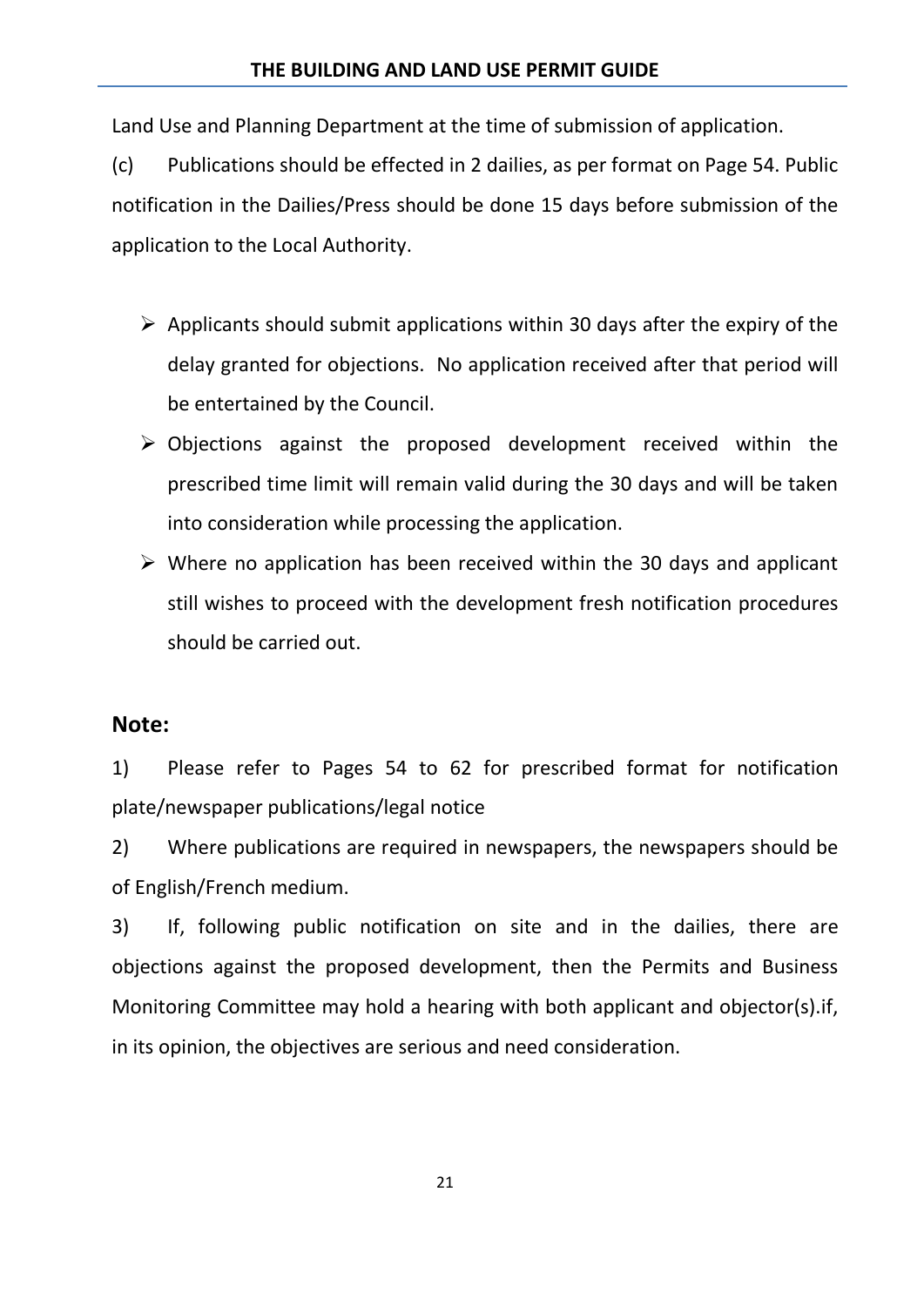### **Step 5: Submit your application**

### **How to lodge your application?**

You can lodge your application personally or by a duly appointed agent at the Land Use and Planning Department of the relevant Local Authority or by using the online application facility.

You need to:

- 1) Include all the required plans and supporting documents.
- 2) Obtain the owner's consent.
- 3) Complete all notification procedures.
- 4) Fill in and sign Part A & have Part B of the application form filled in by the professionals who have designed the plans (if necessary).
- 5) Pay the processing fee.

| <b>PROCESSING FEE</b>                                                                                    |  |  |  |  |  |  |
|----------------------------------------------------------------------------------------------------------|--|--|--|--|--|--|
| A fixed rate is charged                                                                                  |  |  |  |  |  |  |
| <b>Payment options</b>                                                                                   |  |  |  |  |  |  |
| Make your cheque payable to the relevant Local<br><b>Cheque:</b><br>Authority                            |  |  |  |  |  |  |
| Cash:<br>You can pay cash between 9.00 a.m and 3.00 p.m from<br>Monday to Friday (except public holiday) |  |  |  |  |  |  |
| Is available for online applications<br>E-payment:                                                       |  |  |  |  |  |  |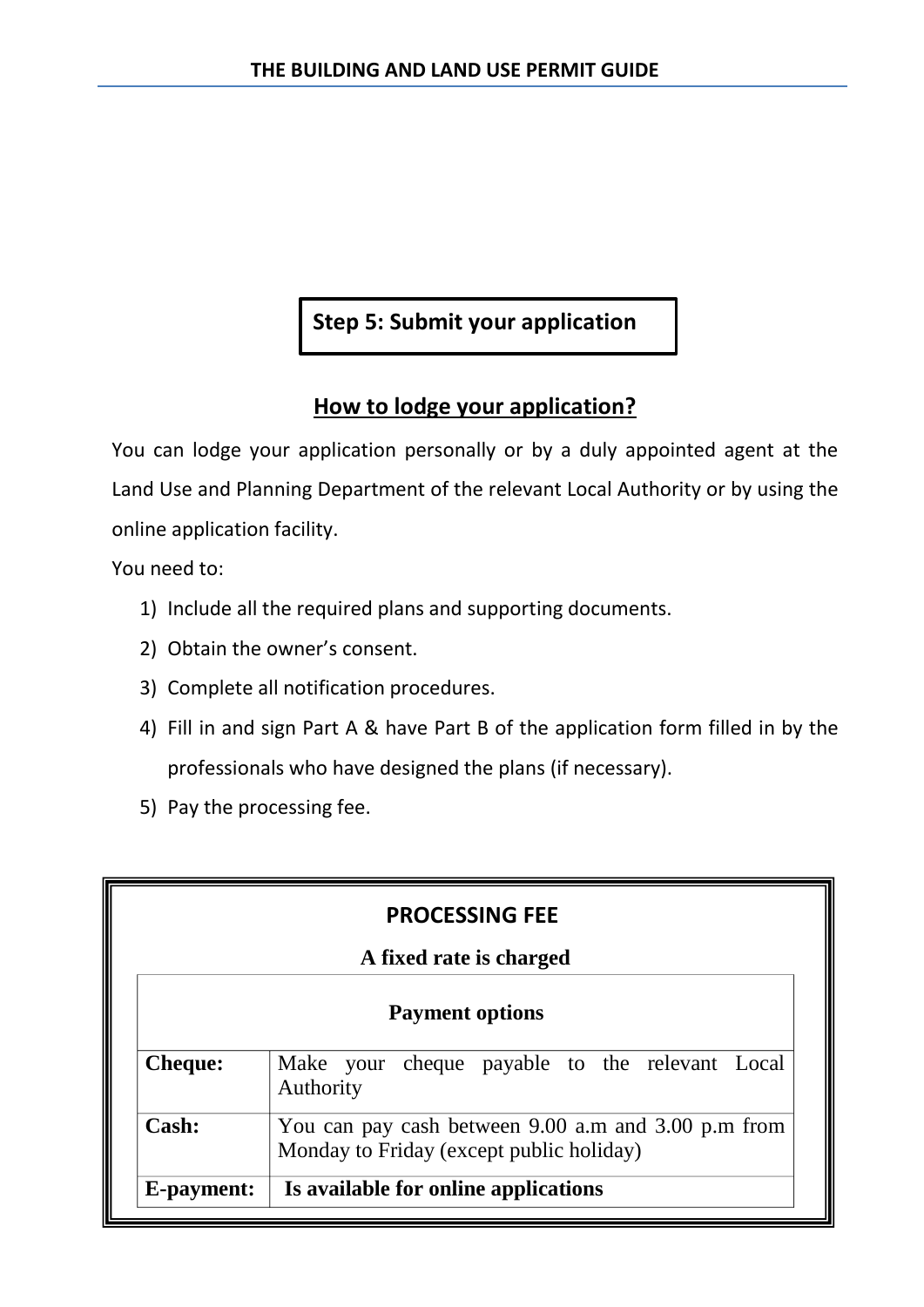### **11. AFTER YOU SUBMIT YOUR APPLICATION FOR BLP**

### **(a)Acknowledgement**

You will receive an acknowledgement receipt specifying the processing fees paid, the registered application reference number.

The Council may request for any additional information which it deems necessary for the determination of the application. In such a case, the applicant will be informed within eight working days of the submission of the application. If no such request is made, the application date is the effective. Otherwise, an effective date will be given on submission of the additional information required.

### **(b)Public notification and Objections.**

If the Council receives objections against your proposed development following public notification procedures within the prescribed delay of 15 days, the Permits and Business Monitoring Committee may hold a hearing at the earliest.

When a hearing has been fixed, no postponement of the hearing will be entertained unless all parties agree. In such a case the effective date given will no longer apply.

For Micro and Small enterprises projects, no hearing will be held. The Permits & Business Monitoring Committee will determine the validity of the objection and take a decision within 3 working days as from effective date of the application.

*Now that you have correctly followed these 5 steps, your application will be registered.*

*The guide will now explain the steps followed by the Local Authority to determine your application.*

23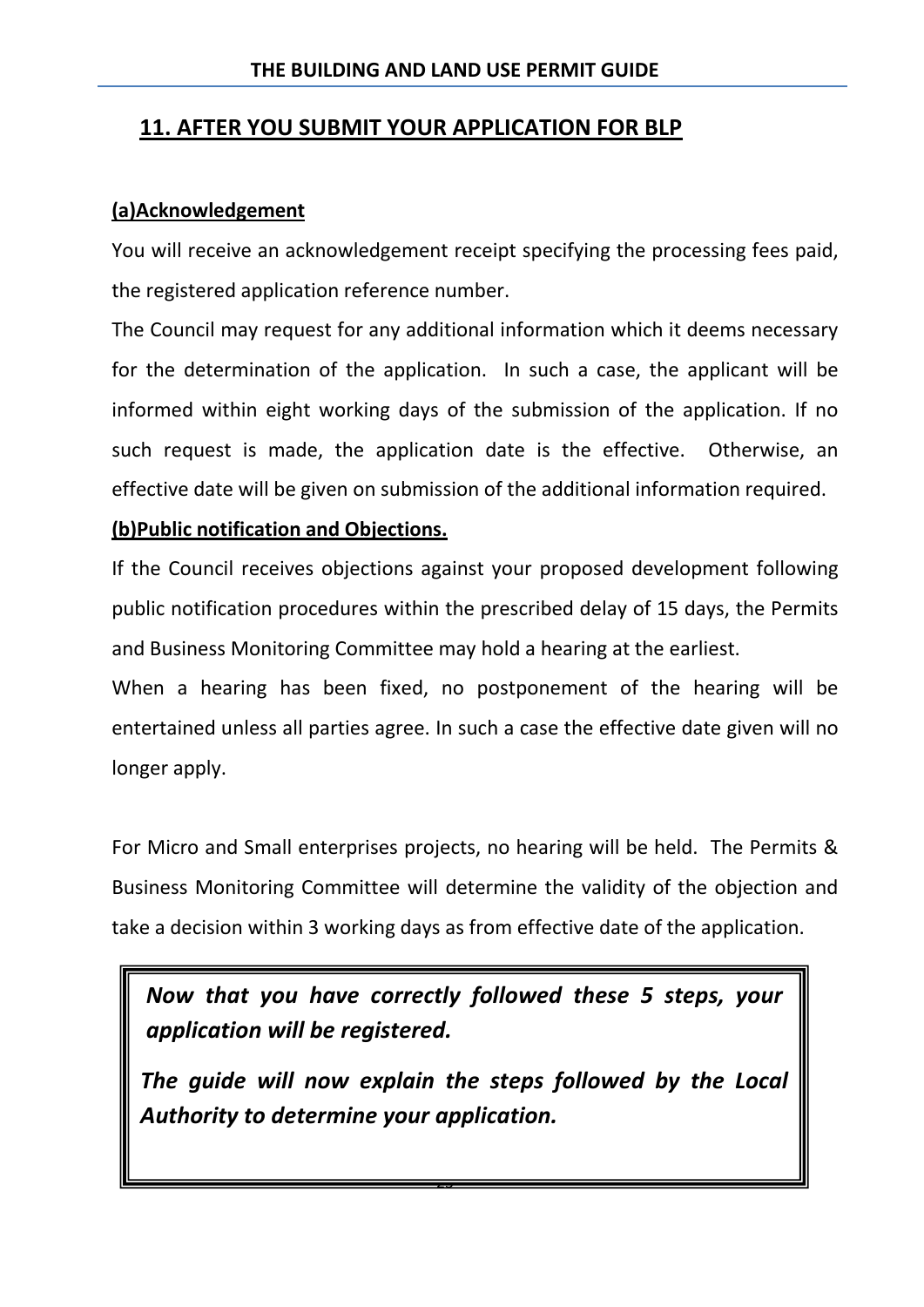### **12. STEP-BY-STEP GUIDE THROUGH PROCEDURES FOLLOWED TO**

# **DETERMINE AN APPLICATION FOR A BUILDING AND LAND USE PERMIT**

### **(Other than that of a microenterprise or small enterprise)**

### **DAY 1**

For manual applications, applicant submits application with Parts A & B of the application form duly filled in, together with all information and plans spelt out in the checklist and relevant documents in relation with notification procedures (legal notice/certificate of notification/newspaper publications as applicable) to the front desk at the Land Use and Planning Department. *Applicants are encourage to use the online facility to make their applications.* 

**Note: Application will not be accepted if application form is incomplete, documents or plans are missing, signatures are missing or notification procedures have not been complied with.**

- Application is registered and given a reference number.
- Acknowledgement Receipt is issued after the relevant processing fee has been paid at the cashier's office. For online payment, the bank will automatically inform the local authority of your payment and you will receive an email acknowledgement.
- 1 set of the plans is sent to the Head, Public Infrastructure Department.
- Where applicable, the application is referred to the CWA, CEB, and the WMA for clearance.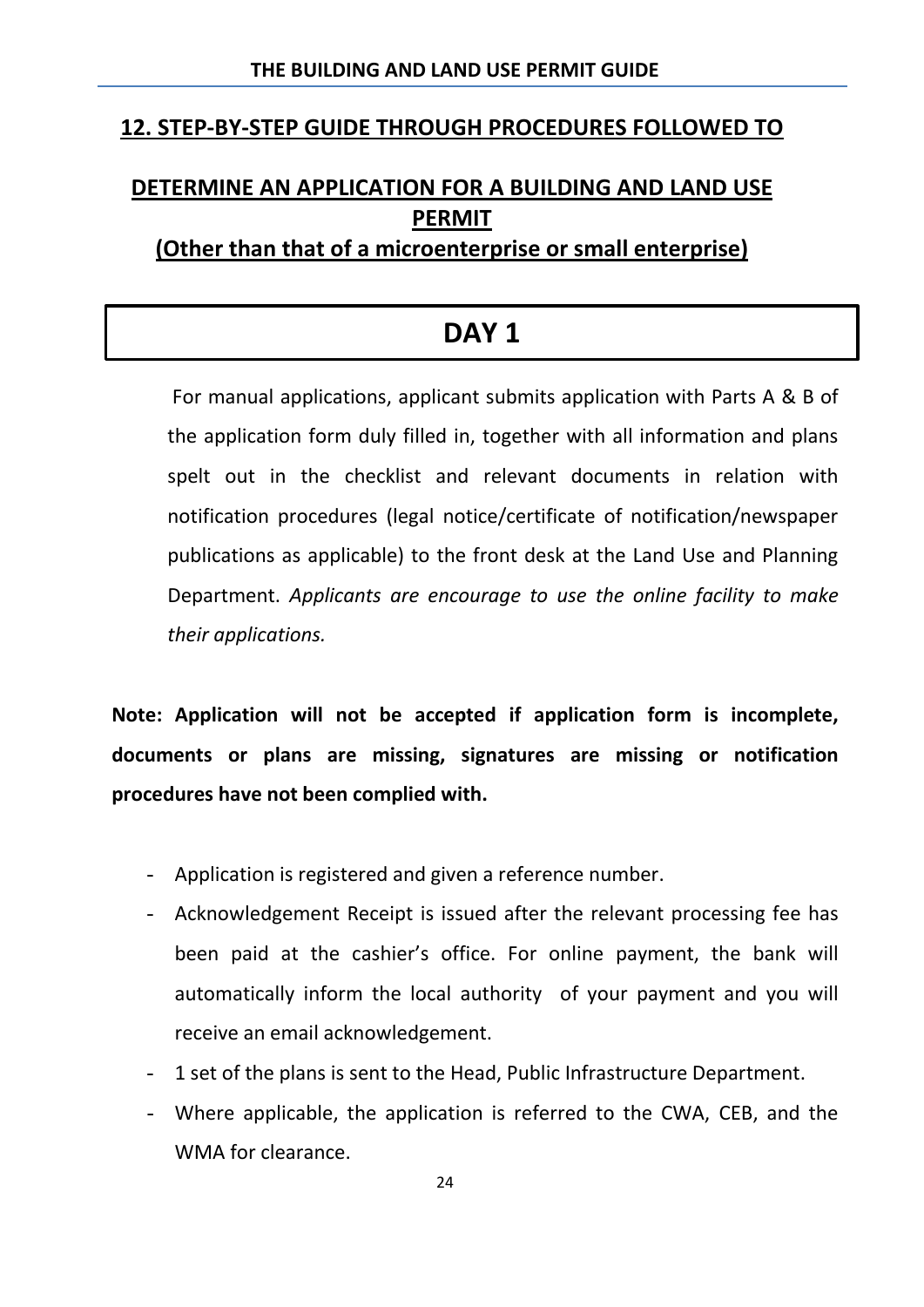# **DAY 2 - Day 8**

Assessment of applications by relevant officers of the Land Use and Planning Department and the Public Infrastructure Department will be as follows:

Applications are referred to the relevant officers of the planning and the infrastructure department to check their completeness and to report any shortcoming. The Council should seek from the applicant any additional information, particulars or documents in relation to the application with 8 days of the receipt of the application. A delay of 4 weeks should be given to submit the requirements and an effective will only be given when all above requirement are satisfied. If no such request is made to the applicant then the date of submission of the application is the effective date.

Only applications where building construction is involved are referred to the Head Public Infrastructure Department (HPID) for his recommendation on the structural soundness of the building.

The HPID submits his recommendation to the Land Use and Planning Department, bearing in mind that the delay to grant a permit is 14 working days.

If any of the Utilities providers does no submit its clearance within 5 days, it is deemed that it has no objection to the application.

If any of the Utilities providers informs the Council, within 5 days, that it is keeping the application in abeyance because it needs to contact the applicant for soil test, provision of transformers, extension of electricity lines or extending of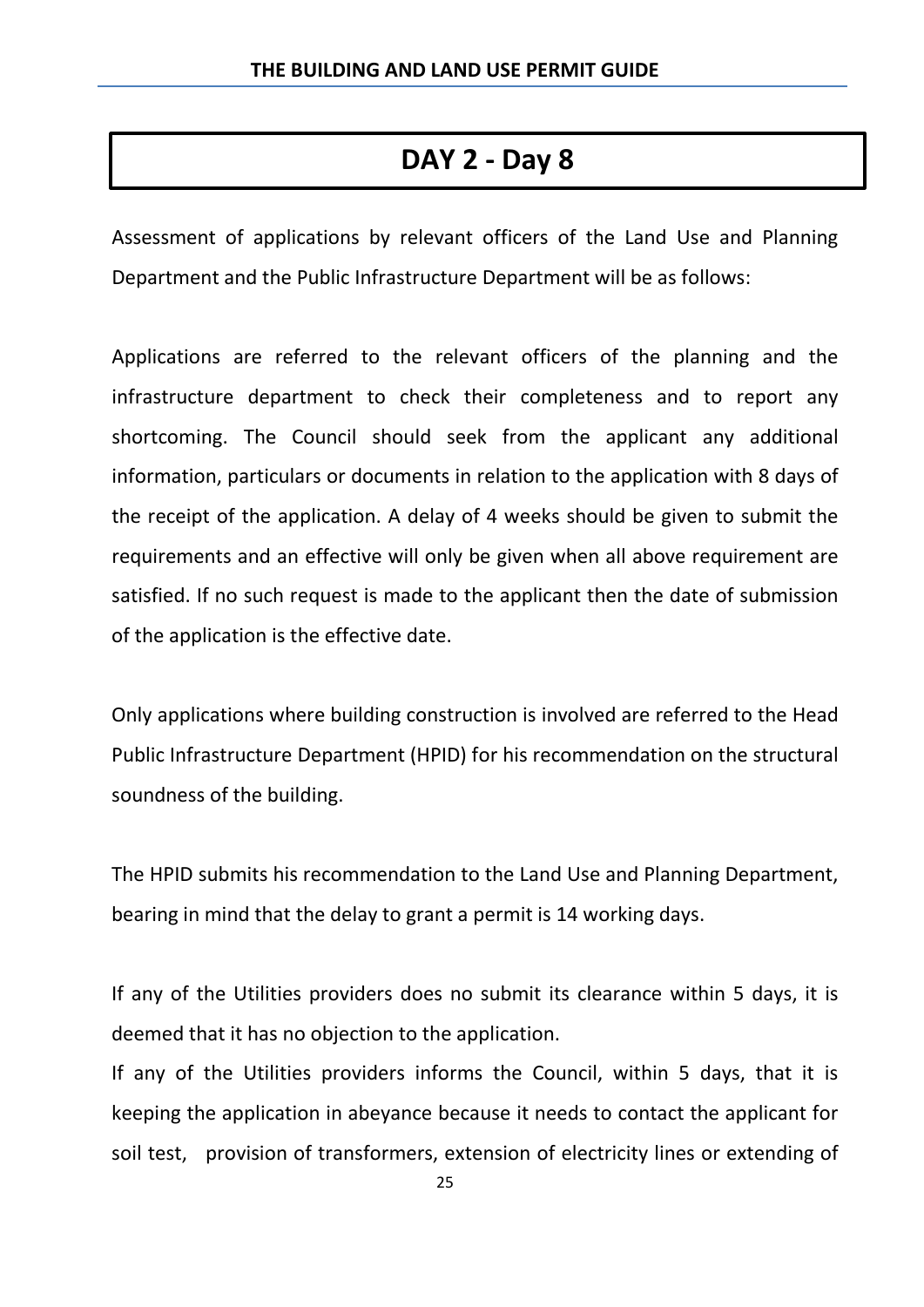water pipes etc. The Council must so inform the applicant within 8 days of the application.

# **DAY 9- DAY 13**

An agenda made up of a list of applications together with the recommendation of the Head of the Land Use and Planning Department is prepared and signed by both the Head of the LAPD and the Chief Executive. This agenda is submitted to the members of the PBMC 2 days in advance of the meeting which must be held not later than day 14`

# **DAY 14**

The decisions of the PBMC, once taken shall be implemented immediately. If the PBMC fails to issue a BLP within 2 days of the expiring of the due date, the application shall be deemed to have approved and the applicants can pay the permit fee and the receipt as well as the acknowledgment receipt are the permit.

On the 14th working day of the effective date of the application, the applicant shall call at the Land Use and Planning Department of the Council to:

(i) Pay the appropriate permit fees and collect his BLP together with one set of approved plans; or

- (ii) Collect his refusal letter; or
- (iii) Collect his letter of approval with modifications.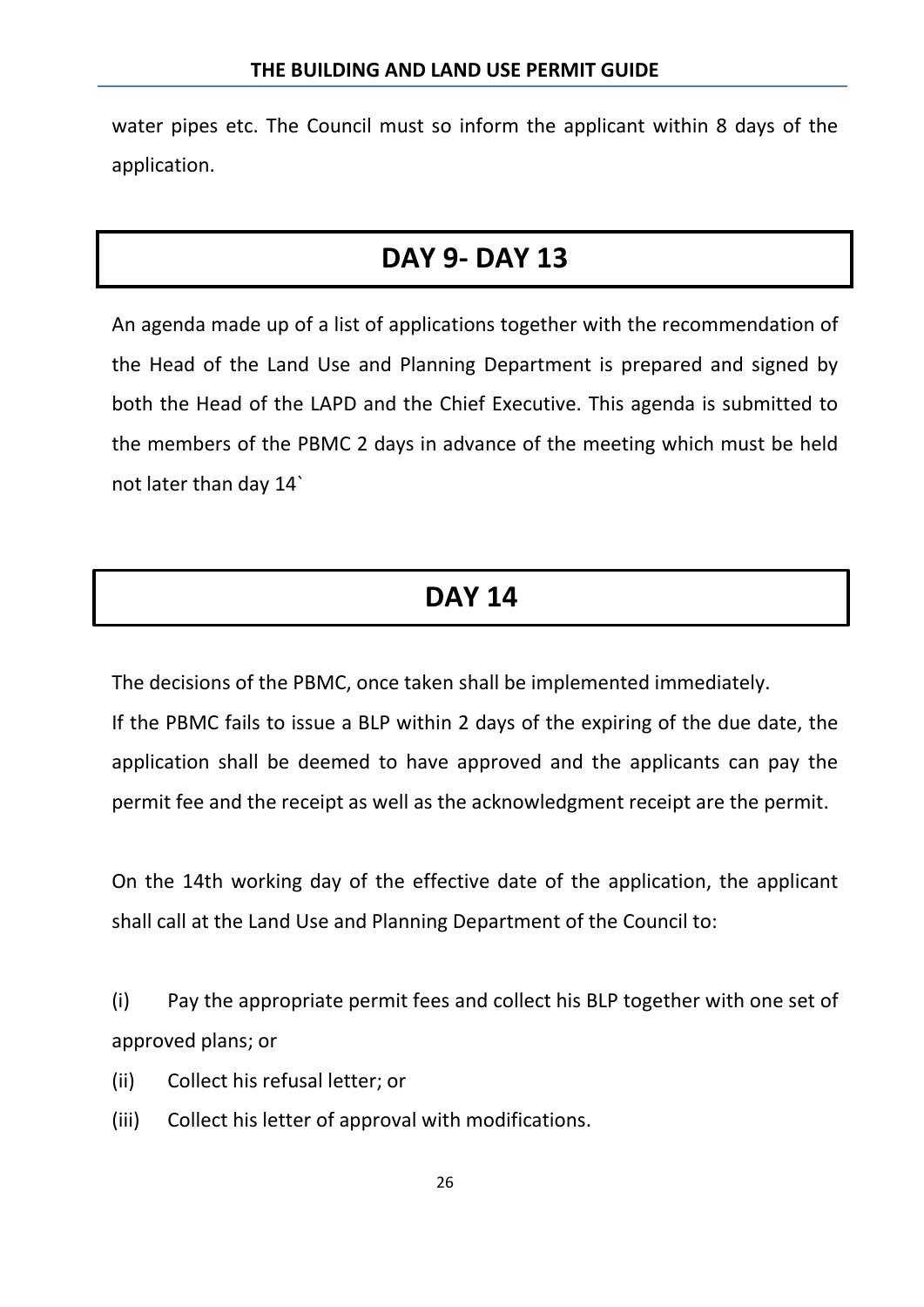If upon calling at the Council, the applicant does not get any approval or refusal letter from the Council on the fourteenth day, the front desk officer of the Land Use and Planning Department shall record the presence of the applicant at the Council.

# **DAY 16**

If Applicant receives no determination of his application within two working days of the expiry of the prescribed delay, the application shall, on payment of the appropriate fees, be deemed to have been approved.

**Note:**

(i) Day  $1 -$  Day 16 applies to working days and exclude weekends and public holidays.

(ii) The holder of a BLP shall forthwith inform the Council of the date he commences any building works and of the date the construction is completed.

### **13. STEP-BY-STEP GUIDE THROUGH PROCEDURES FOLLOWED TO DETERMINE AN APPLICATION FOR A MICRO ENTERPRISE OR A SMALL ENTERPRISE REGISTERED UNDER SMEDA**

# **DAY 1**

- Applicant submits application with parts A and B of the form duly filled in, together with all information, plans and relevant documents in relation with notification procedures (legal notice/certificate of notification/newspaper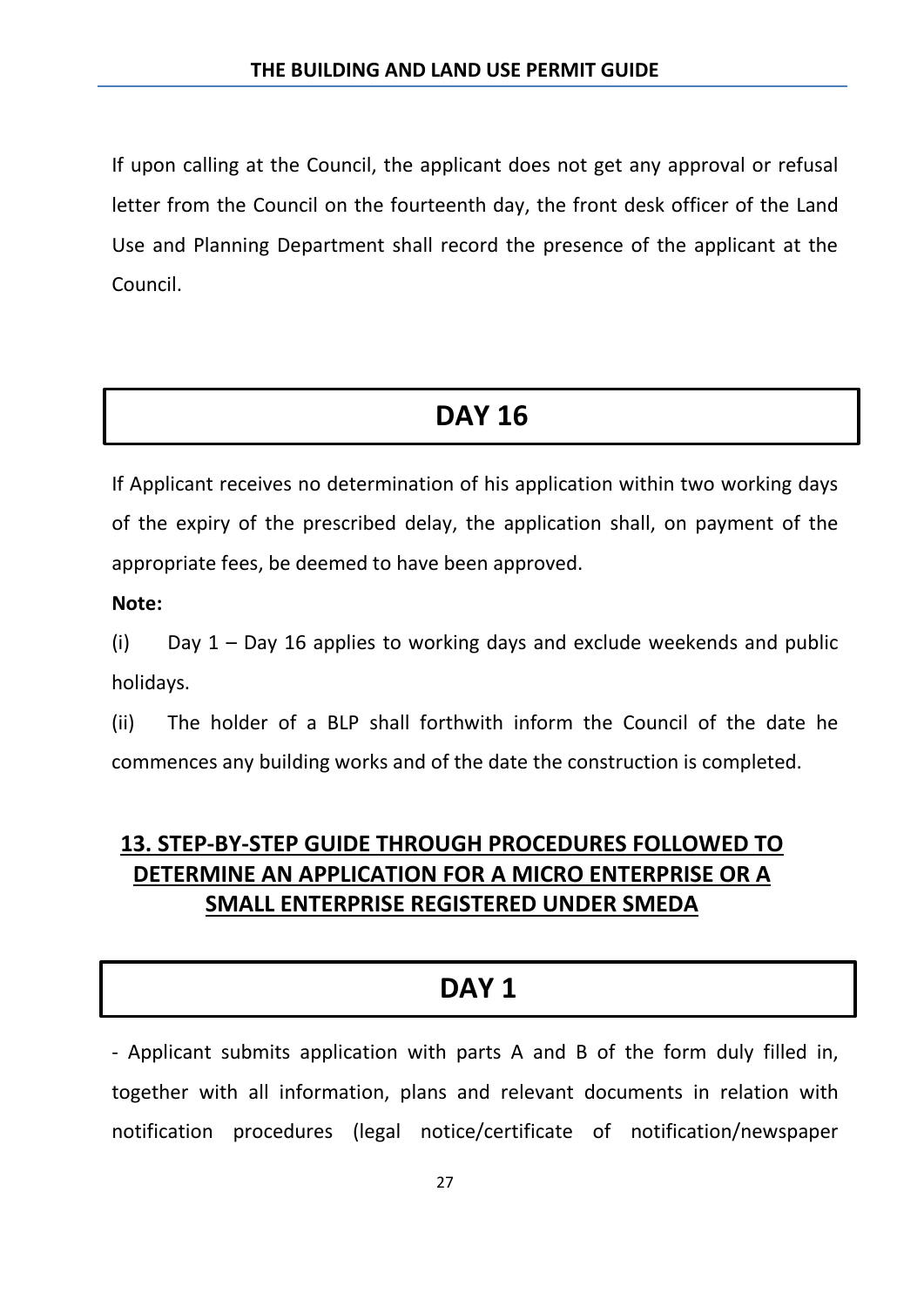publications as applicable). Applicant is encouraged to submit his application online.

Note: Application will **not be accepted** if application form is incomplete, documents or plans are missing, signatures are missing or notification procedures have not been complied with. To be considered as a Microenterprise or a Small enterprise, the application must be accompanied by a certificate of registration from SMEDA.

-Application is registered and given a reference number and an effective date.

-Acknowledgement Receipt is issued after the relevant processing fee has been paid at the cashier's office.

One copy of the plans is sent to the Head of the Public Infrastructure Department. A file is opened with application form, documents and plans and is sent to the Planning Inspector (in the absence of the Planning Inspector, the application is referred to the Planning Officer).

Recommendation must be made on the same day.

The Head planner and the Chief Executive prepare the agenda for the PBMC and call a PBMC meeting for day 3

# **DAY 3**

The PBMC approves the permit and the Chief Executive issues BLP with or without conditions or rejects the application.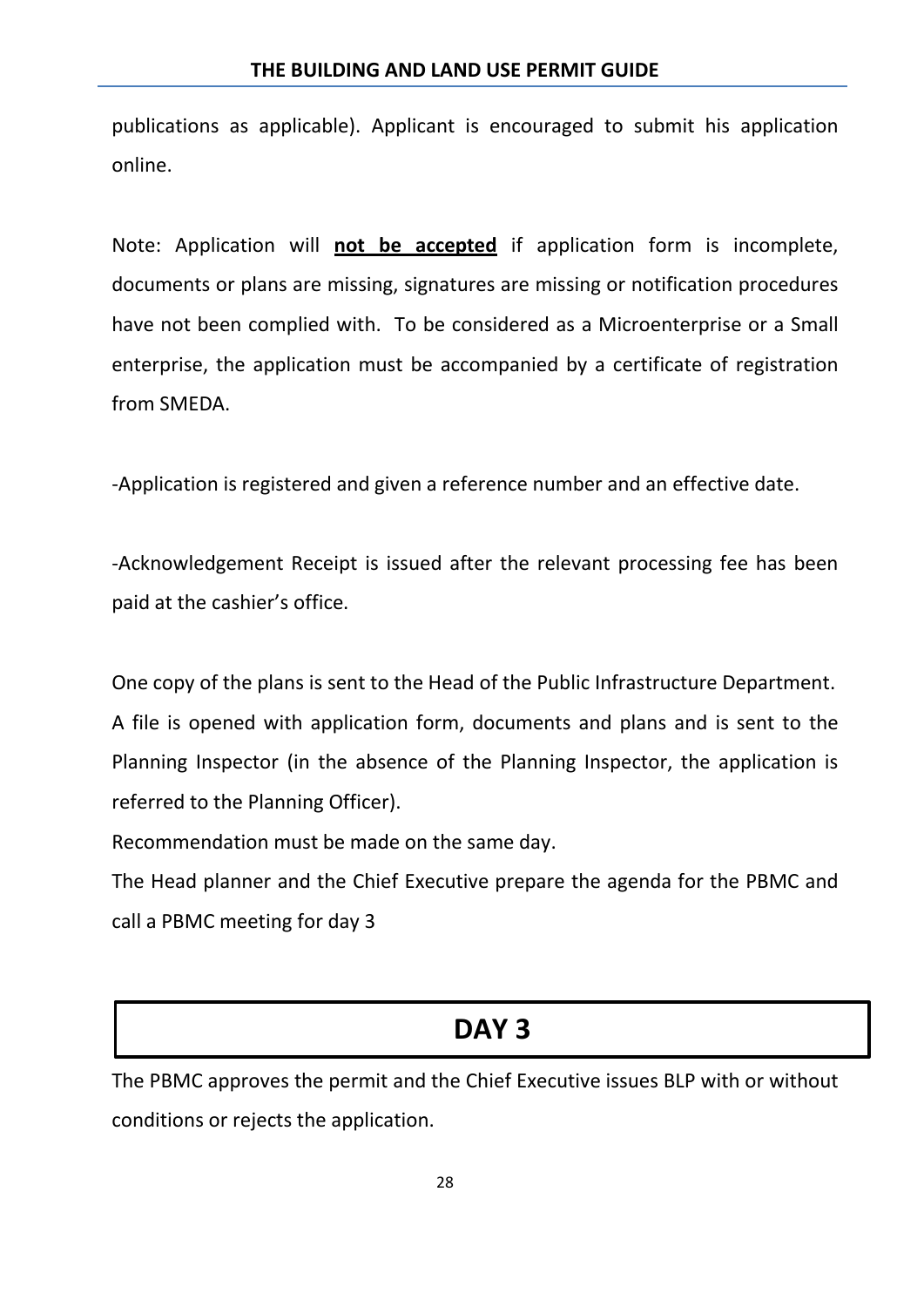• Applicant calls at the office on Day 3 to obtain his permit or refusal letter or letter requesting for amendments to plans prior to issue of the permit. Permit will be issued after payment of the relevant fees.

If upon calling at the Council, the applicant does not get any approval or refusal letter from the Council on the third day, the front desk officer of the Land Use and Planning Department shall record the presence of the applicant at the Council.

# **DAY 5**

If Applicant receives no determination of his application within two working days of the expiry of the due date, the application shall, on payment of the appropriate fees, be deemed to have been approved

**Note: Day 1 – Day 5 applies to working days and exclude weekends and public holidays.**

### **APPEALS AGAINST DECISION OF THE COUNCIL.**

**Any person aggrieved by a decision of a Council regarding a BLP application, may appeal to Environment and Land Use Appeal Tribunal within a delay of 21 days as from the date on which the decision was communicated.**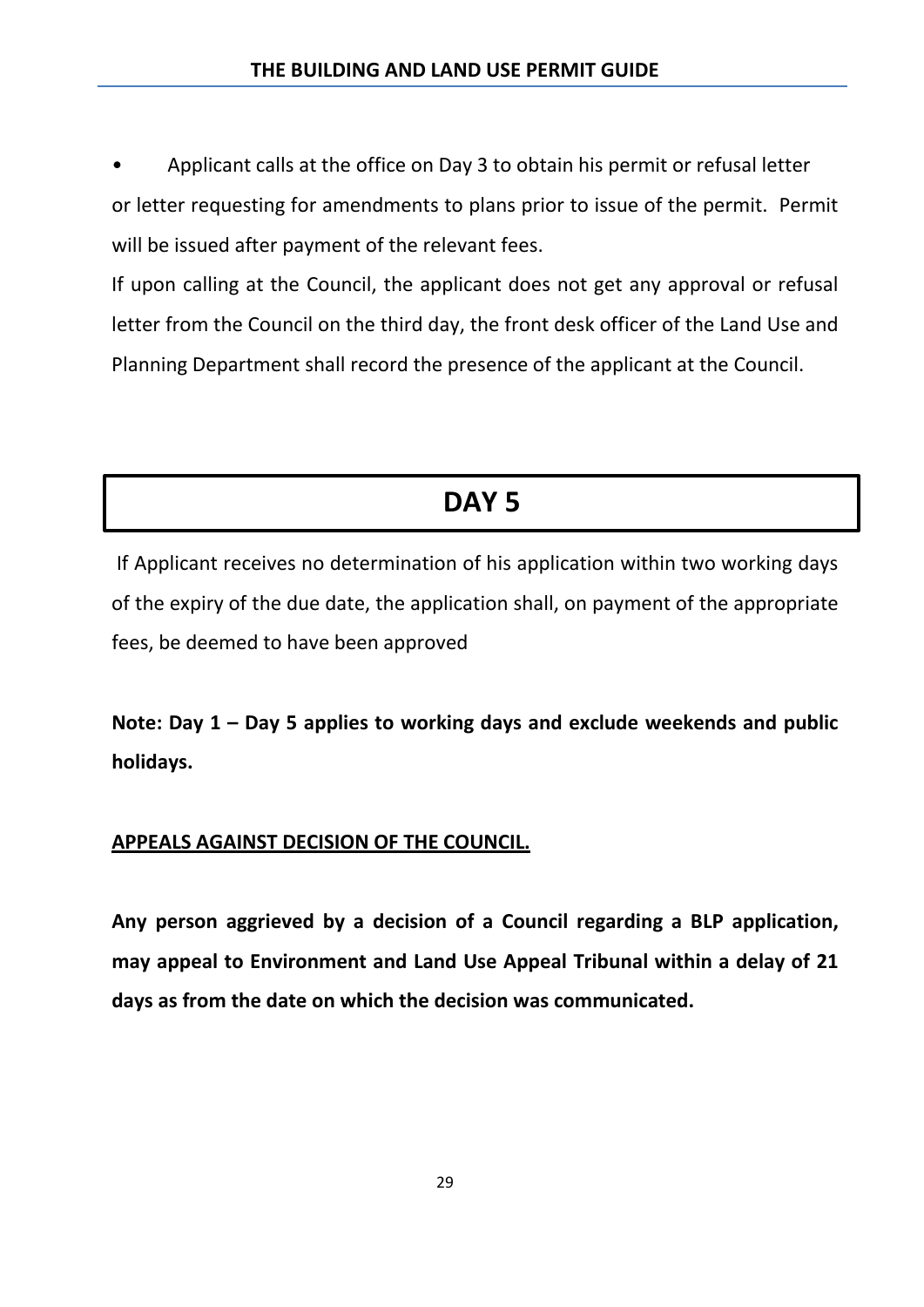### **14. WHAT IS AN EFFECTIVE DATE?**

Under the Local Government Act 2011**"Effective date in relation to an application, means the date by which all information, particulars and documents specified in the application form are submitted."**

### **15. WHAT IS THE TIME FRAME TO DETERMINE YOUR APPLICATION?**

- i. Within 3 working days of the effective date of application for a microenterprise or a small enterprise registered under Small and Medium Enterprise Development Authority Act 2009
- **ii.** Within 14 working days of the effective date of application for all others**.**

**Note** 

**No time limit shall apply to an application for Outline Planning Permission or for a Building and Land Use Permit for places of public worship which requires the Minister's prior approval, as well as for development within the Buffer Zones of the Aapravasi Ghat World Heritage Site.**

### **16. WHAT HAPPENS IF YOUR APPLICATION IS NOT DETERMINED BY THE DUE DATE?**

The Local Government Act 2011 provides that where an application has not been determined within 2 working days of the expiry of the due date, the application shall, upon payment of the appropriate fee, be deemed to have been approved and the acknowledgement receipt together with the receipt acknowledging payment of the BLP fees shall be deemed to be the Building and Land Use Permit.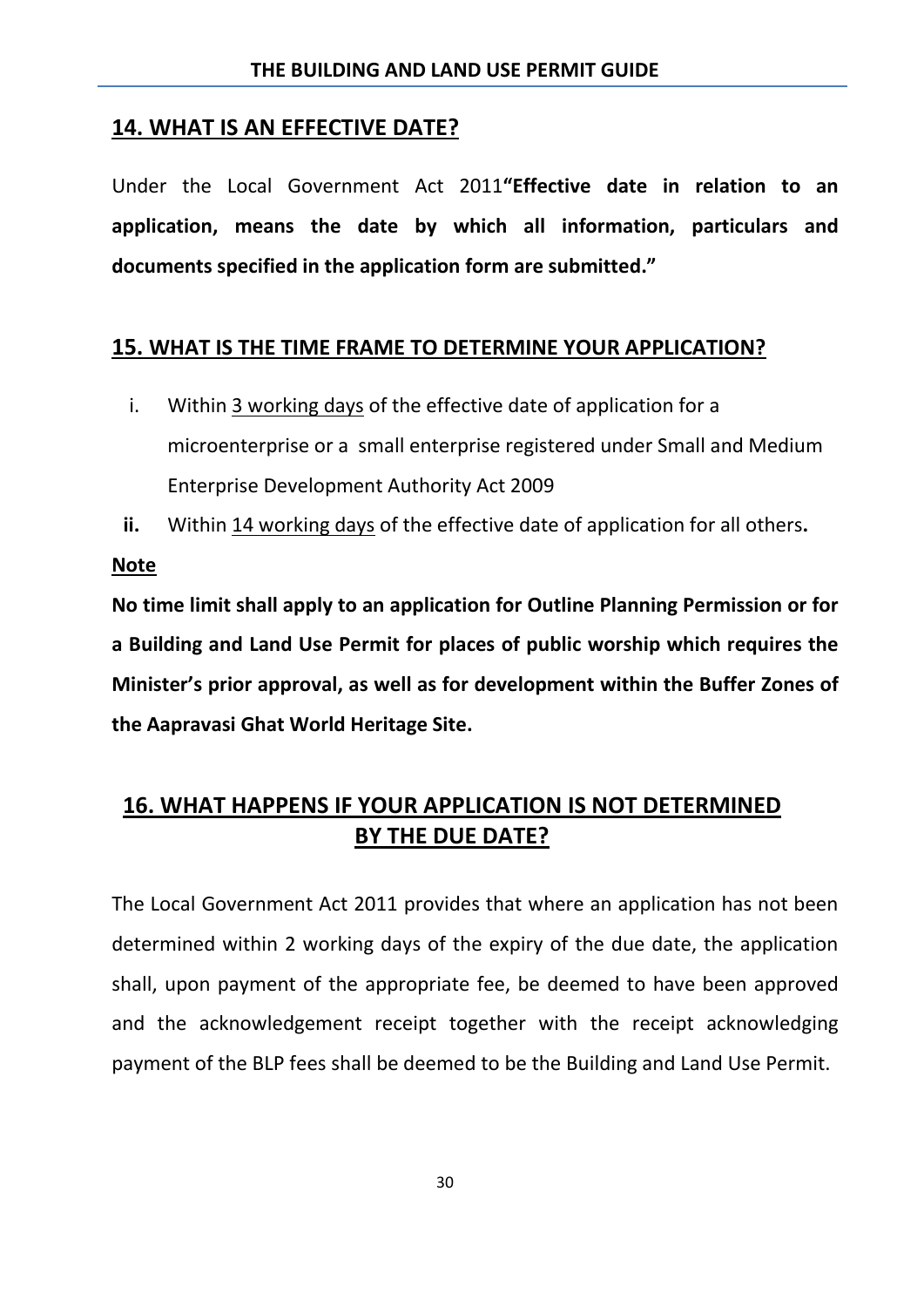### **17. PROCEDURES FOLLOWED AFTER DETERMINATION OF APPLICATION.**

- (i) Where the Permits & Business Monitoring Committee has either approved your application or approved your application subject to modification, you will be given a delay of **4 weeks** as from the date of request to pay the appropriate BLP fees.
- (ii) Should you fail to pay the BLP fees within such delay, the application will be kept in abeyance for another period of 4 weeks.
- (iii) During that period of 4 weeks, the applicant may still pay the BLP fees.
- (iv) Where the BLP fees remain unpaid within these additional 4 weeks, the application will be set aside.
- (v) Where an application has been set aside, applicant will be required to come up with a fresh application, should he be still interested in carrying out the development.

### **18. OBLIGATIONS OF DEVELOPER AFTER ISSUE OF BLP**

**1.0** Under Section 117 of LGA 2011 as amended, the authority for execution and enforcement of the Building Control Act 2012 and the Town and Country Planning Act shall be the local authority of the respective town or district where the relevant building structure is to be found or where the land is to be developed.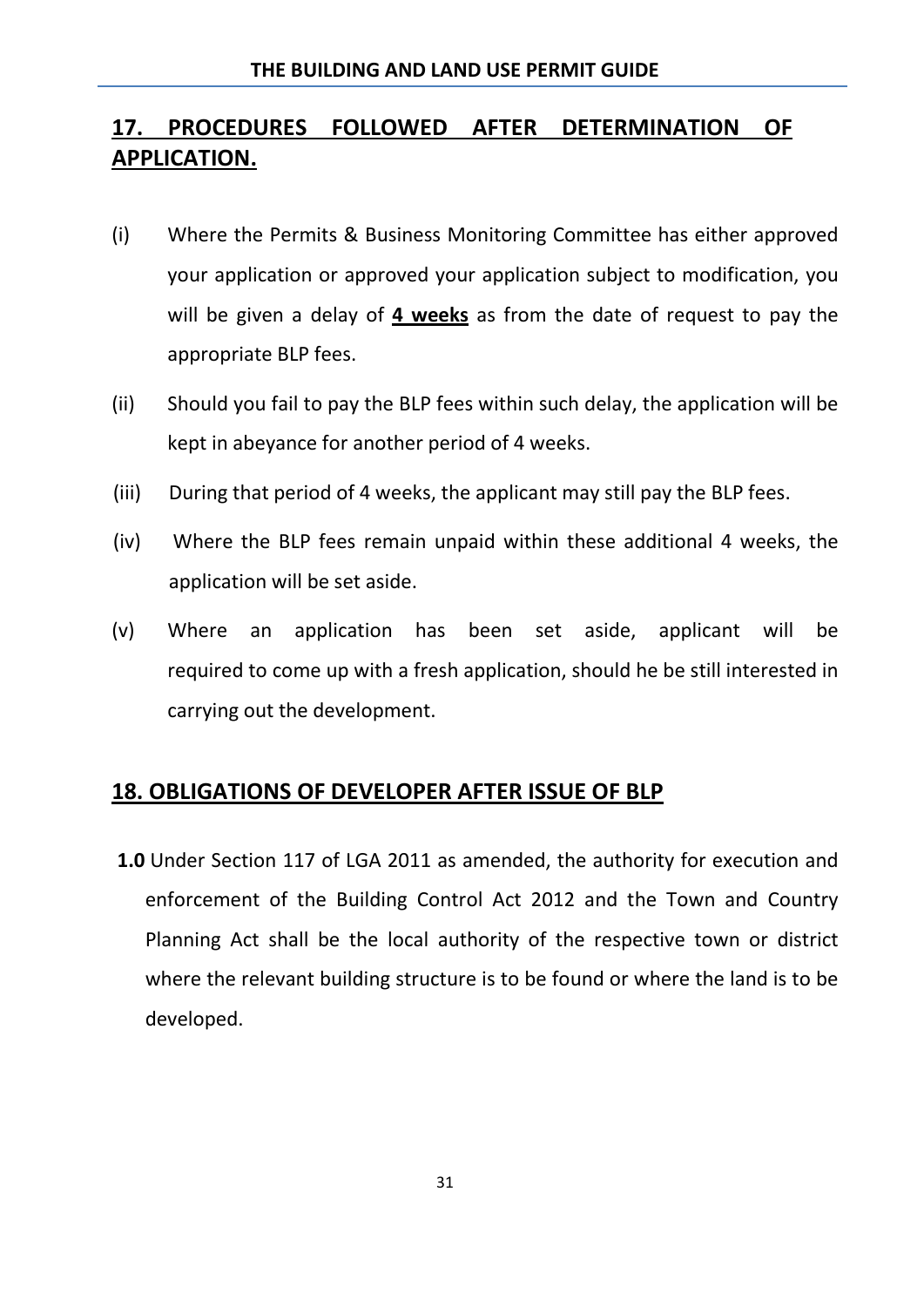**1.1** Under Section 17 of the Building Control Act 2012, it is stipulated that where a person has been issued with a permit, he shall:

"(a) before commencing any building works, inform the local authority which has issued him with the permit;

(b) at all times comply with the conditions of the permit; and

(c) at all times during which building works are being undertaken, comply with such guidelines as may be issued, or regulations as may be made, by the Fire Services, the Sanitary Authority, the Energy Efficiency management Office, the National heritage Fund or any Ministry."

**1.2** Under Section 18(1) of the Building Control Act 2012, it is stipulated that "a permit shall be valid for a period of 2 years from the date of its issue."

**1.3** Under Section 19 of the Building control Act 2012, it is stipulated that "where a building has been erected after obtaining a permit, that building shall not be inhabited, used or occupied unless a compliance certificate has been issued by the local authority which issued the permit." Note that a compliance certificate should be issued within 5 working days of the application.

**2.0** The developer must:

(I) Inform the Local Authority of the start of construction works as per letter with format at Page 60;

(ii) Inform the Local Authority of the completion of the construction of the building as per format at Page 61

32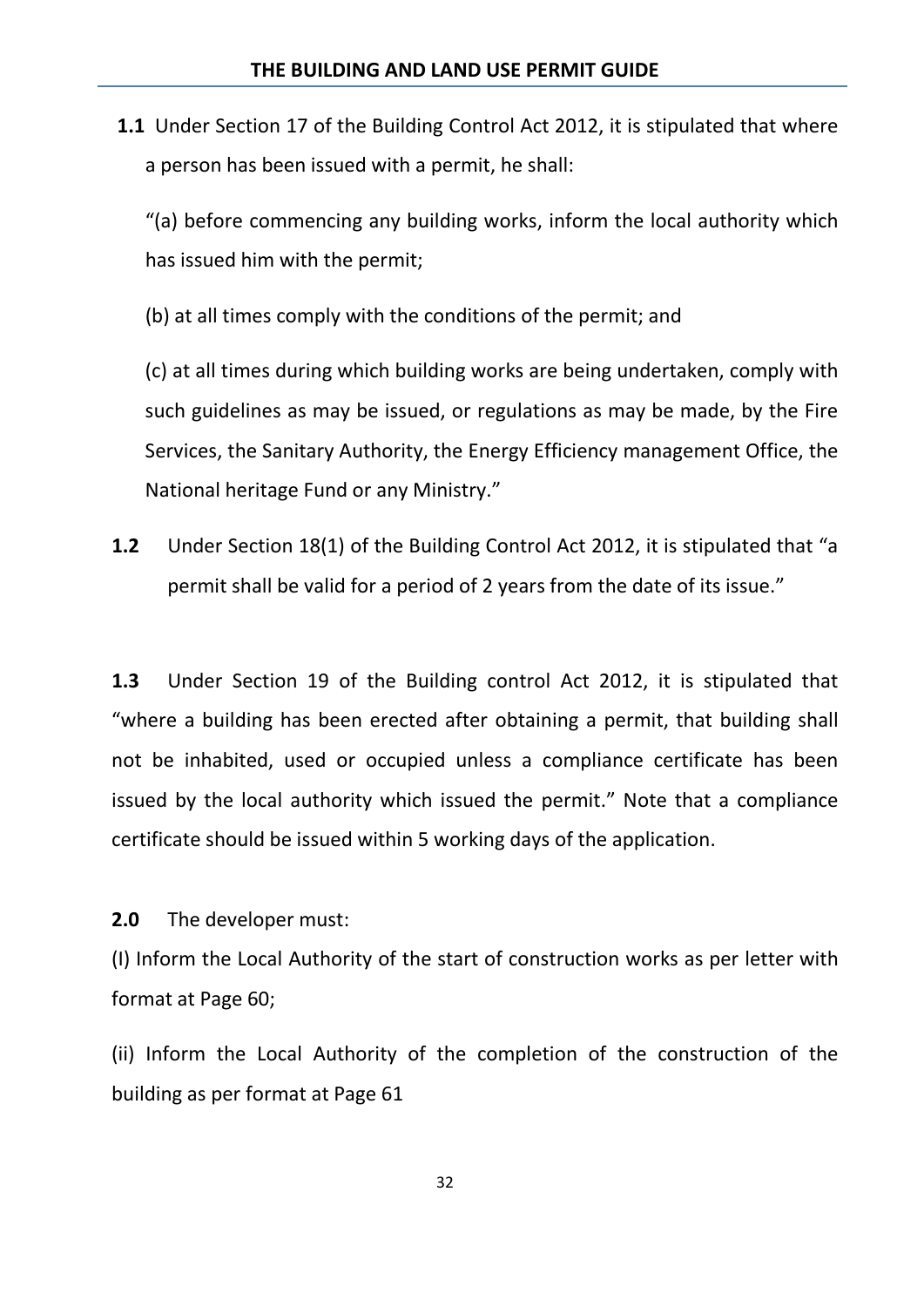(iii) Apply to the Local Authority for an occupation certificate within 5 days of obtaining the compliance certificate from the Local Authority, prior to occupying or using the building.

### **3.0 OTHER OBLIGATIONS**

- 3.1 Need to comply with the guidelines issued under the Building Control Act 2012, Town and Country Planning Act and the Planning & Development Act 2004, the Environment Protection Act and the Mauritius Fire and Rescue Service Act.
- 3.2 Need to comply with guidelines issued by Ministry of Health & Quality of Life.
- 3.3 Need to pay a trade fee to the Council, within 15 days after start of an economic activity listed in the 12<sup>th</sup>Schedule of the Local Government Act 2011.

### **19. GUIDELINES FOR RESIDENTIAL DEVELOPMENT**

### **(A). Documents required for applying for a BLP at the front desk**

- (a) Copy of Title Deed or copy of lease agreement for development proposed on State land;
- (b) If State land is involved, a planning clearance from Ministry of Housing and Lands except for building site approved by Ministry of Housing and Lands.
- (c) 3 sets of plans comprising site/ location plan, layout plans, elevations and sections, drawn to standard metric scale preferably on A4 or A3 Size and floor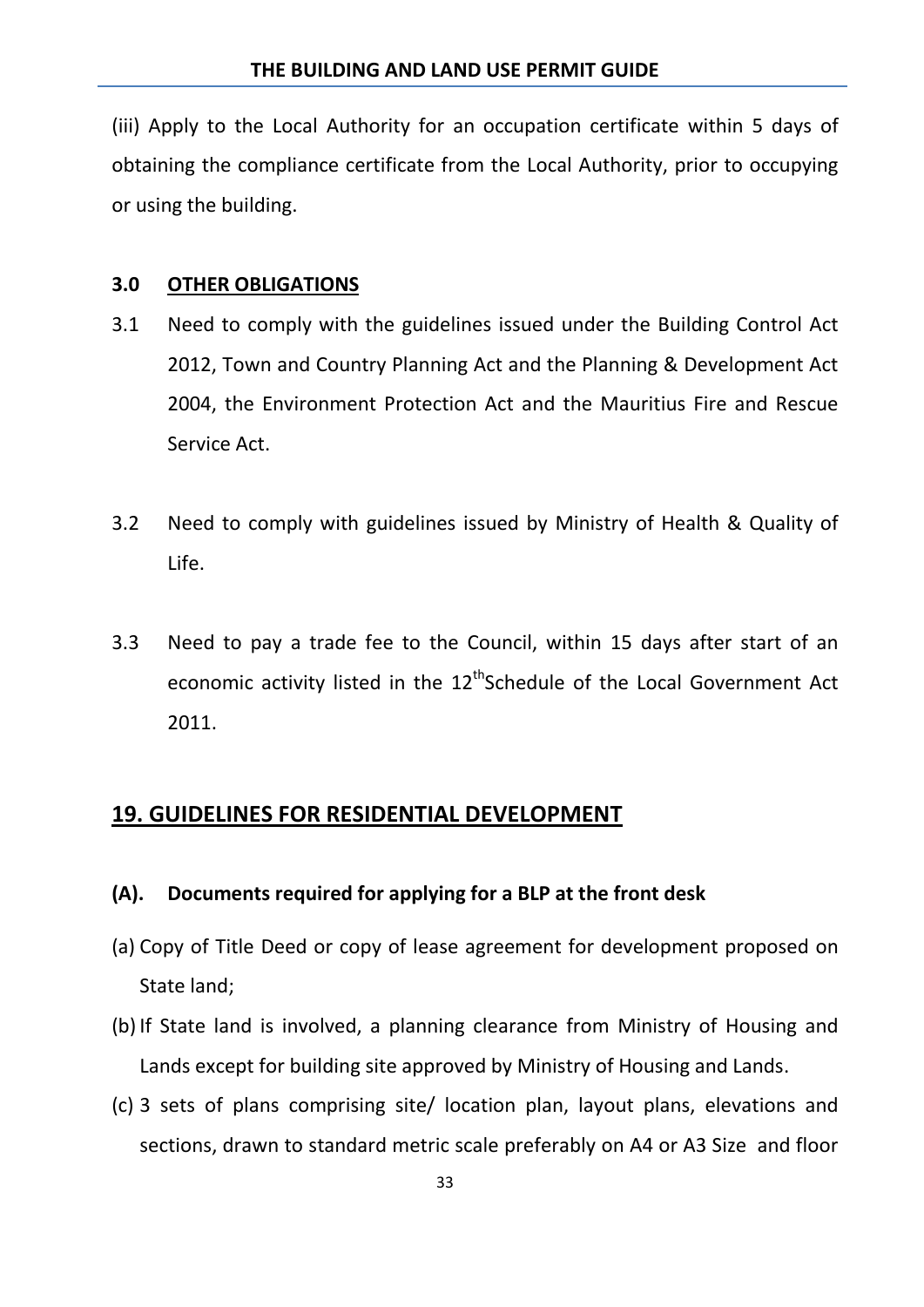area of proposed building in  $m^2$  and structural details comprising foundation and columns details, beams details, slab details, staircase and basement details (if any), septic tank or other waste water disposal system details. In instances of vertical and/ or horizontal extension to an existing building, copy of all structural and architectural details of existing structure to be submitted along with the details of the proposed extension.

The total floor area is to be indicated on the site plan and the floor areas for each level to be indicated on their respective floor plans.

Preferred Scale:

- (i) Location plan 1:2500
- (ii) Site plan 1:200
- (iii) Layout plans 1:100 or 1:200
- (iv) Sections and elevations 1:100 or 1:200
- (d) All plans must be signed by service providers and should include his name and address. The total floor area to be indicated on the site plan and the floor areas for each level to be indicated on their respective floor plans.
- (e) For buildings exceeding a floor area of 150  $m<sup>2</sup>$  floor areas and above, all drawings should be designed and signed by a registered Professional Architect, and should include his name, address and his registration number with the Professional Architects Council.

(f) For the following cases, all plans should be signed by a Registered Professional Civil/Structural Engineer indicating his name, address, and the registration number issued by the Council of Engineers of Mauritius:

(i) For any building where beams/slabs span are 5.0m or more;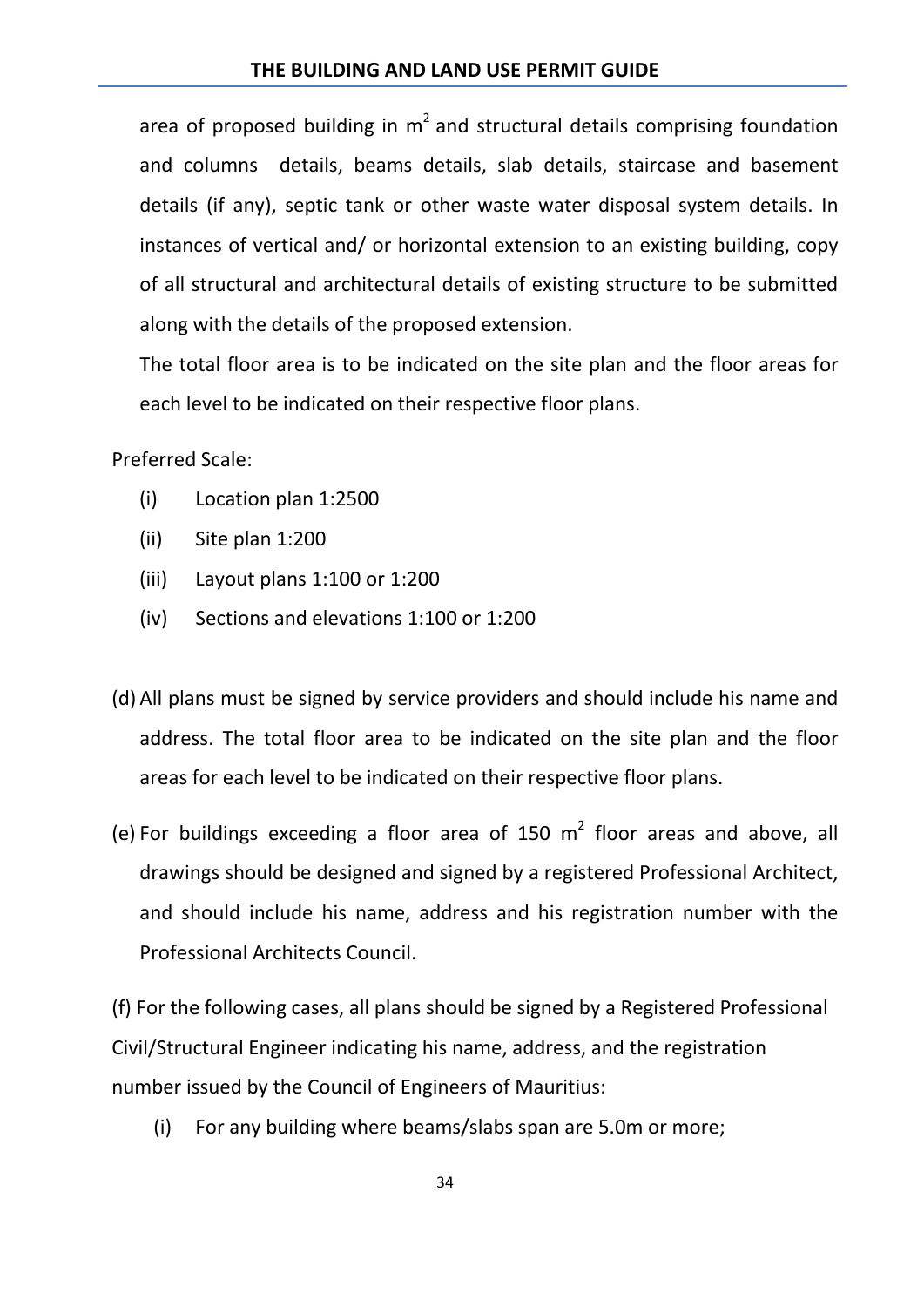#### **THE BUILDING AND LAND USE PERMIT GUIDE**

- (ii) For any building where beams/slabs cantilever are 1.2m or more;
- (iv) For any building above 2 levels including basements;
- (vi) Where the natural slope of the land is greater than 1:20
- (g) National Identity Card number or copy of relevant pages of passport (for noncitizens of Mauritius) of applicant.
- (h) Power of Attorney, where applicable;

(i) Clearances of the Forestry Service, Road Development Authority and

Department of Civil Aviation where applicable.

(m) For any structure that exceeds ground plus three storeys, a design statement prepared by the architect / town planner should be submitted.

#### **(B). Compliance with Technical Guidelines as follows:**

- a) Where site located within or on the edge of Settlement Boundary and complies with policies of the Outline Scheme or within limits of permitted development as per the relevant Outline Scheme.
- b)Where site is located outside settlement boundary but affidavit submitted to prove that it is a hardship case, as per relevant policy of the Outline Scheme.
- c) Where site is an agricultural land and a land conversion permit/clearance has been obtained or applicant has submitted an attestation from a public notary or an affidavit stating why he is exempted from land conversion.
- d)Where there has been formal commitments given by the Ministry responsible for Public Utilities, the Ministry of Housing and Lands, the Local Authority, the Town and Country Planning Board, or under a Government – approved scheme prior to the approval of the Outline Scheme, provided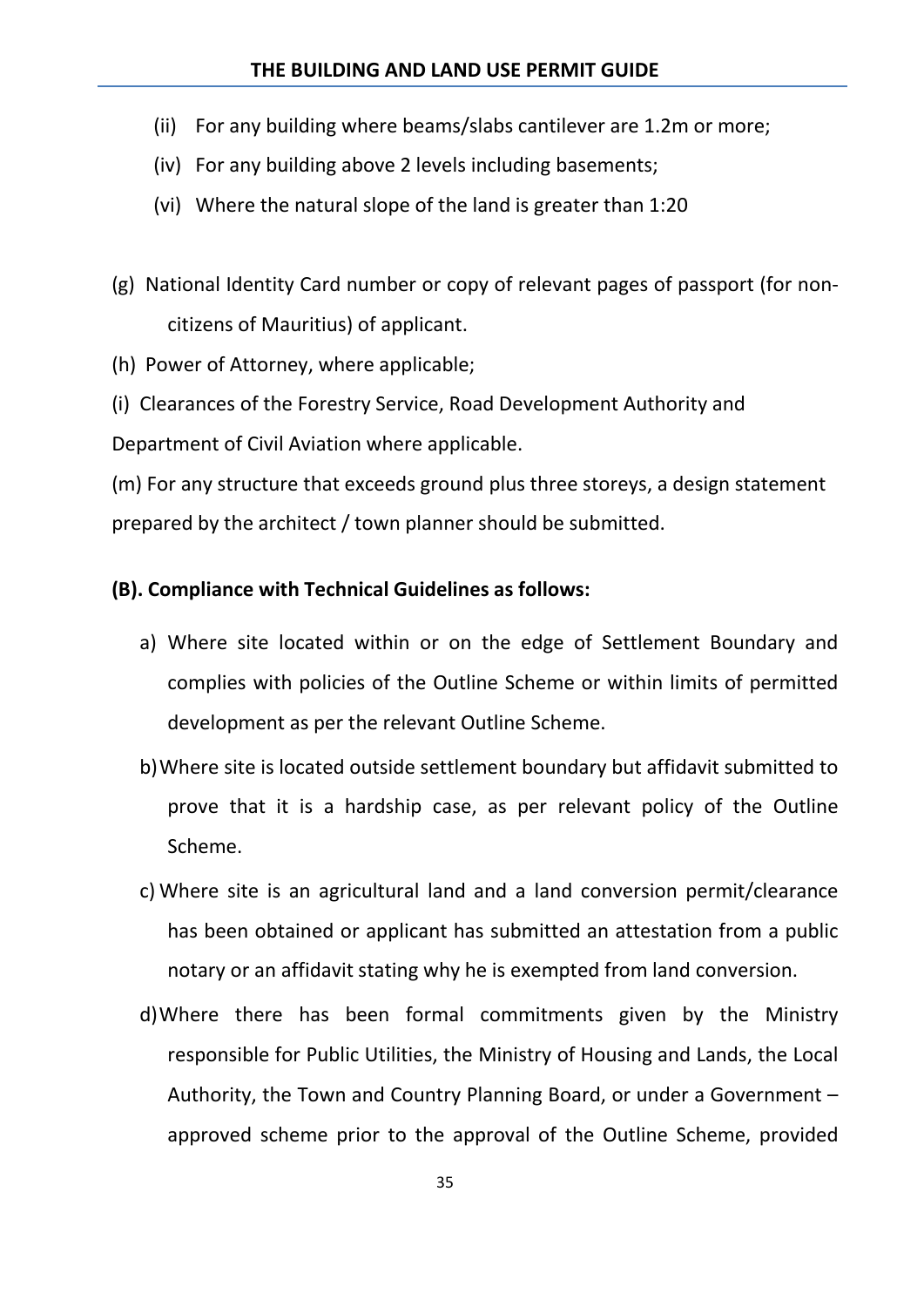such commitments are duly supported by bona fide evidence i.e. original and authentic documents.

- e) The proposal can be readily connected to existing transport and utility networks or can be connected without excessive public expense.
- f) Plans satisfy all the requirements of the Planning Policy Guidance in respect of:
	- (i) Building line of 6m from roadside boundary (A or B road).
	- (ii) Building line of 4.5m from any other road or 3m from lightly trafficked road.
	- (iii) Building line of 0.9m from side and rear boundaries (other than coastal zone) for Building comprising of Ground Floor and First Floor and not exceeding 7.5m in height.
	- (iv) Building line of 3m from side and rear boundaries in "Coastal Frontage A & B of the Coastal Zone".

(v)building line of 2m from side and rear boundaries within "Coastal Zone C & D" and "Inland E".

- (vi) Plot coverage of 20% within "Coastal Frontage A" & 27.5%within "Coastal Frontage B".
- (vii) Plot coverage of 30% for sites located within" Coastal Road C"
- (viii) Plot coverage of 40% for sites located within "Coastal Road D" and "Inland E".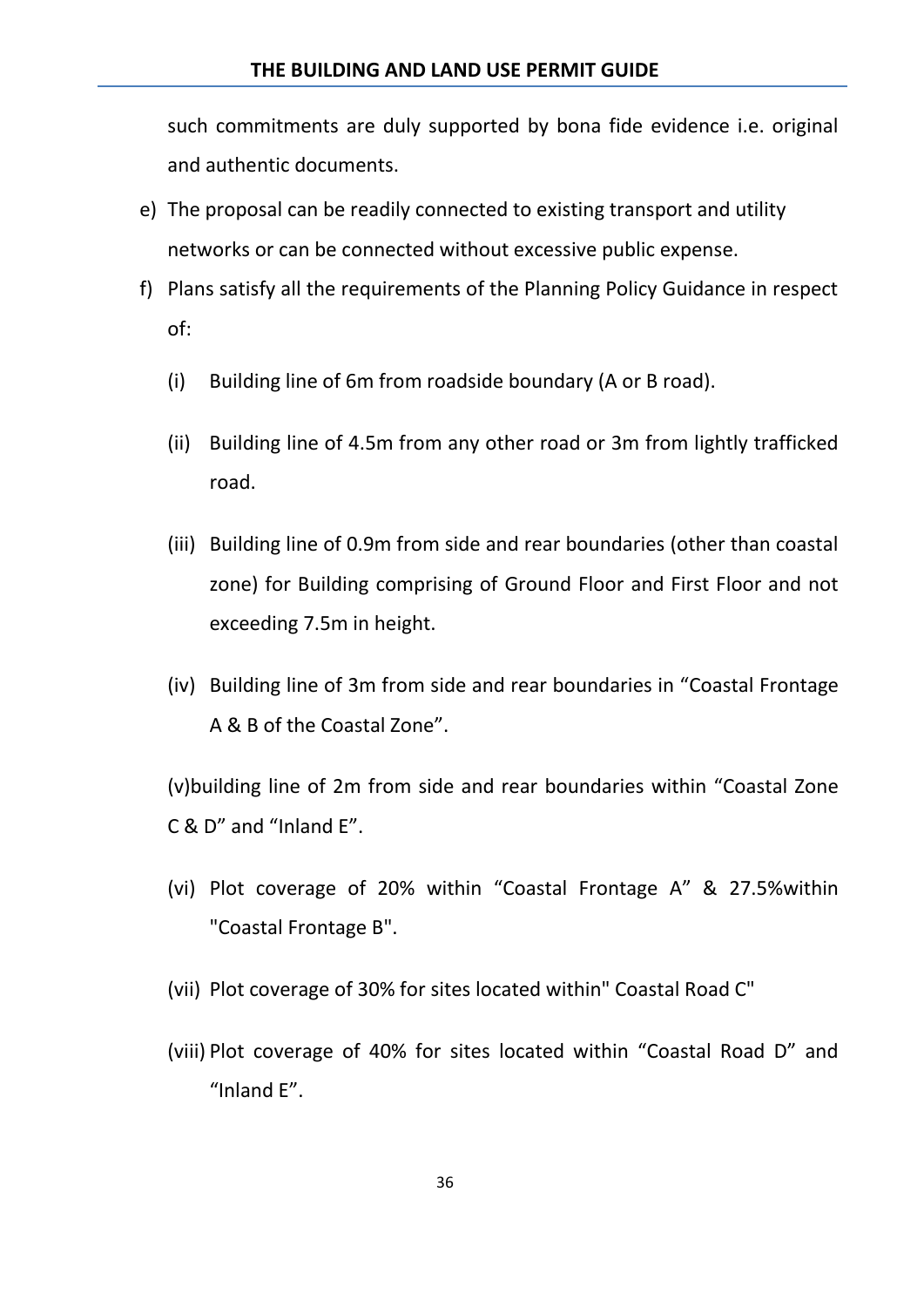- (ix) Height of buildings to be ground  $+1$  floor  $+33%$  (G) within "Coastal Frontage A&B" (maximum height 13m).
- (x) Height of buildings to be ground +1+50% (of G) within "Coastal Road C" ( maximum height 13m)
- (xi) Height of building to be ground + 2 floors within "Coastal Road D" (maximum height 15m).
- (xii) Height of building to be ground  $+ 2$  floors  $+ 50\%$  (G) within "Inland E" (maximum height 18m).
- (xiii) Septic tank to be at 2m from boundary and 2m from building.
- (xiv) Buildings to be not less than 30m from High Water Mark.

(xv) Parking: 1 space/ residential unit + 1 additional visitor's space per 5 residential units.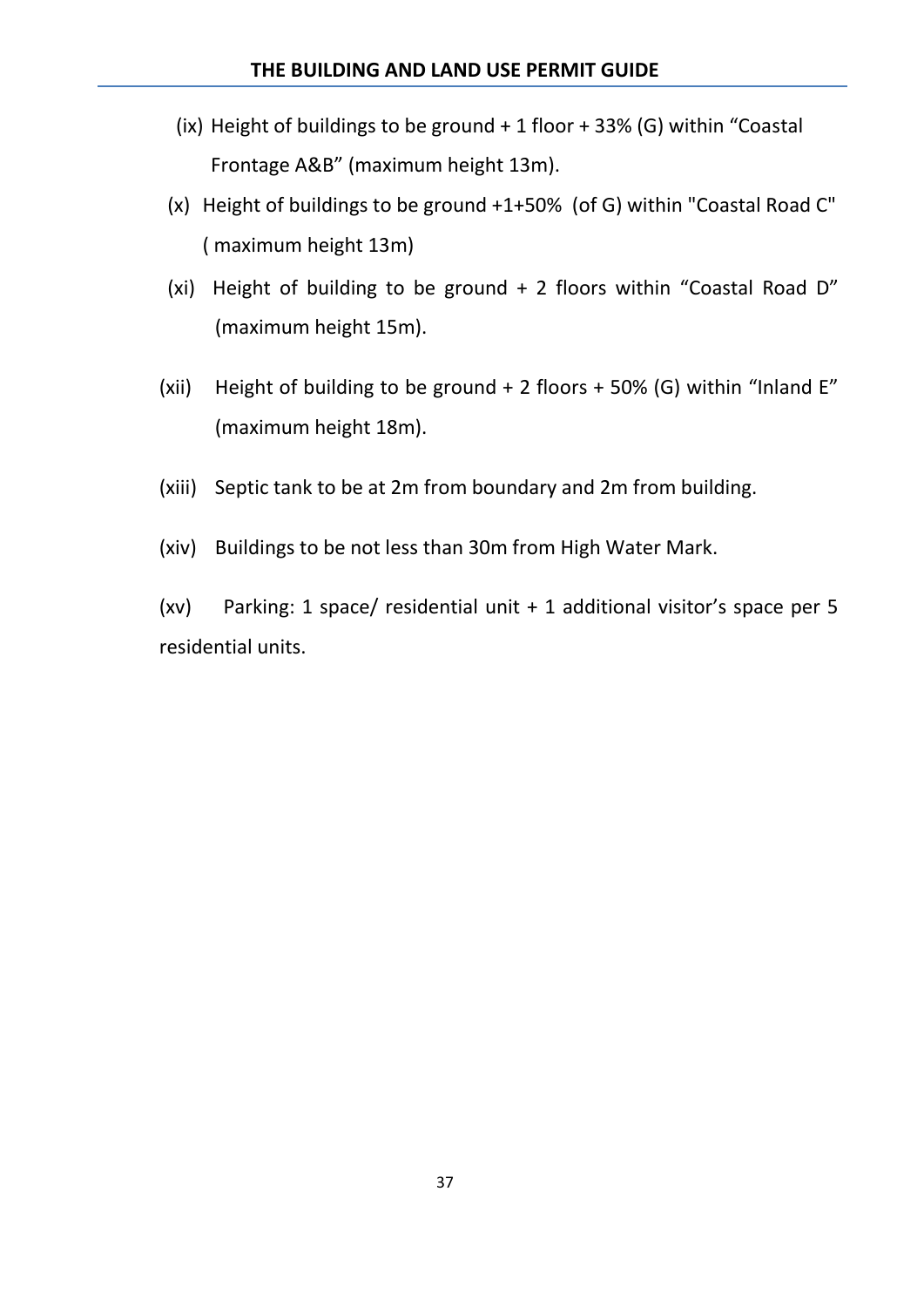| <b>Residential Coastal Development Guidelines</b> |                    |                         |                     |                                   |                 |  |  |  |
|---------------------------------------------------|--------------------|-------------------------|---------------------|-----------------------------------|-----------------|--|--|--|
| <b>Residential</b>                                |                    | <b>Coastal Frontage</b> | <b>Coastal Road</b> | <b>Inland</b>                     |                 |  |  |  |
| <b>Development</b>                                | A                  | B                       | $\mathsf{C}$        | D                                 | Е               |  |  |  |
|                                                   |                    |                         |                     |                                   |                 |  |  |  |
| <b>Plot Size</b>                                  | Around             | Around                  | Around              | Around 235m <sup>2</sup> Detached |                 |  |  |  |
|                                                   | 1000m <sup>2</sup> | 600m <sup>2</sup>       | 300m <sup>2</sup>   | 210m <sup>2</sup> Semi D          |                 |  |  |  |
|                                                   |                    | Detached                | Detached            |                                   |                 |  |  |  |
|                                                   |                    | Unit $400m^2$           | Unit $265m^2$       |                                   |                 |  |  |  |
|                                                   |                    | Semi D                  | Semi D              |                                   |                 |  |  |  |
| <b>Maximum Building</b>                           | $G+1+33%$          | $G+1+33%$               | $G+1+50%$           | $G+2$                             | $G+2+50%$       |  |  |  |
| Height                                            | of G               | of G                    | of G                |                                   | of G            |  |  |  |
| <b>Maximum Building</b>                           | 13m                | 13m                     | 13m                 | 15m                               | 18 <sub>m</sub> |  |  |  |
| Height in metres                                  |                    |                         |                     |                                   |                 |  |  |  |
| Max Plot Coverage                                 | 20%                | 27.5%                   | 30%                 | 40%                               | 40%             |  |  |  |
| <b>General Setbacks</b>                           | No less            | No less                 |                     |                                   |                 |  |  |  |
|                                                   | than 30m           | than 30m                |                     |                                   |                 |  |  |  |
|                                                   | from HWM           | from HWM                |                     |                                   |                 |  |  |  |
| From Main Road (Class A                           | 6m                 | 6m                      | 6m                  | 6 <sub>m</sub>                    | 6m              |  |  |  |
| & B)                                              |                    |                         |                     |                                   |                 |  |  |  |
| <b>Access Roads</b>                               | 4.5m               | 4.5m                    | 4.5m                | 4.5m                              | 4.5m            |  |  |  |
| <b>Lightly Trafficked Roads</b>                   | 3m                 | 3m                      | 3m                  | 3m                                | 3m              |  |  |  |
| Side and Rear                                     | 3m                 | 3m                      | 2m                  | 2m                                | 2m              |  |  |  |
| <b>Boundaries</b>                                 |                    |                         |                     |                                   |                 |  |  |  |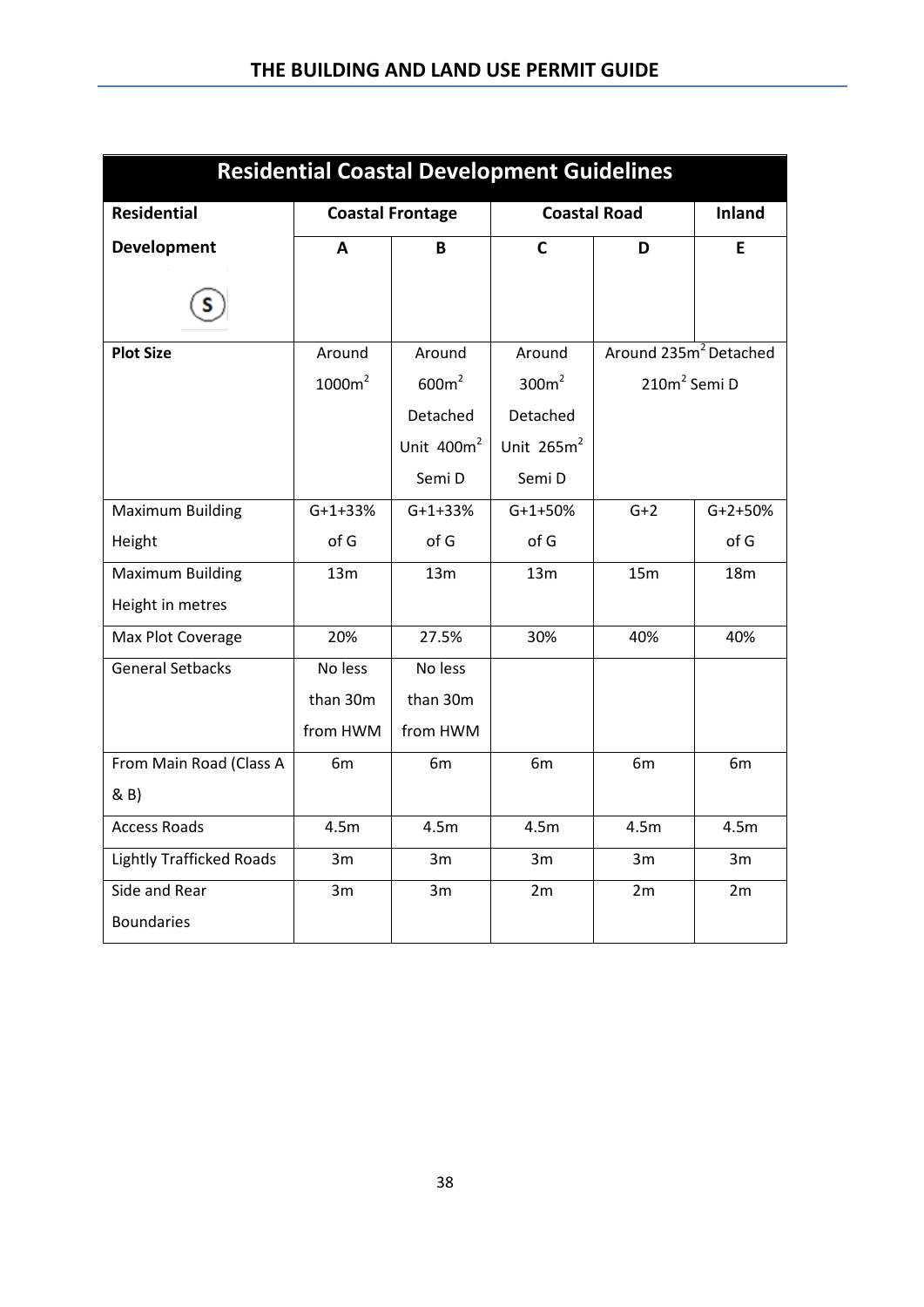| <b>Type of water course</b> | <b>Width of reserve</b> |
|-----------------------------|-------------------------|
| <b>River</b>                | 16 <sub>m</sub>         |
| <b>Rivulet</b>              | 8 <sub>m</sub>          |
| Feeder                      | 3 <sub>m</sub>          |

(xvi) Construction should be located outside river reserves as defined hereunder.

(xvii) For buildings above ground+ 3 floors, a passenger lift must be provided.

(xviii) For buildings above ground+ 3 floors, an emergency staircase must be provided as per Guidelines of the Fire & Rescue Service.

(xx) Setbacks:

In cases where basements are being proposed, the setbacks shall be 0.9 metre from the neighbours' boundaries and, if less, neighbour's consent has to be submitted. A basement may extend up to the boundary line along the road or to the limit of the road reserve.

In the substructure of a building, where set backs are less than the prescribed distance of 0.9m from side and rear boundaries, the neighbours consent has been obtained and this will apply only to the substructure floor of the building.

*The coastal zone is defined as the area within 1 km of the coast.*

"Coastal Frontage A" is reckoned as that area which normally accommodates the first row of sites from HWM and is commonly referred to as "pieds dans l'eau".

"Coastal Frontage B" is the area meant to accommodate row of sites immediately behind coastal frontage A up to a maximum depth of 81.21m.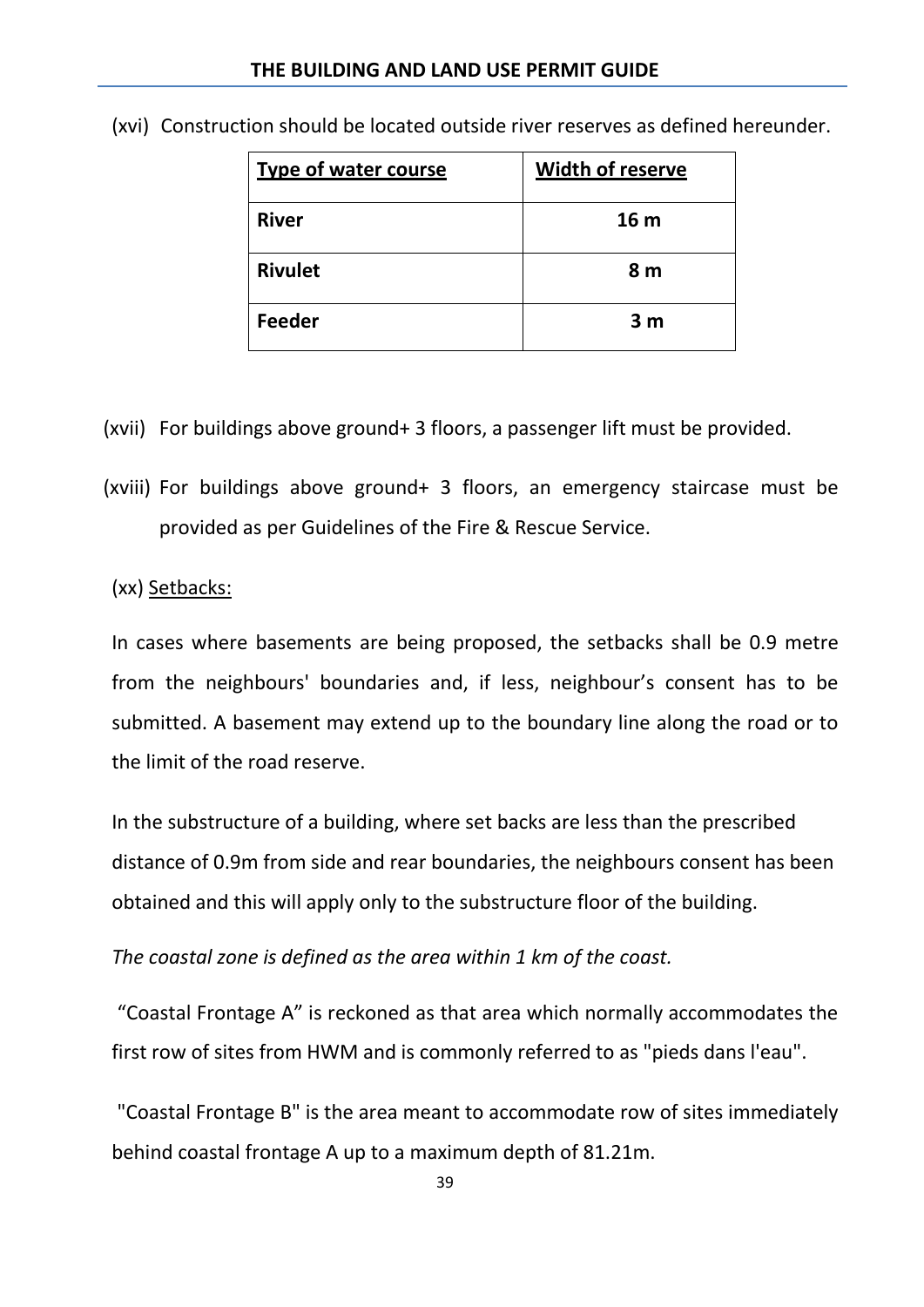"Coastal Road C" includes those plots immediately fronting the coastal road and located beyond coastal frontage areas A and B but still on the seaward side of the Coastal Road.

"Coastal Road Area D" include those plots immediately adjoining the coastal road but on the landward side.

"Inland E" includes those areas that may not have a Coastal road frontage, but may still be visible from or relate to the Coastal Road.

### **20. GUIDELINES FOR DEVELOPMENT FOUND IN COMMERCIAL & SERVICES CLUSTERS**

### **(A). Documents required for applying for a BLP:**

- (a) Copy of title deed.
- (b) Copy of Lease + planning clearance from Ministry of Housing and Lands (for State Land).
- (c) Consent of owner and number of identity card if applicant is not the owner.
- (d) NID number.
- (e) BRN/registration number
- (f) 3 sets of plans, comprising site and location plans, layout, elevations and sections. Site plan to show clearly parking space on site and total floor area of proposed building
- (g) Plans to be at the appropriate standard metric scales of 1:50 or multiples thereof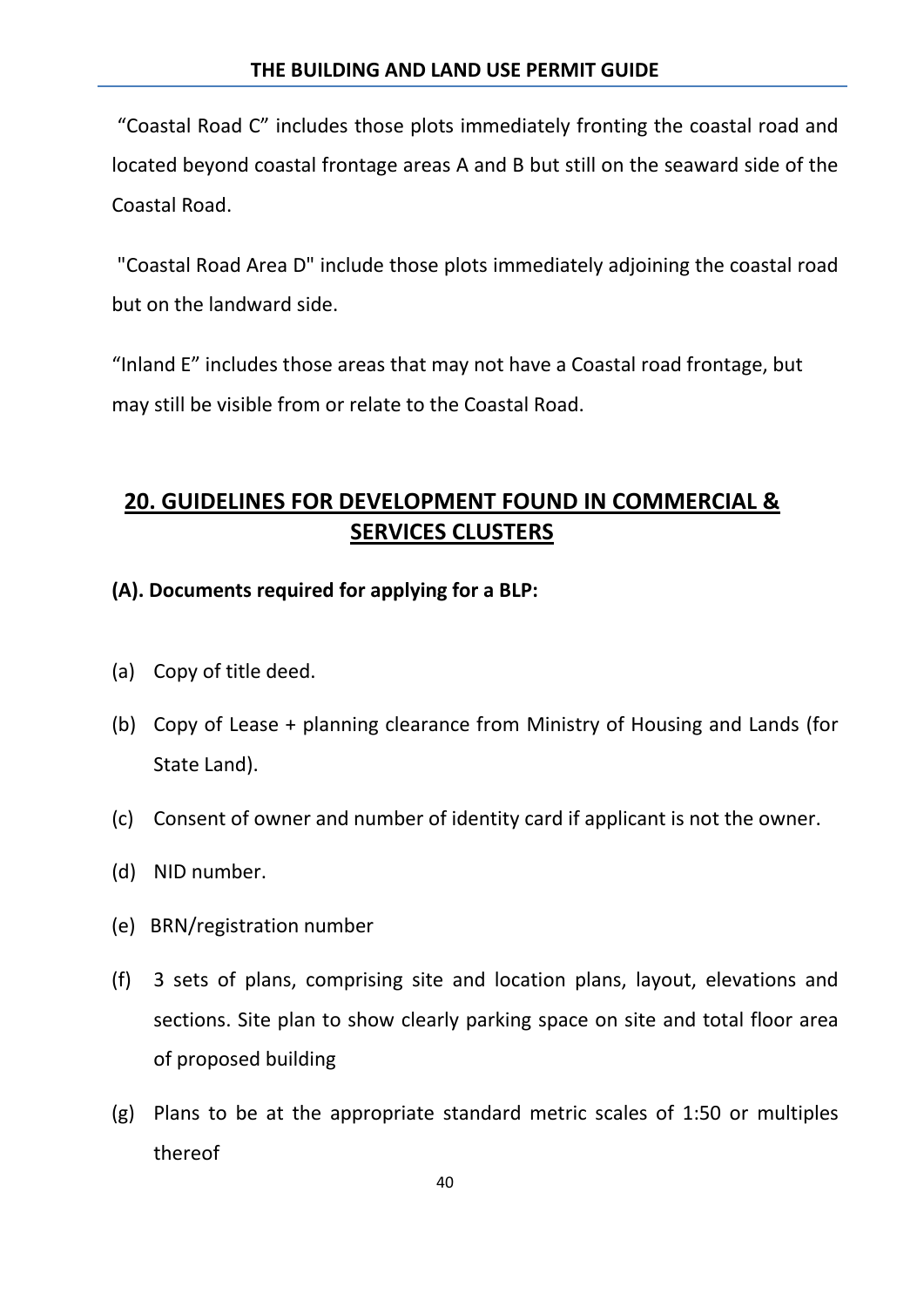- (h) For development within residential zones public notification by way of plate display + notice in 2 dailies for 3 successive days + proof of legal notice on adjoining neighbours and neighbours on opposite side of road.
- (i) Consent of neighbour (if required)
- (j) PER/EIA License for Scheduled undertakings. (You may wish to visit the Website of the Ministry of Environment and National Development Unit for a list of scheduled undertakings at the following address:

*http://environment.gov.mu*

- (k) For buildings exceeding  $150m^2$  floor area, (inclusive of existing areas, if any) all drawings are to be designed and signed by a registered Professional Architect, including his name, address, VAT Reg. No. and his registration number with the Professional Architects Council. The total floor area is to be indicated on the site plan and the floor areas for each level to be indicated on their respective floor plans.
- (l) All plans to be signed by a Registered Professional Civil/Structural Engineer indicating his name, address, VAT Reg. No. and RPEM number as follows:
	- (i) For any building when beams/slabs span is 5.0m or more;
	- (ii) For any building when beams/slabs cantilever is 1.2m or more;
	- (iii) For buildings with 2 levels including basements where either or both floors are intended for commercial /industrial activities or public assembly;
	- (iv) For any building above 2 levels including basements;
	- (v) In case of any existing building which is being converted for other use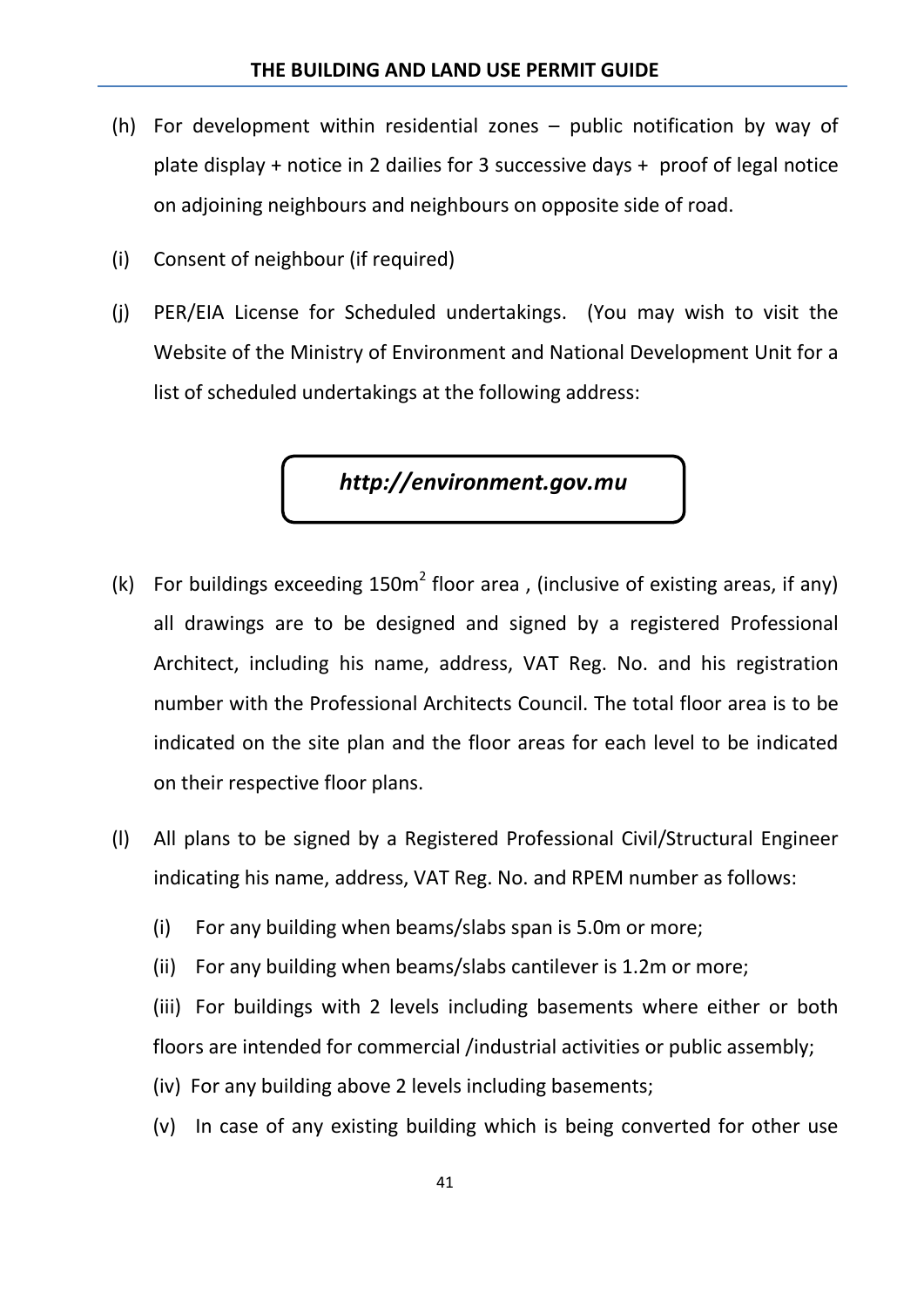such as library, warehouse, industrial use, place of entertainment, public assembly, etc. and where structural alteration is involved; and

- (vi) In case where the natural slope of the land is greater than 1:20
- (m) If notification procedures are required, to submit copies of newspapers as proof as well as a certificate of notification.

### **(B). Technical Guidelines**

- a) Proposed activity is compatible with the neighborhood and not likely to cause nuisance and complies with provisions of Outline Scheme and Planning Policy Guidance.
- b) Site is located within an area where commercial/service activity may be allowed.
- c) There is **adequate parking space on site** as per the following standards:
- **(i) Cinemas/Theatres/Concert, Assembly and Wedding halls:**
	- 1 space/4 $m^2$  public floor area
- **(ii) Hotel & Guest House With Dining areas Conference or function facilities:**
	- 1 space/3 bedrooms
	- 1 additional space/30m2 dining space
	- 1 additional space for 15m2 of conference or function space
- **(iii) Offices:**
	- 1 space/60m2 gross floor area
- **(iv) Shops:**
	- 1 space/ 30m2 gross floor area (subject to a minimum of 1 space/ shopping unit)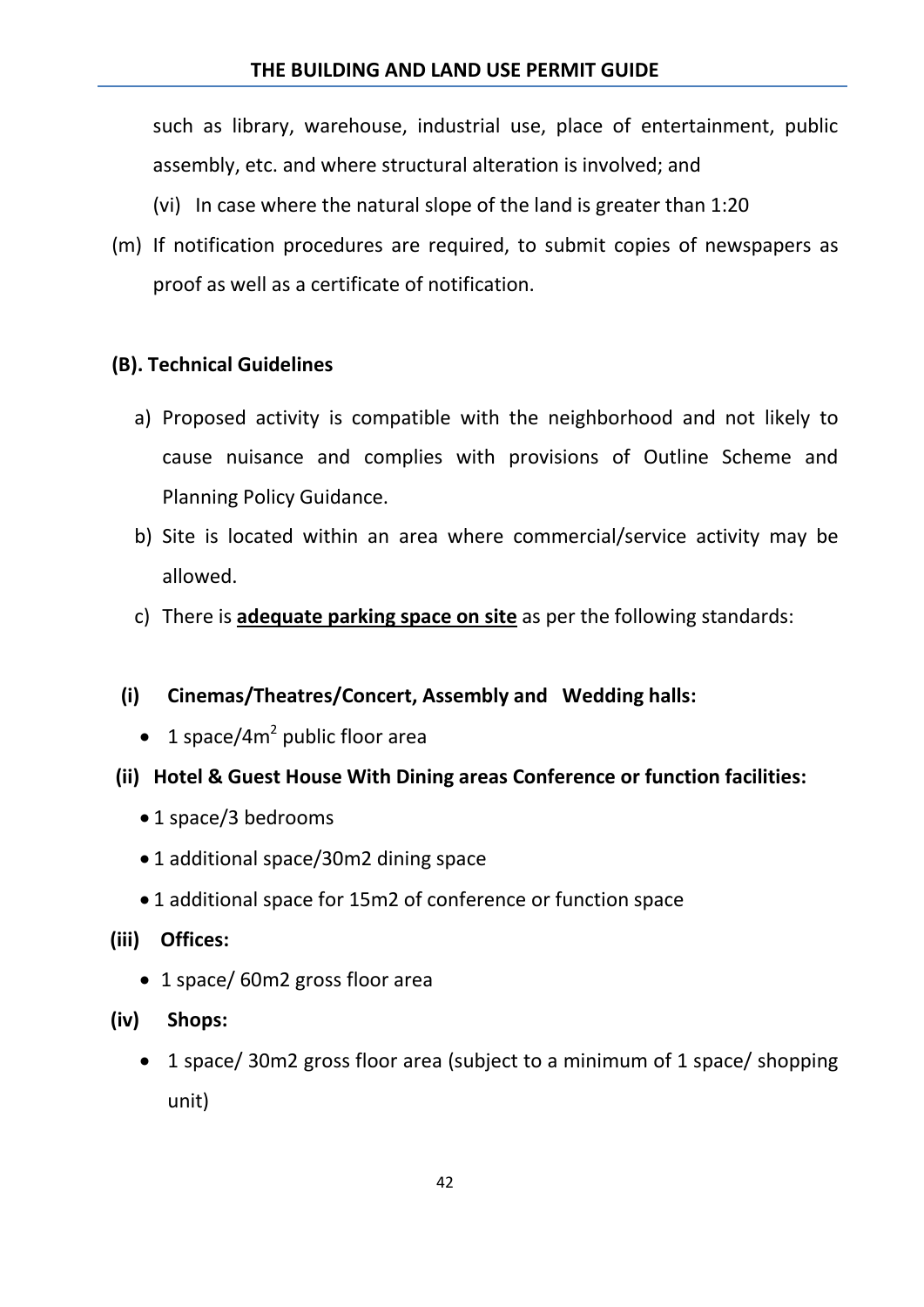- **(v) Supermarkets:** 
	- 1space/18 $m^2$  gross floor area
- **(vi) Restaurant/ Cafeteria, Eating houses:** 
	- 1 space/8 $m^2$  dining area
- **(vii) Bars:**
	- 1 space/6m<sup>2</sup>of the predominant drinking area

### **(viii) Discotheque/ Night Club:**

- 1 space/ $8m^2$  public floor area
- **(ix) Bank:**
	- 1 space/  $75m^2$  ground floor area for staff  $+1$  space/  $25m^2$  public floor area for customers*.*
- (d) Parking space may be provided on an adjacent site subject to formal consent being submitted;
- (e) Consent of neighbours to be submitted (whenever applicable).

(f) The 'dual use' of parking spaces within mixed commercial development (day/night activities) would be allowed. This would apply for development where uses proposed have differing peak parking demands (e.g. office and residential use, or shop & night club etc.)

(g) Within established commercial centres and Central Business Districts (CBD), the above guidelines for parking would not apply, and the provision of private parking may need to be controlled to support the wider area traffic management strategy.

(h) Developers of adjoining plots will be allowed to make collective provision for car parking, to avoid unnecessary proliferation of small car parks. In such cases, on-site parking as per the above guidelines, would not apply.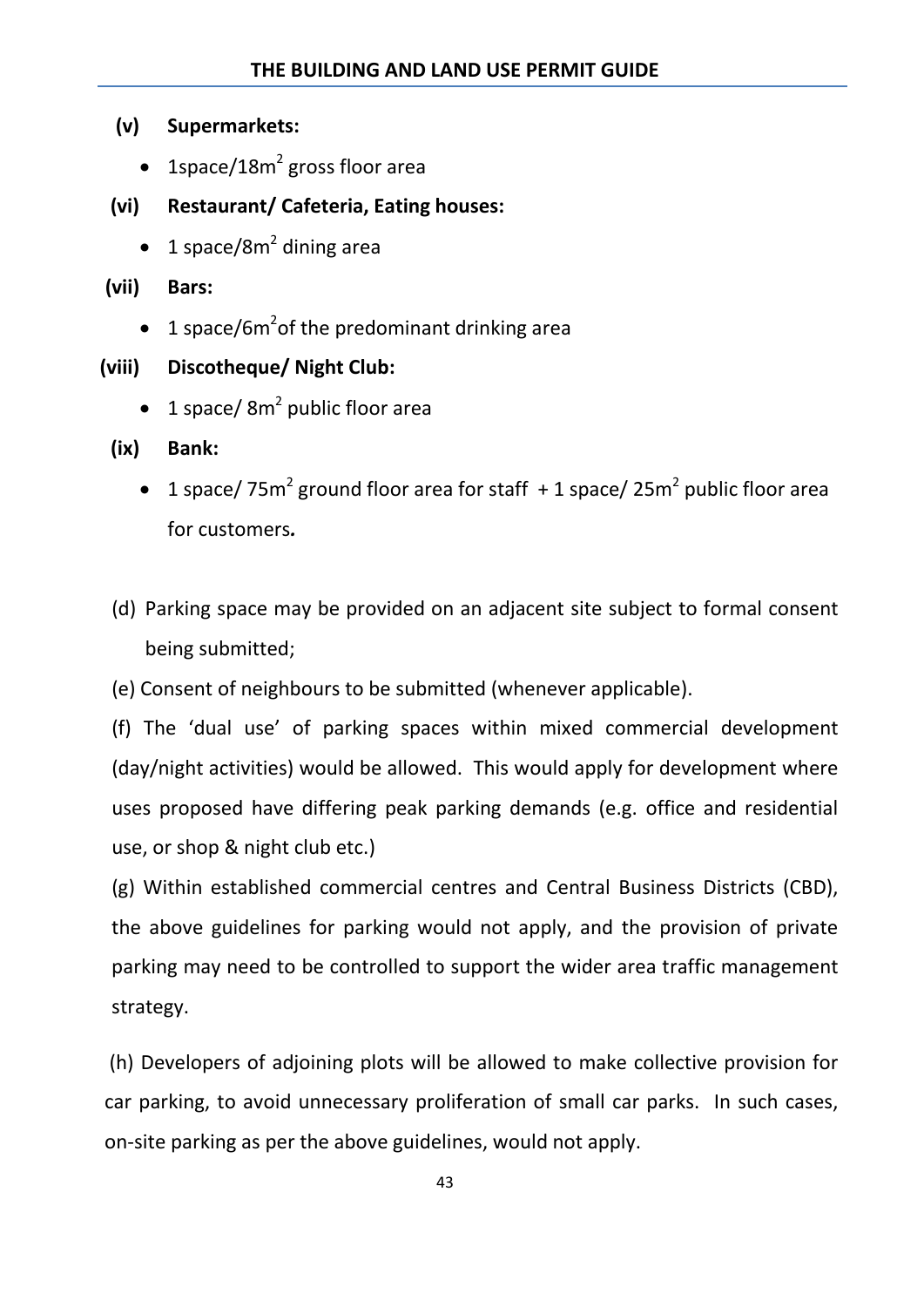### **21. GUIDELINES FOR INDUSTRIAL DEVELOPMENT/SUI GENERIS**

### **(A).Documents required***:*

- (a) Copy of title deed
- (b) Copy of Lease + planning clearance from Ministry of Housing and Lands (for State Land).
- (c) If lessee of building, consent of owner + copy of his identity card.
- (d) NID number, business registration number.
- (e) 3 sets of plans, comprising site and location plans, layout, elevations and sections, drawn to metric scale on A3 or A4 size. Site plan to show clearly parking space on site and total floor area of proposed building in  $m^2\&$ calculations for plot coverage and parking
- (f) Preferred Scale of Plans:
	- (i) Location plan 1:2500
	- (ii) Site plan 1:200
	- (iii) Layout plans 1:100 or 1:200
	- (iv) Section and elevations 1:100 or 1:200
- (g) Contour plan to justify any basement level
- (h) For development within residential zones public notification by way of plate display and notice in 2 dailies
- (i) PER or EIA as required.

### **(B). Technical Guidelines:**

- (a) Compliance of Project with policies and provisions of Outline Scheme.
- (b) For polluting activities, provision of a 1km buffer from an existing residential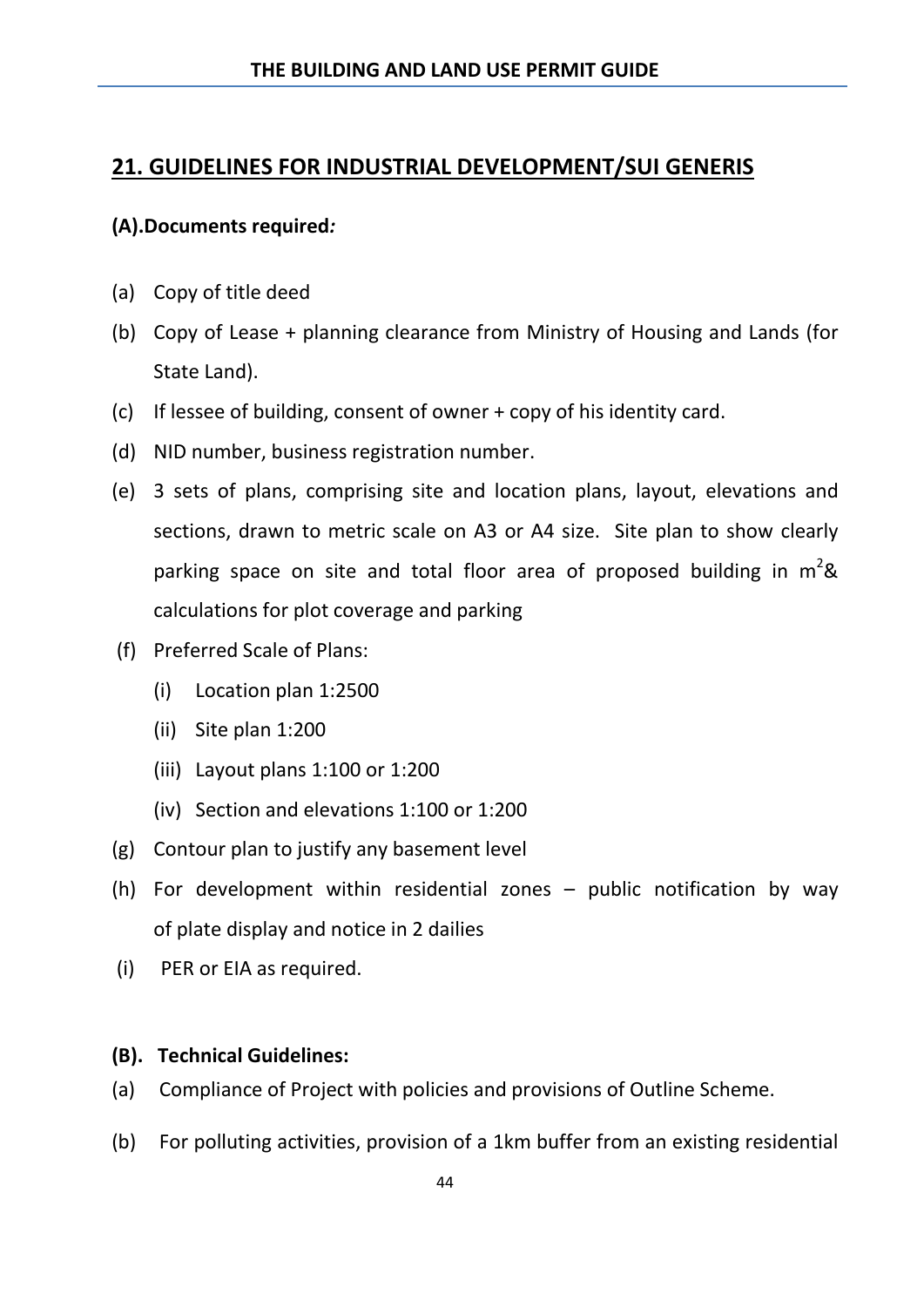area.

- (c) For animal rearing activities, a distance of 200m from existing residential area.
- (d) For piggery/ slaughter house, a distance of 500m from housing/education and health facilities.
- (e) Loading and unloading space of 14m x3.5m or 18.5m x 3.5m being provided on site.
- (f) On site parking space (2.5m x 5.0m) being provided for staff and visitors at the rate of 1 space/115 $m^2$  of gross floor area but with no less than 2 car spaces per industrial unit
- (g) Heavy goods vehicle parking being provided as follows:
	- (i) **Light industry/service industry**

1 space/  $500m<sup>2</sup>$  gross floor area

(ii) **General industry**

1 space/200 $m^2$  gross floor area

- (h**)** Security gate to be set back at least 15m inside from the boundary
- (i) Adequate visibility to enter and leave site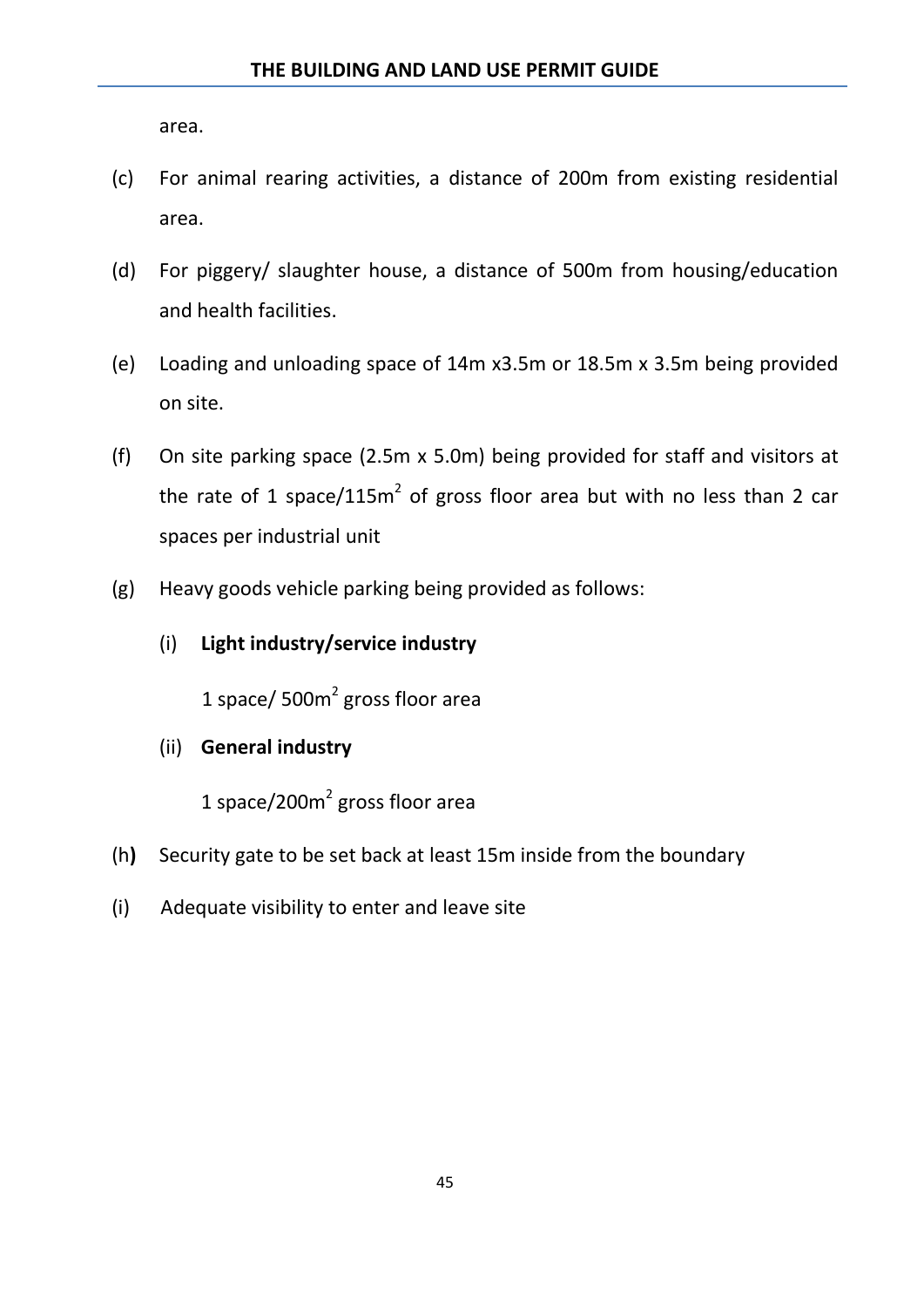### **22. GUIDELINES FOR HOTEL/ PROPERTY DEVELOPMENT SCHEME**

### **(A).Documents required***:*

- (a) Copy of title deed
- (b) Copy of Lease + planning clearance from Ministry of Housing and Lands (for State Land).
- (c) If lessee of building, consent of owner + NID number.
- (d) NID number.
- (e) 3 sets of plans, comprising site and location plans, layout, elevations and sections, drawn to metric scale on A3 or A4 size. Site plan to show clearly parking space on site and total floor area of proposed building in square meters including calculations for plot coverage and parking
- (f) Preferred Scale of Plans:
	- (i) Location plan 1:2500
	- (ii) Site plan 1:200
	- (iii) Layout plans 1:100 or 1:200
	- (iv) Section and elevations 1:100 or 1:200
- (g) Contour plan to justify any basement level
- (h) For development within residential zones public notification by way of plate display and notice in 2 dailies.
- (i) PER or EIA license as required
- (i) All plans to be signed by draughtsman for building not exceeding  $150m^2$  in floor area, including his name and address. The total floor area is to be indicated on the site plan and the floor areas for each level to be indicated on their respective floor plans.
- (k) For buildings exceeding  $150m^2$  in floor area, (inclusive of existing areas, if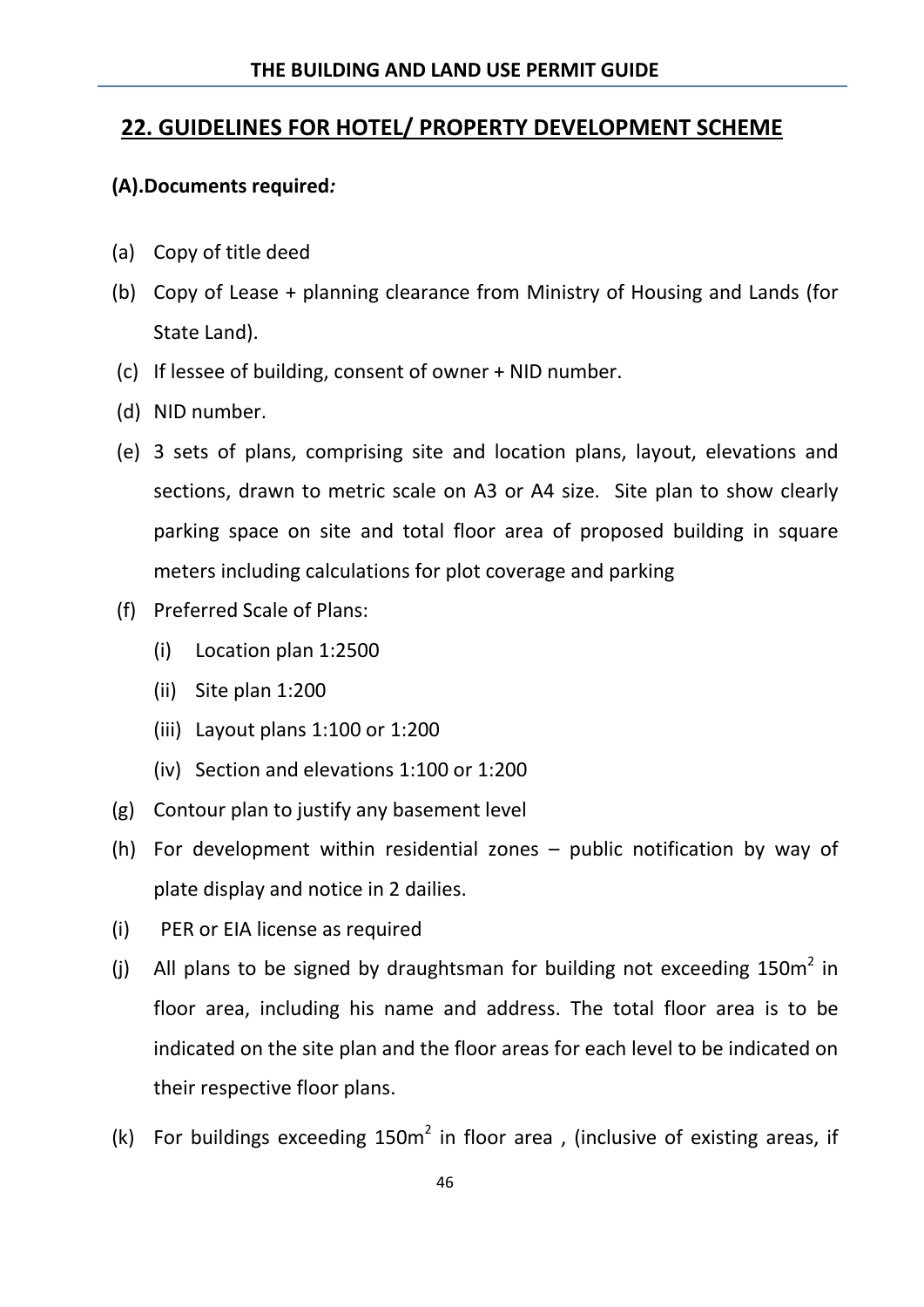any) all drawings are to be drawn and signed by a registered Professional Architect, and must include his name, address, VAT Reg. No. and his registration number with the Professional Architects Council. The total floor area is to be indicated on the site plan and the floor area for each level is to be indicated on the respective floor plans.

- (l) All plans to be signed by a Registered Professional Civil/ Structural Engineer indicating his name, address, his VAT Reg. No. and his RPEM number in the following situations –
	- (i) For any building when beams/slabs span is 5.0m or more;
	- (ii) For any building when beams/slabs cantilever is 1.2m or more;
	- (iii) For buildings with 2 levels including basements where either or both floors are intended for commercial/industrial activities or public assembly;
	- (iv) For any building above 2 levels including basements;
	- (v) In case of any existing building which is being converted for other use such as library, warehouse, industrial use, place of entertainment, public assembly, etc. and which involves structural alteration; and
	- (vi) In case where the natural slope of the land is greater than 1:20.

### **(B). Technical Guidelines:**

- (a) An EIA License may be required (to consult Min of Environment);
- (b) Buildings need to be setback at 30m from HWM on coastal frontage and 6m from a classified road;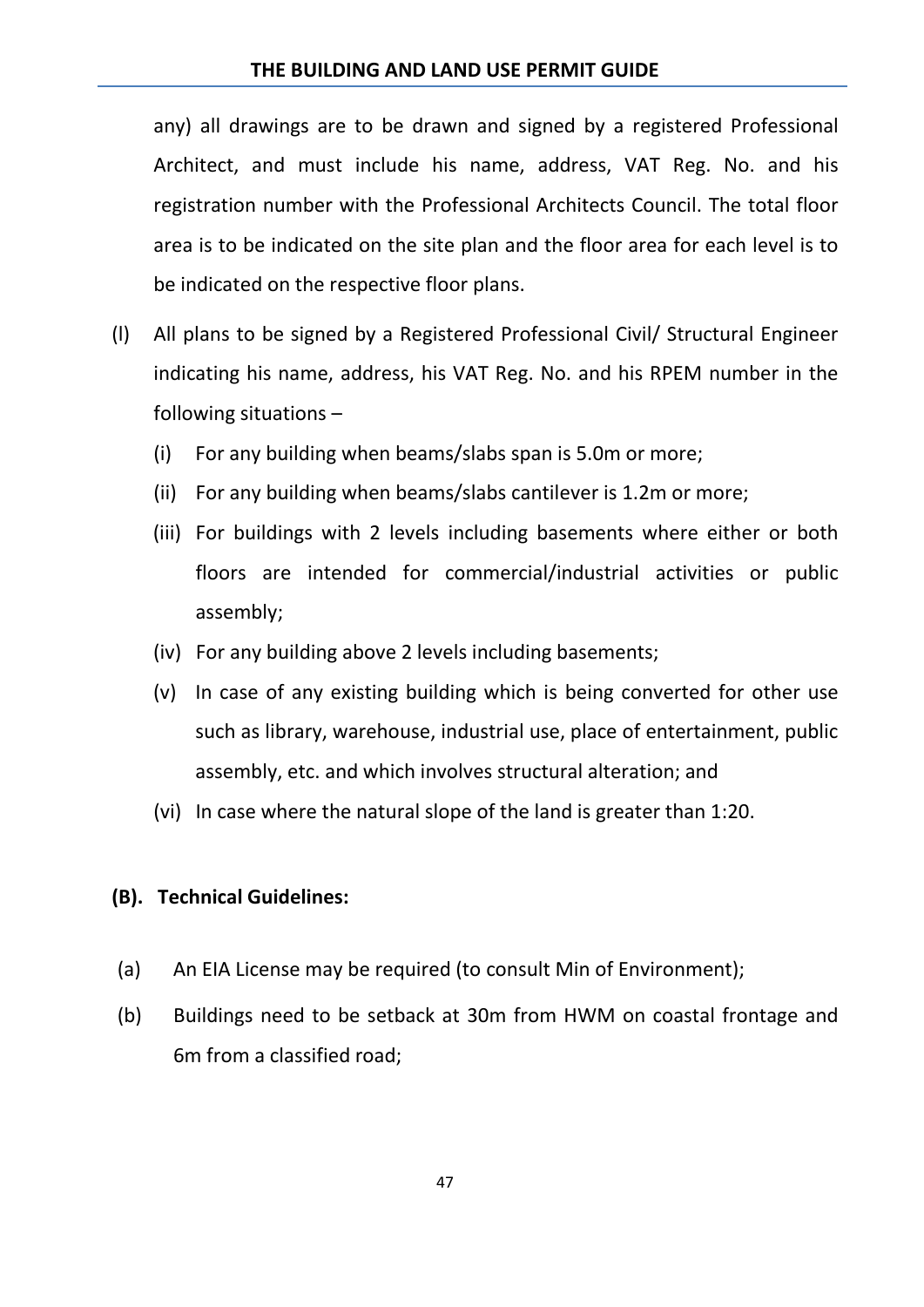- (c) Plans require to satisfy all the requirements of the Planning Policy Guidance in respect of:
	- $(i)$  Building line of 6m from roadside boundary (A or B road);
	- (ii) Building line of 4.5m from any other road or a building line of 3m from lightly trafficked road;
	- (iii) Building line of 0.9m from side and rear boundaries (other than coastal zone);
	- (iv) Building line of 2m from side and rear boundaries for buildings 7.5m high;
	- (v) Building line of 3m from side and rear boundaries for buildings 15m high;
	- (vi) Building line of 5m from side and rear boundaries for buildings 25m high;
	- (vii) Plot coverage of 20% within 'Coastal Frontage A';
	- (viii) Plot coverage of 40% for sites located within 'Coastal Road B';
	- (ix) Plot coverage of 40% for sites located within "Inland C";

Height of buildings to be ground  $+ 1$  floor  $+ 33%$  of G within 'Coastal Frontage A' and within 81.21m from HWM and G+2 for remainder of land (maximum height 13m);

- (x) Height of building to be ground + 2 floors within 'Coastal Road B' (maximum height 15m);
- (xi) Height of building to be ground+2+50% of G within inland C (maximum height 18m);
- (xii) Septic tank to be at 2m from boundary and 2m from building;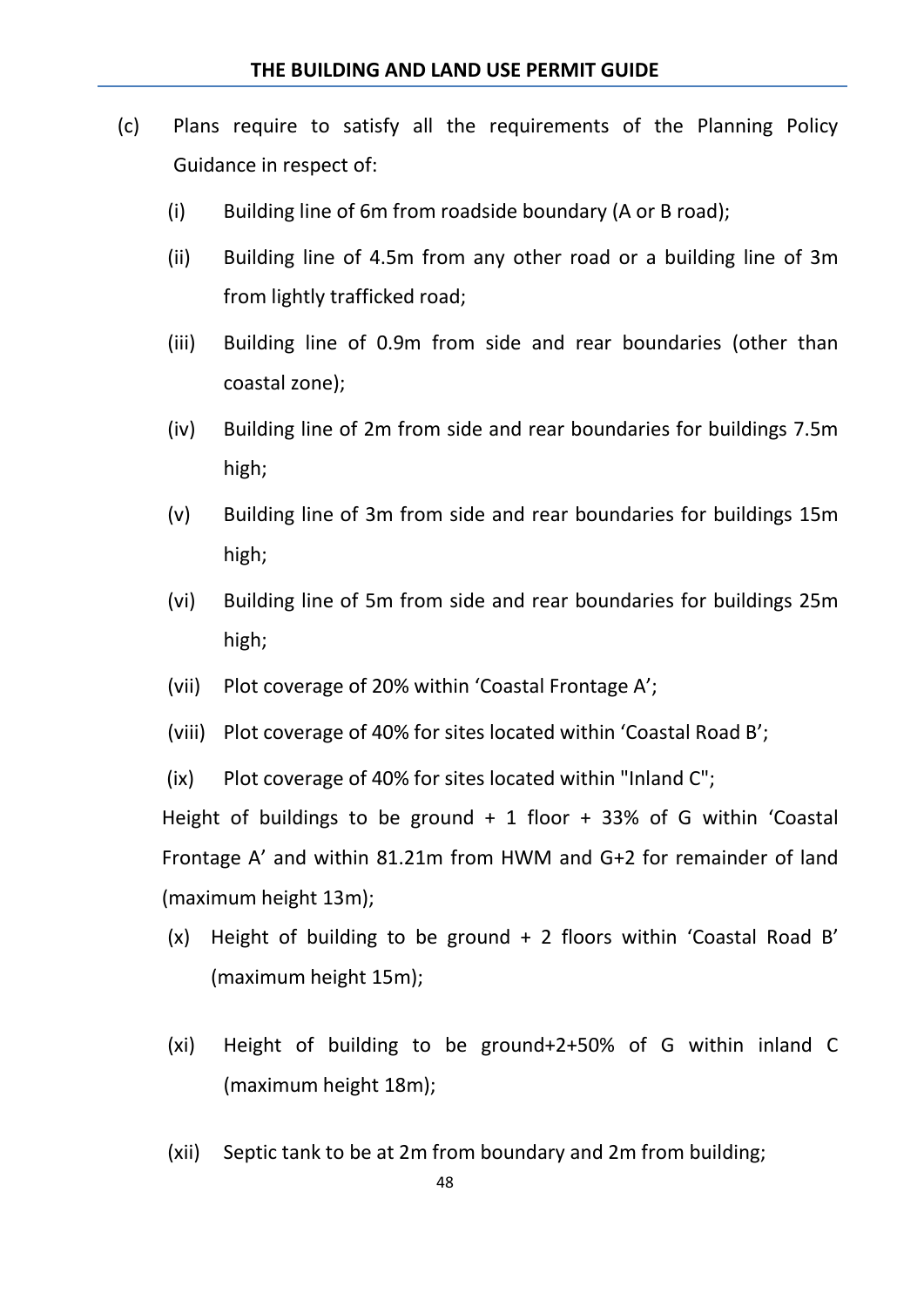(xiii) Buildings to be at 30m from High Water Mark;

- (xiv) Parking: 1 space/residential unit + 1 additional visitor's space per 5 residential units;
- (xv) 1 car parking space for every 3 bedrooms;
- (xvi) Where conference or function facilities are provided at the rate of 1 space/15  $m^2$  of conference or function space;
- (xvii) A hotel dining room (or dining rooms) shall be provided with additional car spaces at the rate of 1 space for each 30  $m^2$  of dining space; and

(xiii) Discotheques – 1 car parking space/8  $m^2$  of public floor area.

### *A – Coastal Frontage Land*

Normally the strip of land between the high water Mark and the nearest coastal road.

### *B – Coastal Road Land*

This includes those plots immediately fronting the coastal road and located on the inland side of the road.

### *C - Inland*

This includes those areas that may not have a coastal road frontage but may still be visible from or relate to the coastal road.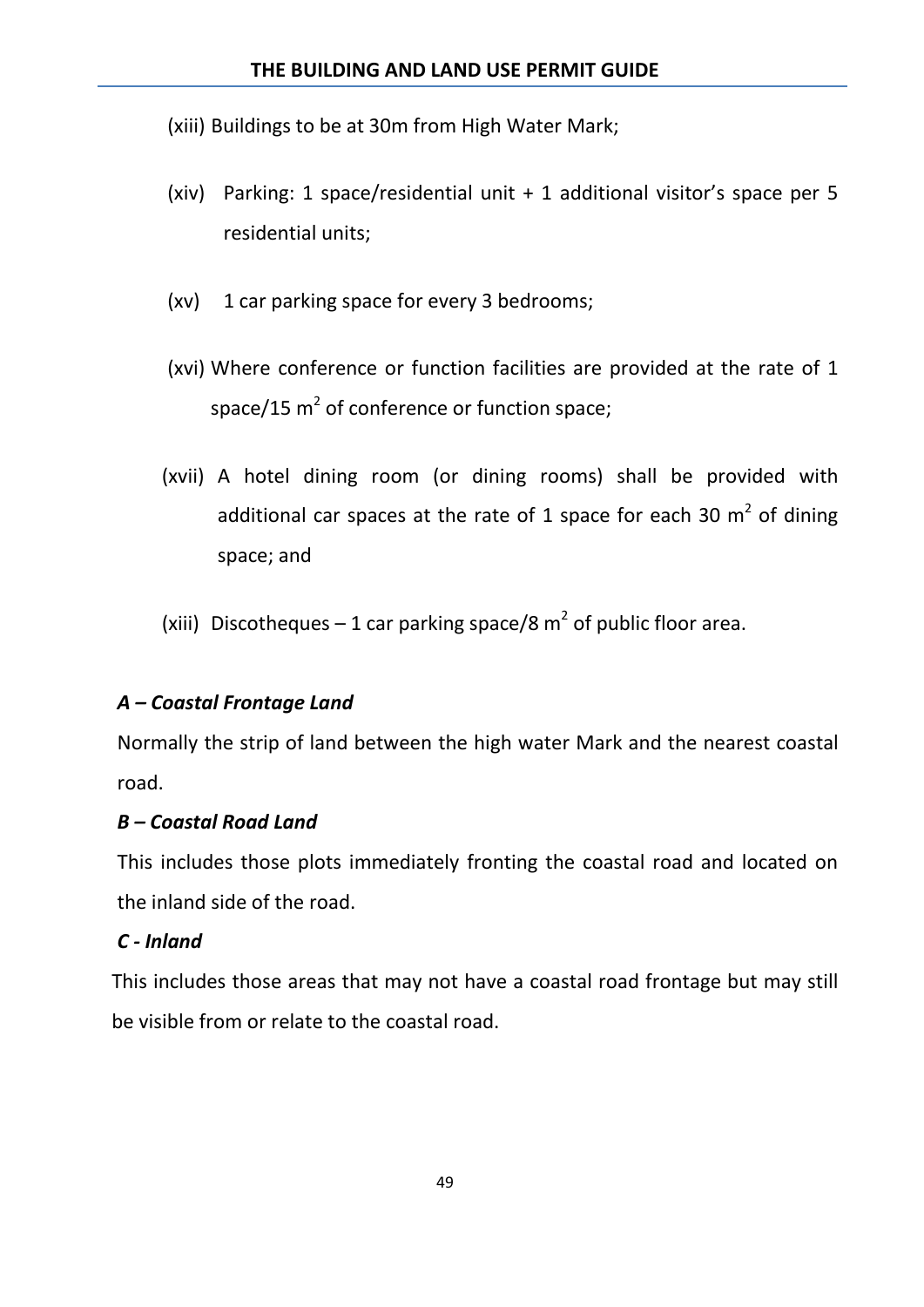### **23. GUIDELINES FOR APPLICATION FOR EXCISION OF LAND/SUBDIVISION AMONG HEIRS**

### **(A). Excision of Land**

- *(i) Documents required:*
- (a) Copy of Title Deed.
- (b) Survey plan as per Cadastral Survey Act
- (c) NID number.
- (d) 4 sets of plans of relevant scale drawn and signed by Sworn Land Surveyor and indicating his name, address and VAT Reg. No., showing contour lines if site is slopy, angles and indicating the following:
	- Roads required to give access directly or indirectly to a public road as well as internal roads or internal accesses
	- Prominent features such as shops, service pole, bridge, etc. for easy identification of site especially in underdeveloped areas
	- The location of all service mains, such as water, sewer lines and electricity
	- The location of all existing buildings, drains or rivulets/rivers, if any, on the property
	- Description (total extent) of the land and the proposed excision (including size of each plot)

### *(ii) Technical Guidelines:*

(a) Purpose of excision tallies with policies in Outline Scheme.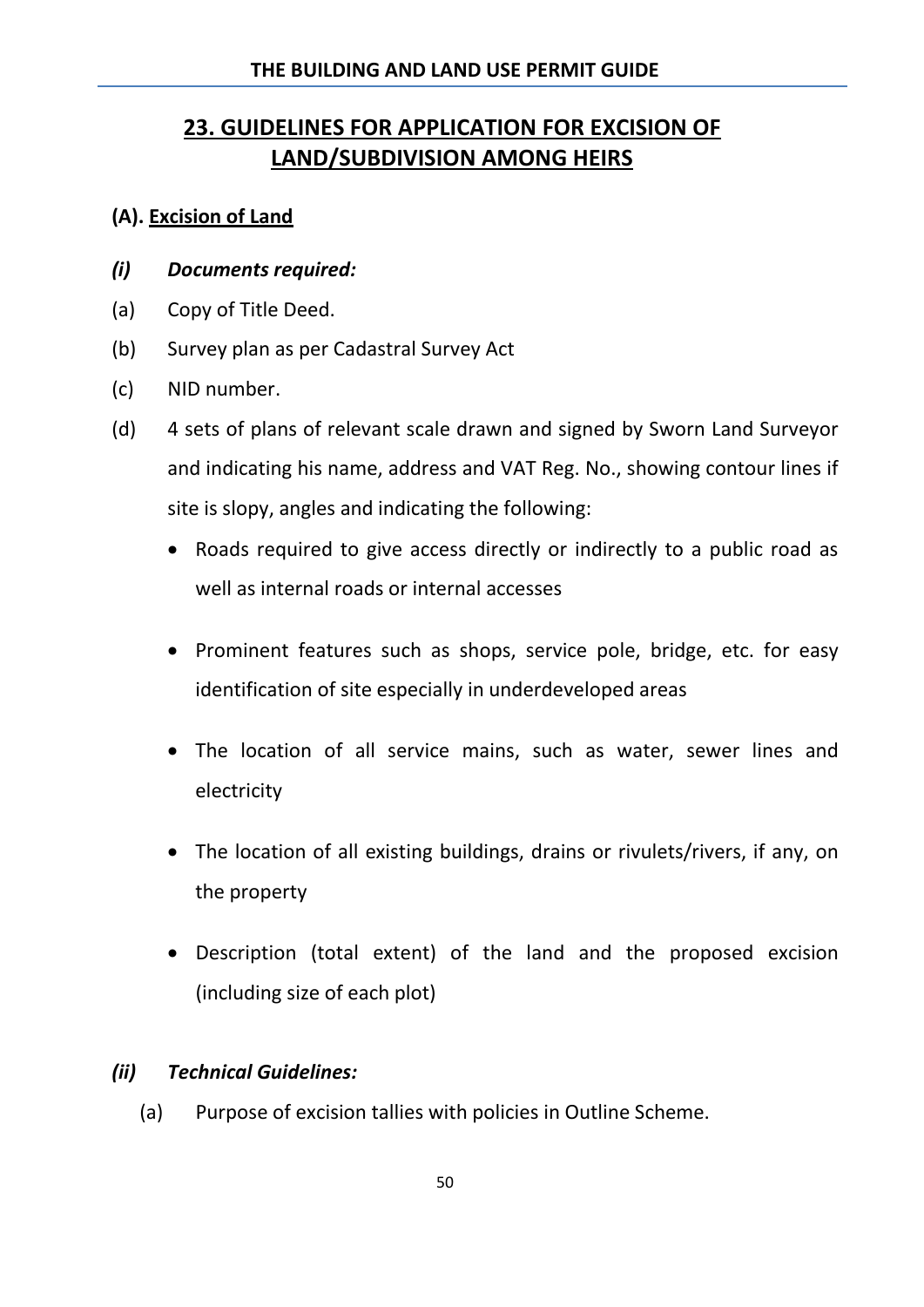- (b) Size of excised lot as per the First Schedule part (ea) or (g) of the Morcellement Act and surplus lot are in conformity with the provisions of the Planning Policy Guidance (PPG).
- (c) There is only one surplus lot.
- (d) There have not been more than 2 excisions approved by the Local Authority from the original site as per part (g) of the First Schedule.
- (e) There are no more than 8 excisions in total as per part (ea) of the Morcellement Act. Since the excised lots are more than 5 hectares in area, the internal access road right of way serving the excised lot will be 10 m wide with appropriate kerb radii at any new junction. An EIA licence and a land conversion permit are obtained (where applicable).
- *(iii) Permit issued for one excision in conformity with part (g) of the First Schedule of the Morcellement Act,* from an original site, each year, with a maximum of three excisions.

#### *(iv) Permit issued with condition*

Land Conversion Permit to be obtained, where applicable, prior to site being developed for the purpose for which the sub-division/excision has been approved. (v) Section (ea) of the First Schedule of the Morcellement Act allows for an excision where both the excised and the surplus lot exceed 5 hectares and not more than 8 excision are allowed and must obtain the approval of the local authority.

#### **(B). Division in kind among heirs**

#### *(i) Documents required:*

- (a) Copy of Title Deed.
- (b) Survey plan as per Cadastral Survey Act.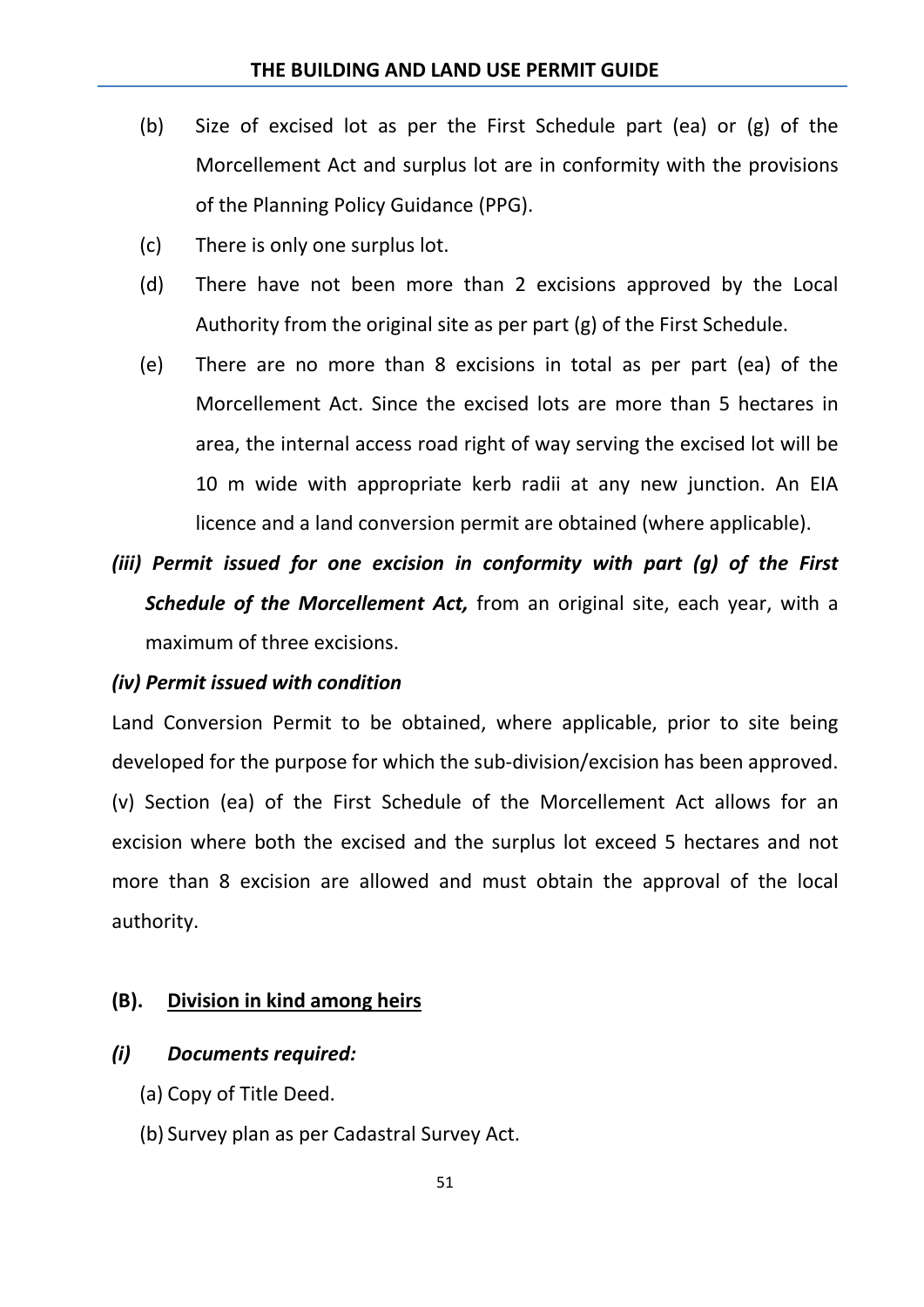(c) NID number of owner.

(d) Copy of Affidavit.

(e) 3 sets of plans of relevant scale drawn and signed by Sworn Land Surveyor and indicating his name, address and VAT Reg. No., showing contour line, angles and indicating the following:

- Roads required to give access directly or indirectly to a public road as well as internal roads or internal accesses
- Prominent features such as shops, service pole, bridge, etc. for easy identification of site especially in underdeveloped areas
- The location of all service mains, such as water, sewer lines and electricity
- The location of all existing buildings, drains or rivulets/rivers, if any, on the property
- Description (total extent) of the land and the proposed subdivision (total number of lots and size of each plot) and allocation of the lots to the heirs. **NOTE: Each heir to inherit one lot only.**

### *(ii) Technical Guidelines:*

- (a) Purpose of the division tallies with policies in Outline Scheme.
- (b) Size of the lots is in conformity with the provisions of the Planning Policy Guidance and the Sugar Industry Efficiency Act.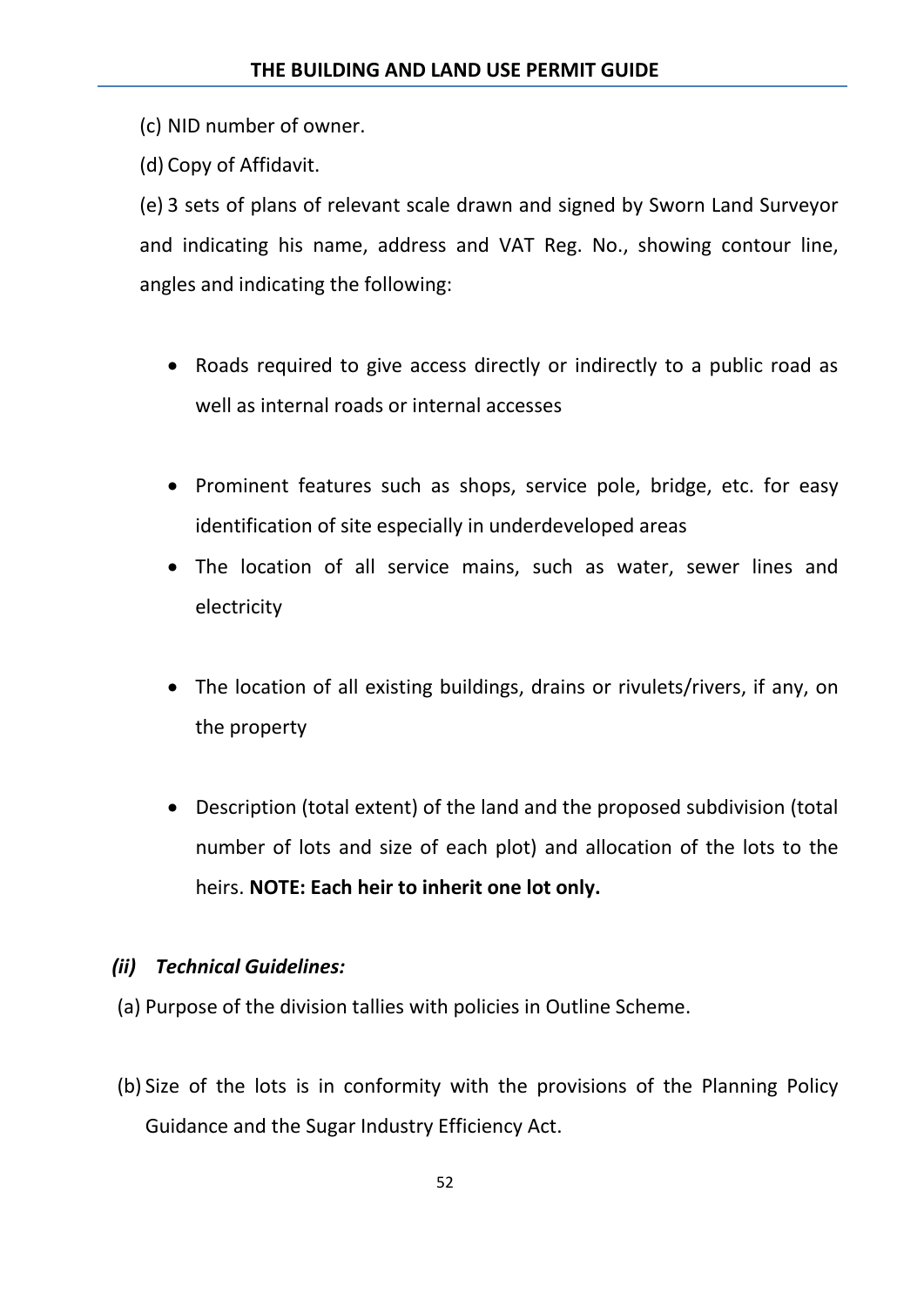(c) It is ascertained that it is a "division in kind" as per definition given in the Morcellement Act.

### *(iii) Permit issued with condition:*

- a) Access will have to be tarred with premixed asphalt if there are more than 5 lots.
- b) Neither the Municipal/District Council nor the Village Council would be responsible for tarring the access.
- c) Land Conversion Permit to be obtained, where applicable, prior to site being developed for the purpose for which the sub-division/excision has been approved.
- d) Kerb radius of 4.5m to be provided at junctions.
- e) Reserve to be provided on roadside boundaries as per PPG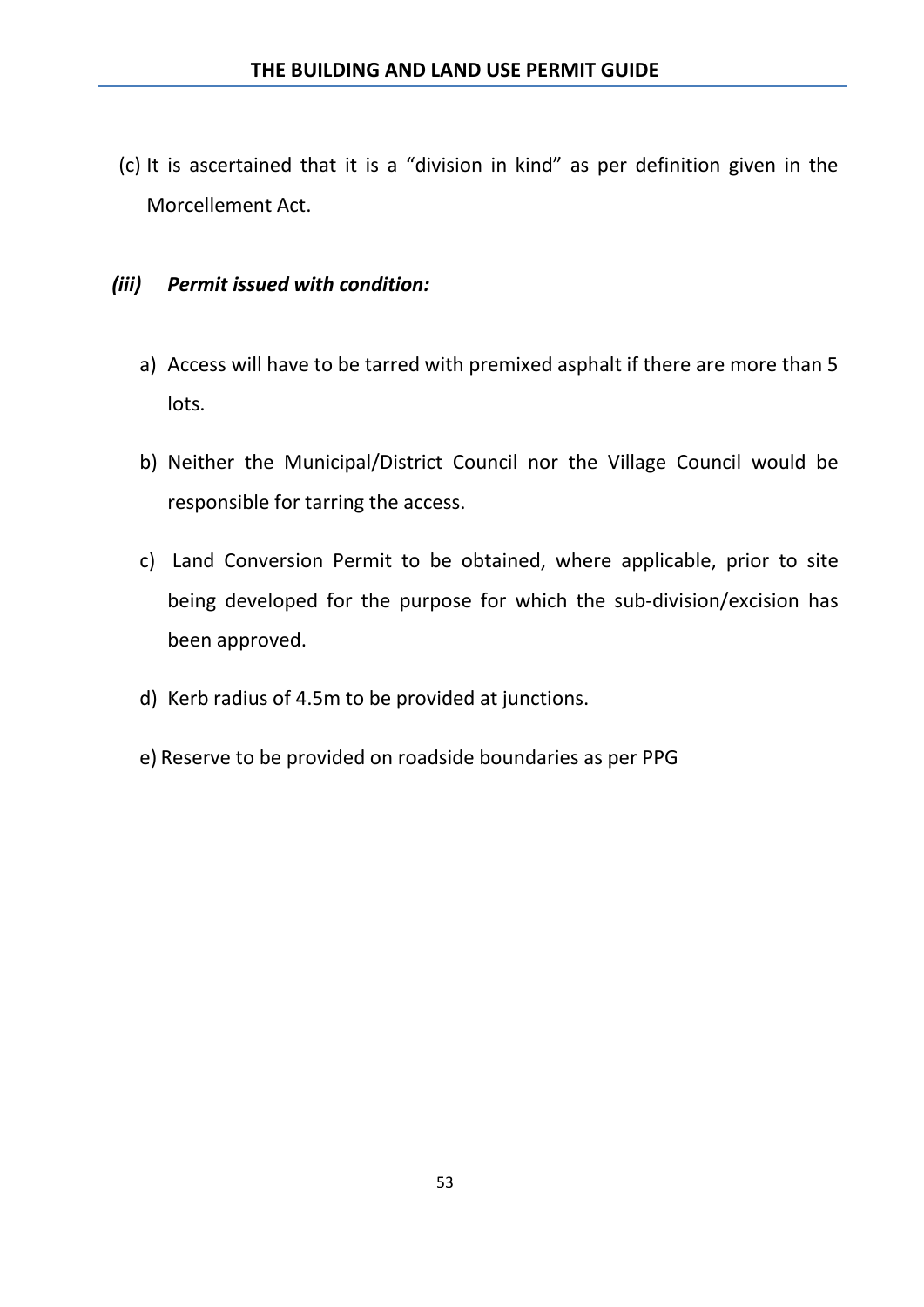### **24. NEWSPAPER NOTICE FOR BUILDING & LAND USE PERMIT APPLICATION**

#### **NOTICE FOR PERMISSION FOR LAND USE**

| Municipal/District Council of  for a Building and Land Use Permit |  |  |
|-------------------------------------------------------------------|--|--|
| for                                                               |  |  |
|                                                                   |  |  |
|                                                                   |  |  |

Any person feeling aggrieved by the proposal may lodge an objection in writing to the above-named Council within 15 days as from the date of this publication.

Date: ………………………………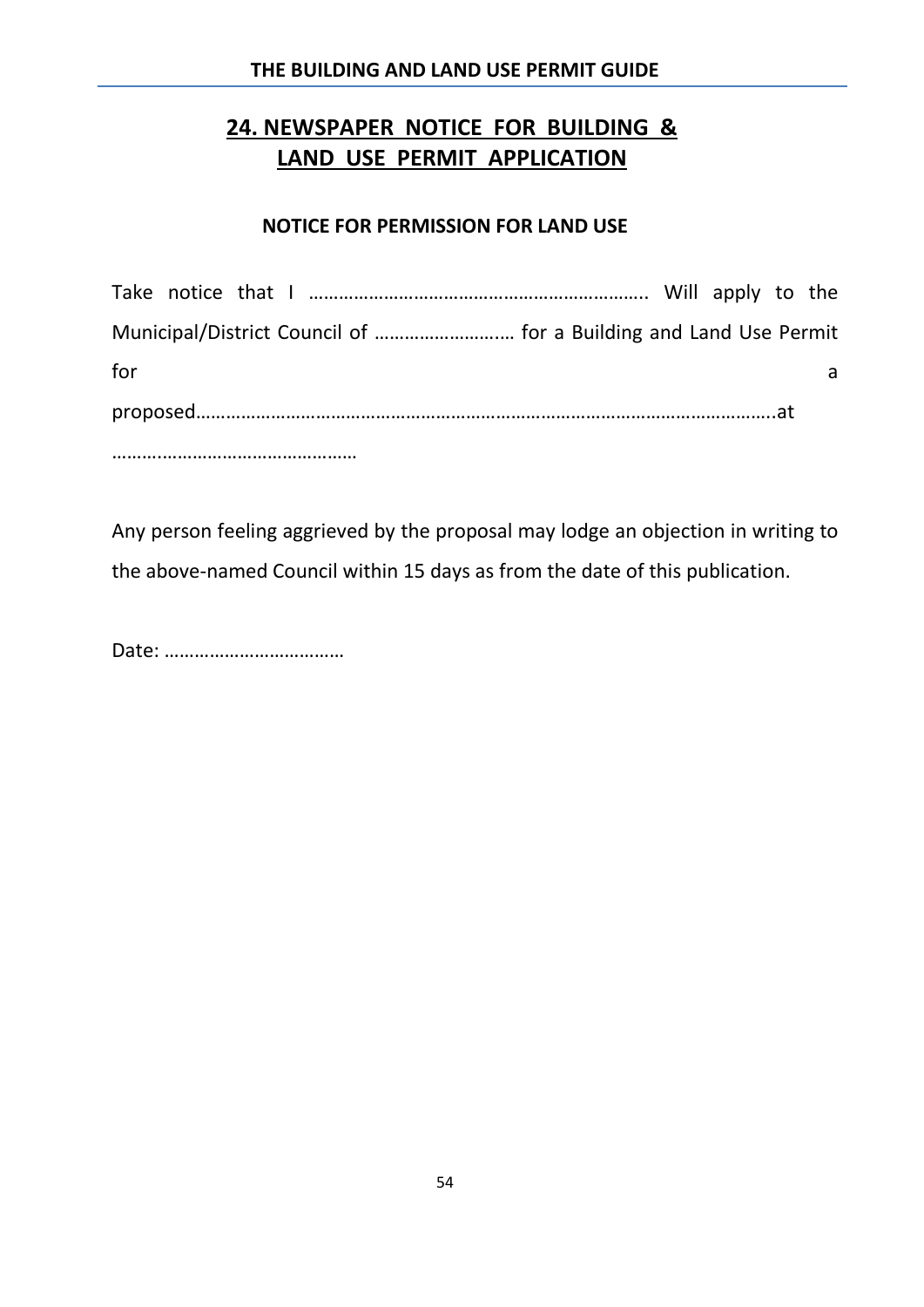#### **25. FORMAT FOR LEGAL NOTICE**

NOTE: A legal notice should be drafted by a person of the legal profession, should be registered and should be served in person by an Usher of the Court.

### **Republic of Mauritius**

Legal notice

| Public Entertainment / Place of Public Worship/ Installation of Industrial |
|----------------------------------------------------------------------------|
|                                                                            |
|                                                                            |
|                                                                            |

……………

Now take further notice that you being the owner of the contiguous property may, within fifteen days from the service of this notice upon you, if you deem fit and proper, object to the granting of the said permit/authorization in writing to the Chief Executive of the above-named Council.

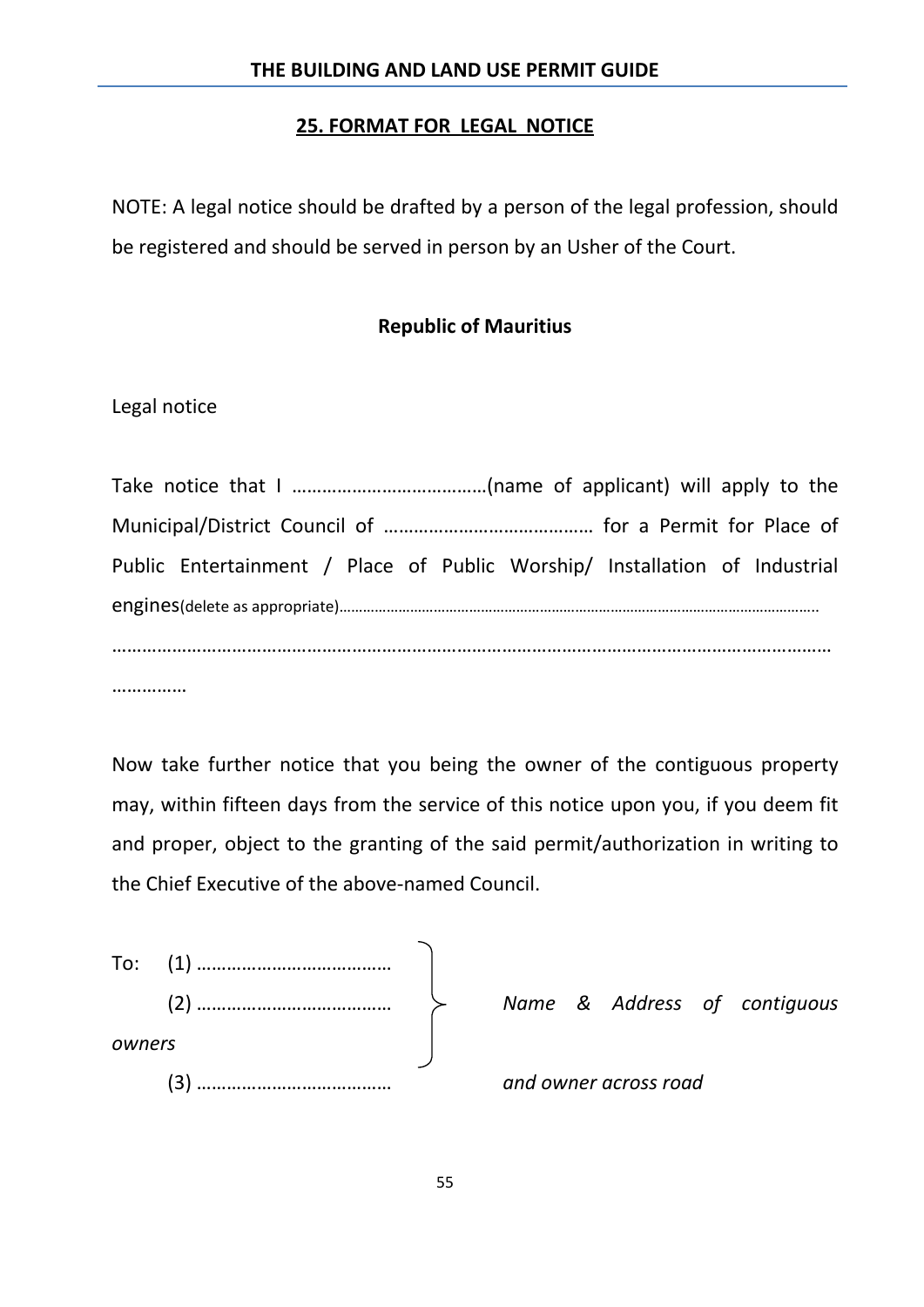Date: ………………………………………

### **26. SPECIFICATIONS FOR PLATE NOTIFICATION**

**Applicable for the following proposed development -**

- **Commercial/Industrial, Services, Small Enterprises & Handicraft Enterprise, Sui Generis proposed within residential area;**
- **Industrial development in residential areas & established commercial centres and Central Business Districts (CBD)**
- **Residential apartments above ground + 3 levels**
- The plate should not be considered as an advertisement and should not be subject to tax control.
- To be displayed on the site of the proposed development next to each of the roadside in a conspicuous position.
- Not to be illuminated.
- Not to exceed  $1 \text{ m}^2$  in area.
- No character to be less than 1.5cm in height and should be in white against a black background.
- The plate to be no less than 1.5m above ground level.
- One plate to be put up on each road frontage on particular sites serviced by more than one access road.
- The plate should not be more than 3m from roadside boundary of the site and should be clearly visible.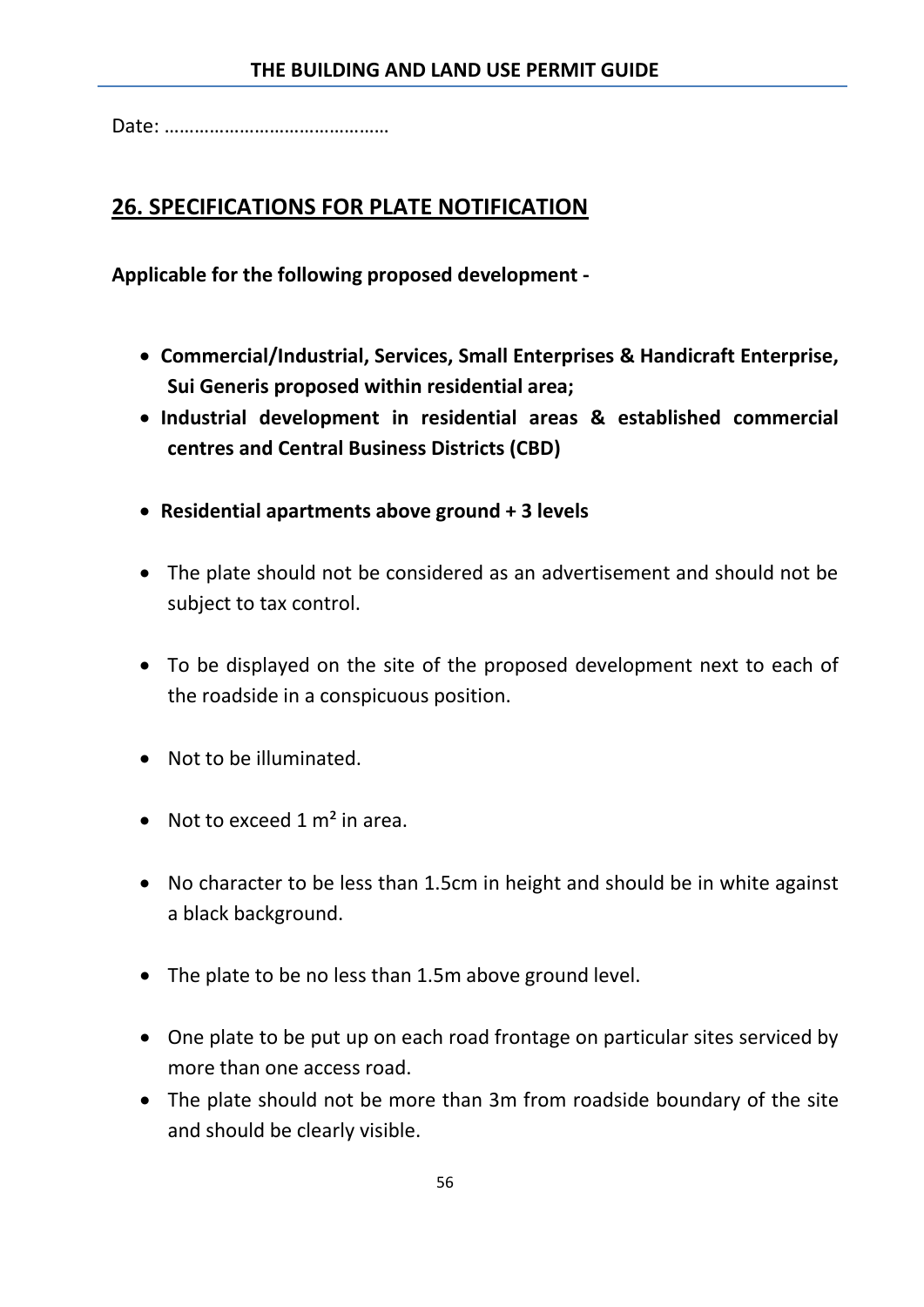- The display of plate should not affect the safety of persons and should be firmly fixed on site.
- The plate should not obscure or hinder the interpretation of traffic signs.
- The plate should be displayed 15 days, as applicable, before submission of the application and should be kept on site until obtention of the permit.
- The plate should be displayed on a flat metal or wooden surface and should be properly weather proof.
- The plate should conform with the following format:

### **APPLICATION FOR BUILDING & LAND USE PERMIT MADE TO THE MUNICIPAL/DISTRICT COUNCIL**

| <b>APPLICATION FOR BUILDING &amp; LAND USE PERMIT MADE TO THE</b>                               |
|-------------------------------------------------------------------------------------------------|
|                                                                                                 |
|                                                                                                 |
|                                                                                                 |
|                                                                                                 |
| Any objection against the proposed development should be made in writing to the above-mentioned |
| Municipal/District Council within a delay of 15 days as from date of display                    |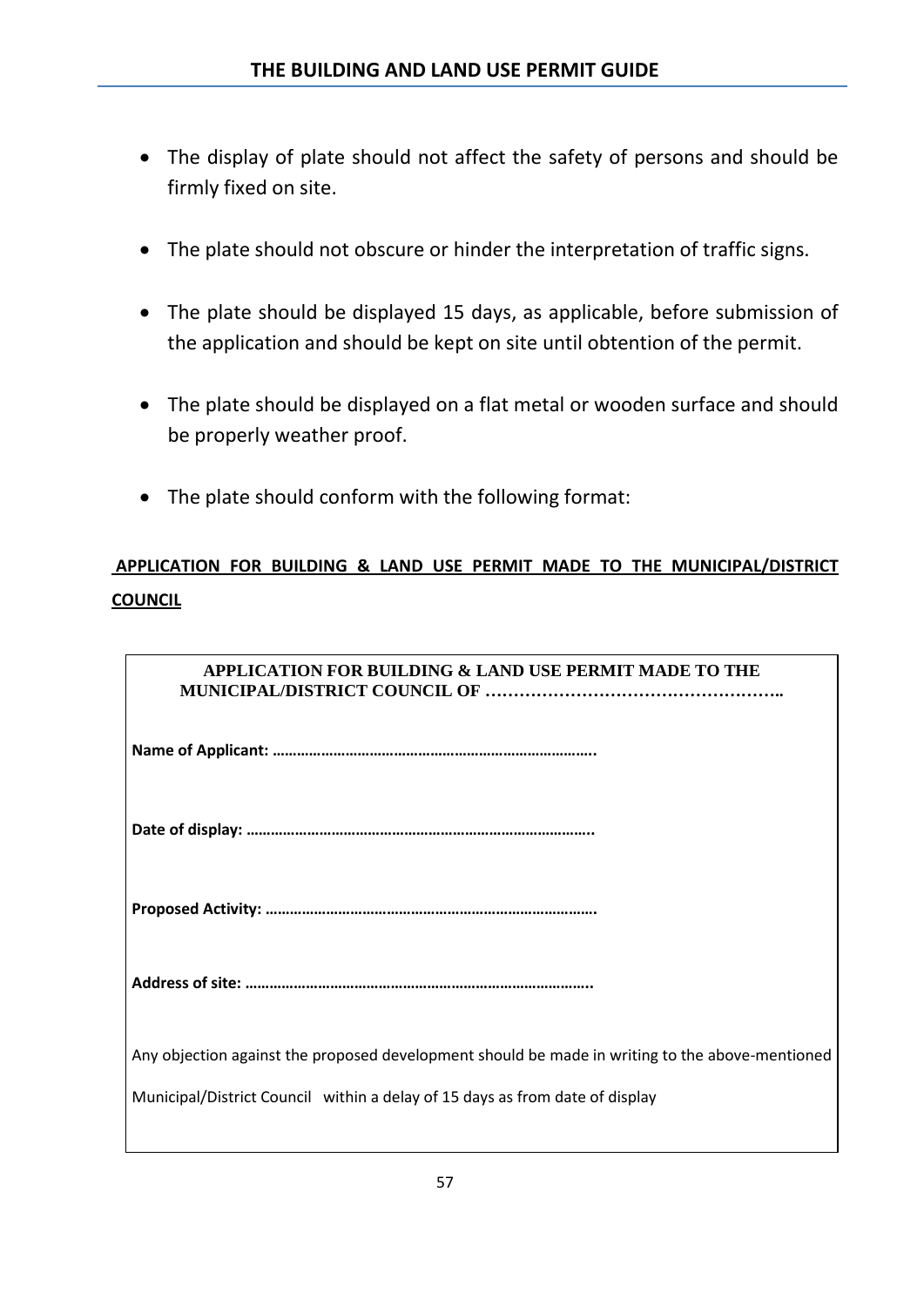#### **THE BUILDING AND LAND USE PERMIT GUIDE**

### **27. CERTIFICATE OF NOTIFICATION**

|  |  |  |                                                 |  | hereby certify that I have caused to be posted on the site situated |  |  |  |
|--|--|--|-------------------------------------------------|--|---------------------------------------------------------------------|--|--|--|
|  |  |  |                                                 |  |                                                                     |  |  |  |
|  |  |  |                                                 |  |                                                                     |  |  |  |
|  |  |  |                                                 |  |                                                                     |  |  |  |
|  |  |  |                                                 |  |                                                                     |  |  |  |
|  |  |  | in position until the permit has been obtained. |  |                                                                     |  |  |  |

Name of Applicant: ………………………………………………………

Signature: ……………………...…………………………………………

Date: ……………………………….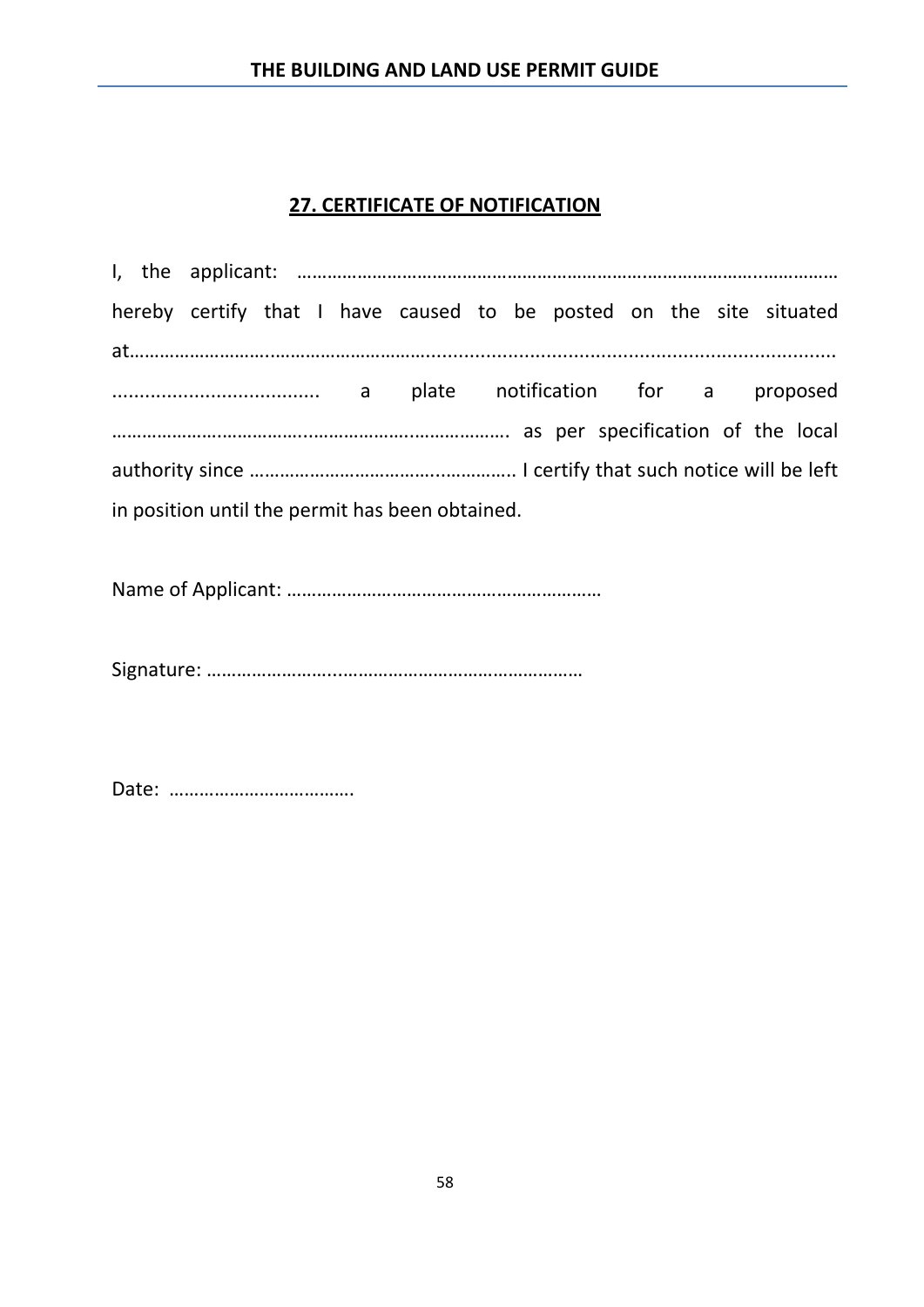### **28. Declaration made by Applicant for the purpose of Sections 17, 18 &19 of the Building Control Act 2012**

I, Mr/Mrs/Miss ……………………………………………….…………………. hereby certify having today received my Building and Land Use Permit from the Municipal /District Council of ……………………………………… and that I have been informed of my obligations under Sections 17, 18 & 19 of the Building Control Act.

I, therefore, take the commitment to inform the Land Use and Planning Department of the following:

- (i) The date of the start of construction works on site;
- (ii) The date of completion of construction works, so that Inspectors may effect a site visit in view of issuing a compliance certificate to allow me to inhabit, use or occupy the building.

I undertake not to use, occupy or inhabit the building until I obtain a compliance/ occupation certificate from the local authority.

Signature: …………………………..

Date: ………………..……………….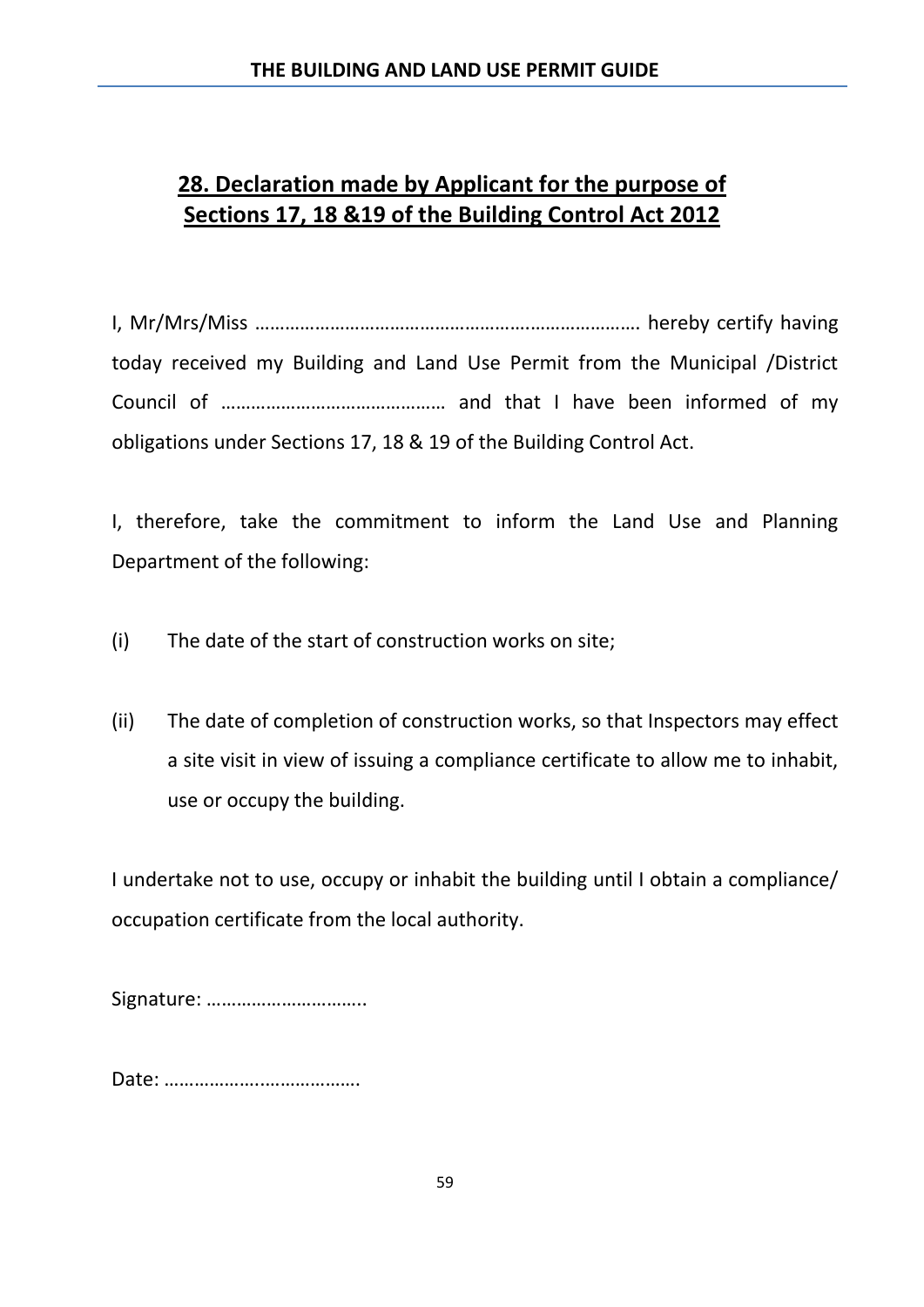# **29. FORMAT LETTER FOR COMPLYING WITH SECTION 17 OF THE BUILDING CONTROL ACT**

TO:

The Land Use and Planning Department The Municipal/District Council of …………………….................……. Address: ……………………………………………………….………. ………………………………………………………………………….

Dear Sir,

# **Compliance with Section 17 of the Building Control Act – Ref. No. of Building & Land Use Permit ………………….**

This is to inform you that further to the Building and Land Use Permit issued to me on …………………….…….., I have started/will start foundation works on …………………..…………. and officers may wish to effect a site visit.

Yours faithfully,

Mr. ……………………….

Address of Site………………………………..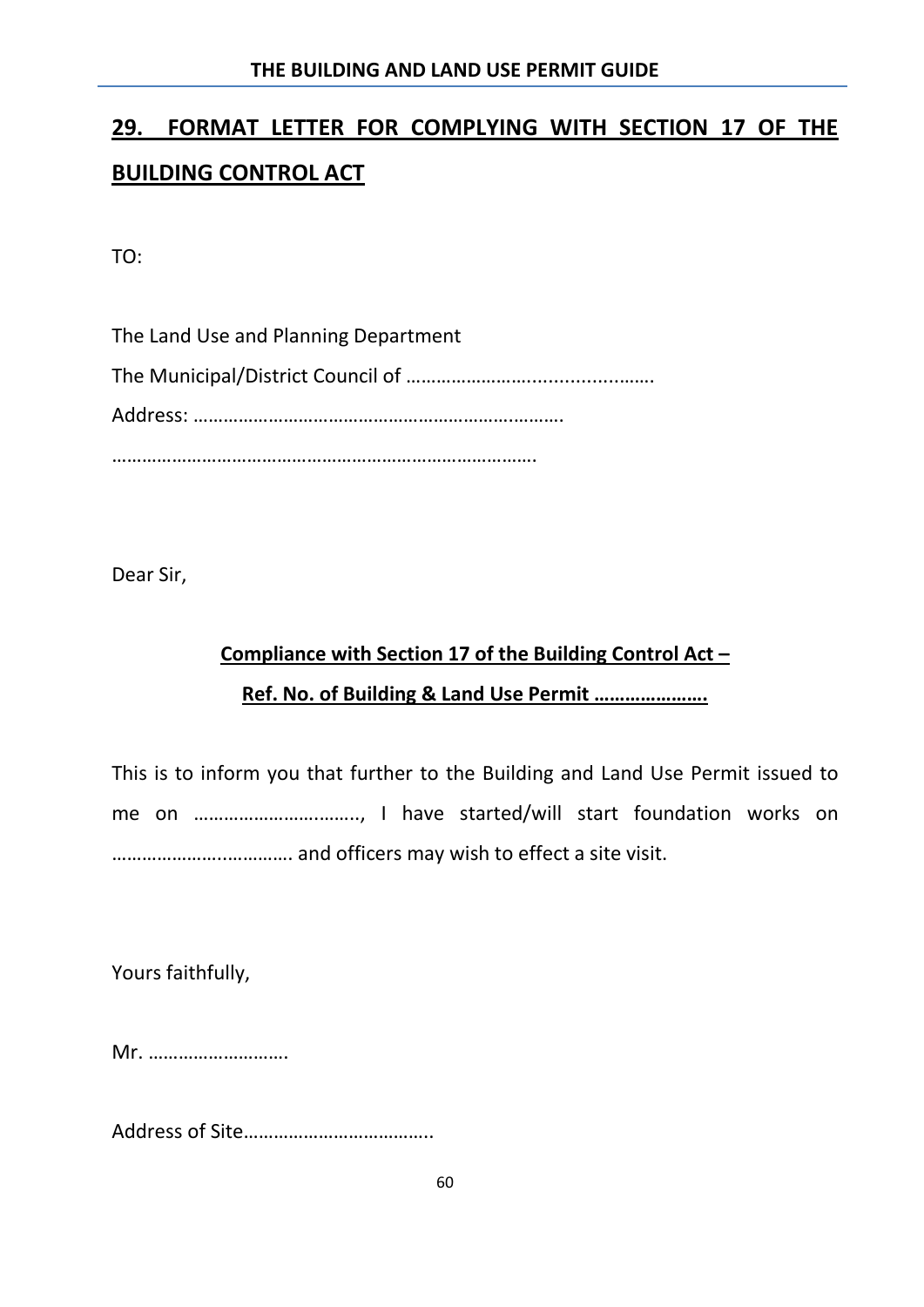# **30. Format letter for complying with Section 19 of the Building Control Act**

TO:

The Land Use and Planning Department The Municipal/District Council of …………………….................……. Address: ………………………………………….……………………. ………………………………………………………………………….

Dear Sir,

# **Compliance with Section 19 of the Building Control Act – Ref. No. of Building & Land Use Permit ………………….**

This is to inform you that my construction has been completed and officers of the Council may effect a site visit as from …………………………….. in view of issuing me an occupation certificate. Find attached the clearance certificate of my principal agent.

Yours faithfully,

Mr. ……………………….

Address……………………………….